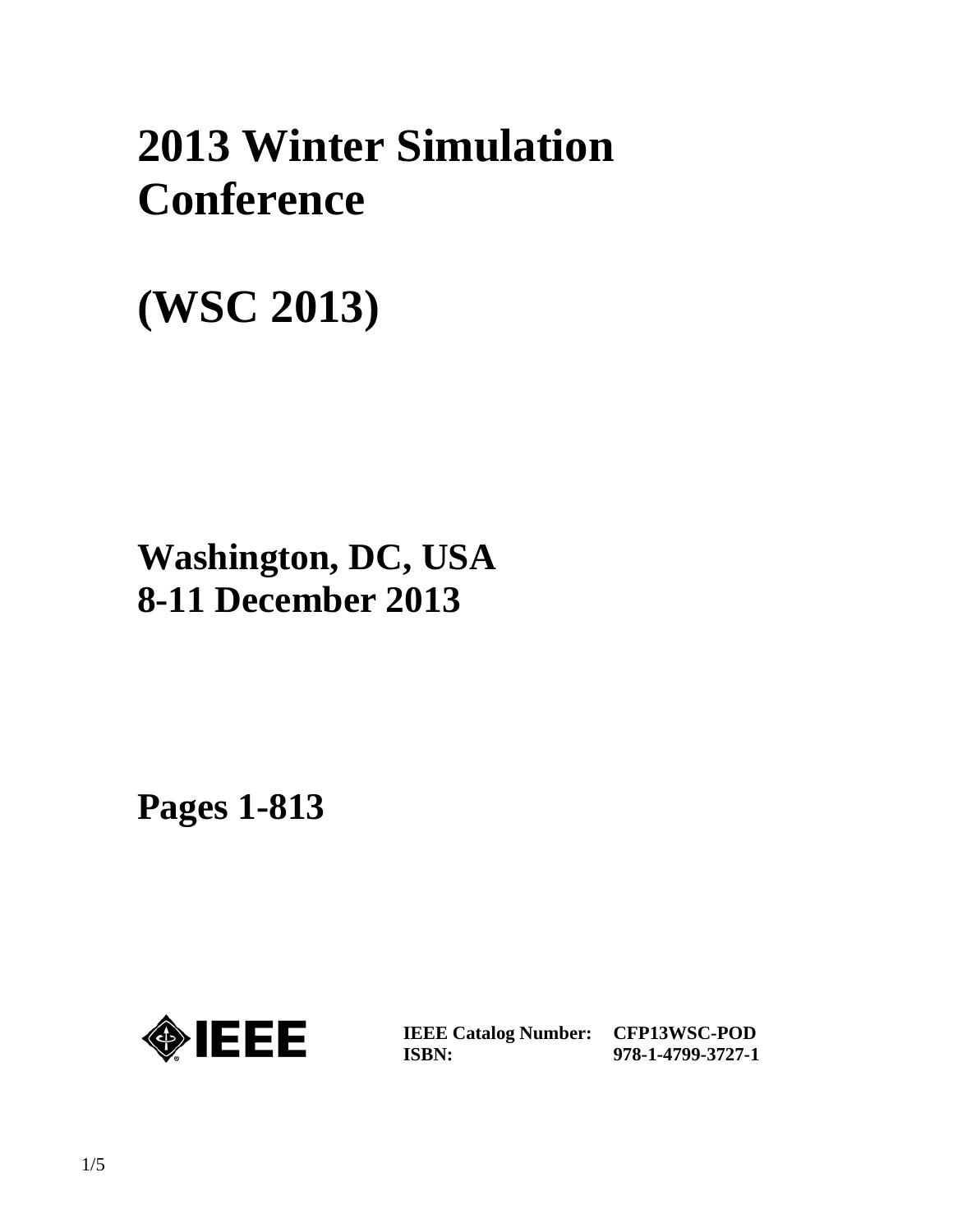## **Table of Contents**

### **Preface**

**From the Editors**

### **About the Conference**

**Sponsoring Societies WSC Board of Directors WSC'13 Conference Committee WSC'13 Track Coordinators Program Committee Members & Referees Future Winter Simulation Conferences**

### **Keynote Address**

**1 Big Data and the Bright Future of Simulation (The Case of Agent-Based Modeling)** Eric Bonabeau

### **Military Keynote Address**

**Deliver Us From Complexity** Jeff Cares

### **Titans of Simulation**

**Simulation and Software through 50 Years** Richard E. Nance

**The Simulation Curmudgeon** Barry L. Nelson

**3**

**2**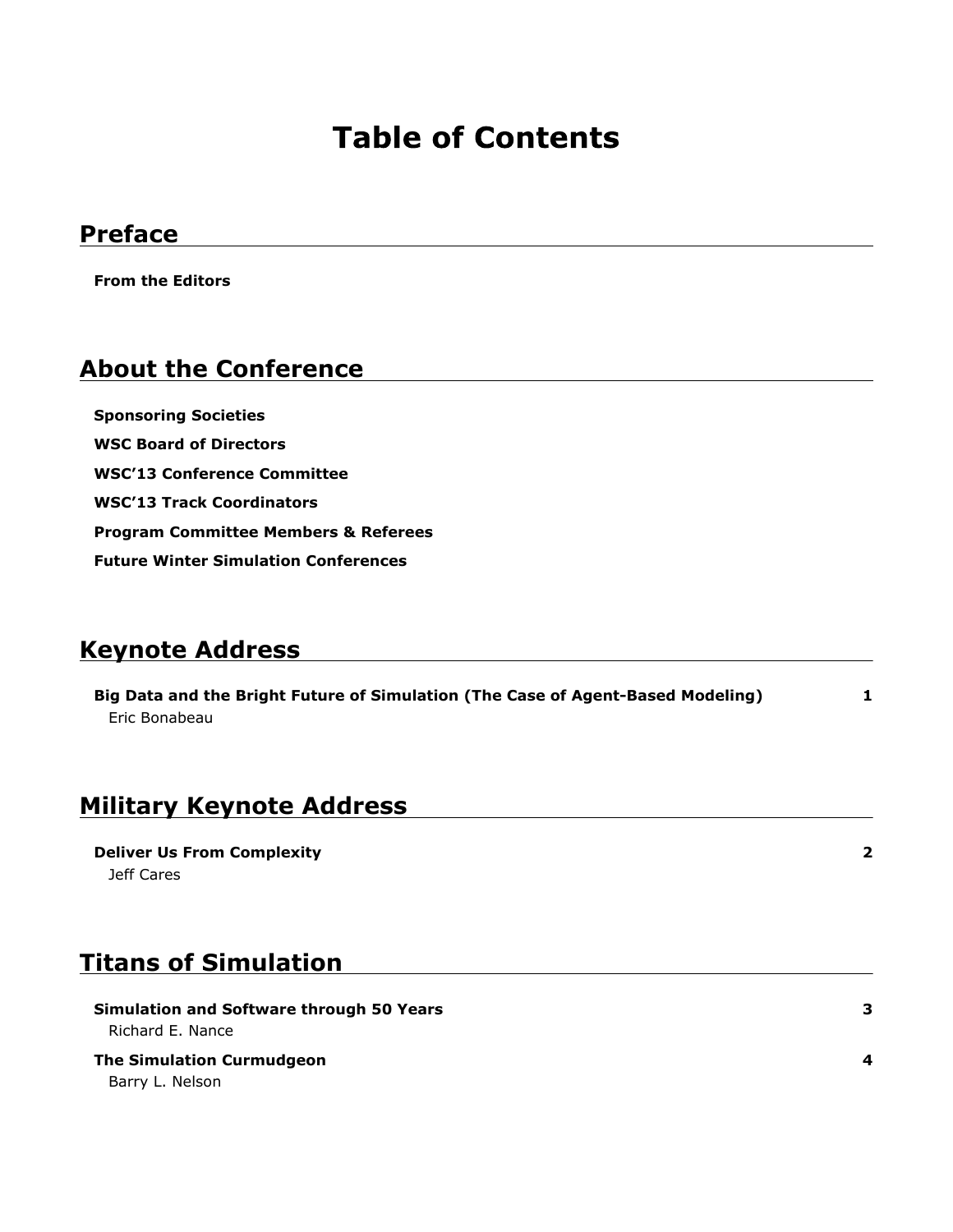## **Simulation for Decision Making**

| <b>Simulation in Operations Management</b>                                                                                                           |     |
|------------------------------------------------------------------------------------------------------------------------------------------------------|-----|
| <b>Managing On-Demand Computing with Heterogeneous Customers</b><br>Itir Karaesmen, Inbal Yahav, Louiqa Raschid                                      | 5   |
| <b>Efficient Learning of Donor Retention Strategies for the American Red Cross</b><br>Bin Han, Ilya O. Ryzhov, Boris Defourny                        | 17  |
| <b>Learning Logistic Demand Curves in Business-to-Business Pricing</b><br>Huashuai Qu, Ilya O. Ryzhov, Michael Fu                                    | 29  |
| Simulation for Decision Making in Healthcare Applications                                                                                            |     |
| Combined DES/SD Simulation Model of Breast Cancer Screening for Older Women: An<br><b>Overview</b>                                                   | 41  |
| Jeremy J. Tejada, Julie S. Ivy, Matthew J. Ballan, Michael G. Kay, Russell King, James R. Wilson,<br>Kathleen Diehl, Bonnie C. Yankaskas             |     |
| Admission Control in a Pure Loss Healthcare Network: MDP and DES Approach<br>Canan Pehlivan, Vincent Augusto, Xiaolan Xie                            | 54  |
| A Modular Simulation Model for Assessing Interventions for Abdominal Aortic                                                                          | 66  |
| <b>Aneurysms</b><br>Christoph Urach, Günther Zauner, Gottfried Endel, Ingrid Wilbacher, Felix Breitenecker                                           |     |
| <b>Advances in Simulation-based Decision Making Methods</b>                                                                                          |     |
| Two-Stage Likelihood Robust Linear Program with Application to Water Allocation<br>under Uncertainty<br>David Love, Guzin Bayraksan                  | 77  |
| Pareto Optimization and Tradeoff Analysis Applied to Meta-Learning of Multiple                                                                       | 89  |
| <b>Simulation Criteria</b><br>Ofer M. Shir, Dmitry Moor, Shahar Chen, David Amid, David Boaz, Ateret Anaby-Tavor                                     |     |
| Allocating Attribute-Specific Information-Gathering Resources to Improve Selection<br><b>Decisions</b>                                               | 101 |
| Dennis D. Leber, Jeffrey W. Herrmann                                                                                                                 |     |
| <b>Simulation for Decision Making in Financial Applications</b>                                                                                      |     |
| True Martingales for Upper Bounds on Bermudan Option Prices under Jump-diffusion<br><b>Processes</b>                                                 | 113 |
| Helin Zhu, Fan Ye, Enlu Zhou                                                                                                                         | 125 |
| <b>Regulatory Management of Distressed Financial Markets Using Simulation</b><br>Mark E. Paddrik, Gerard P. Learmonth                                |     |
| <b>Managing Commodity Procurement Risk through Hedging</b><br>Enver Yucesan, Paul Kleindorfer                                                        | 136 |
| Simulation for Decision Making in Manufacturing and Dispatching                                                                                      |     |
| Towards a Cloud based SME Data Adapter for Discrete Event Simulation Modelling<br>James Byrne, PJ Byrne, Diana Carvalho e Ferreira, Anne Marie Ivers | 147 |
| An Online Simulation To Link Asset Condition Monitoring And Operations Decisions In                                                                  | 159 |

**Through-Life Engineering Services**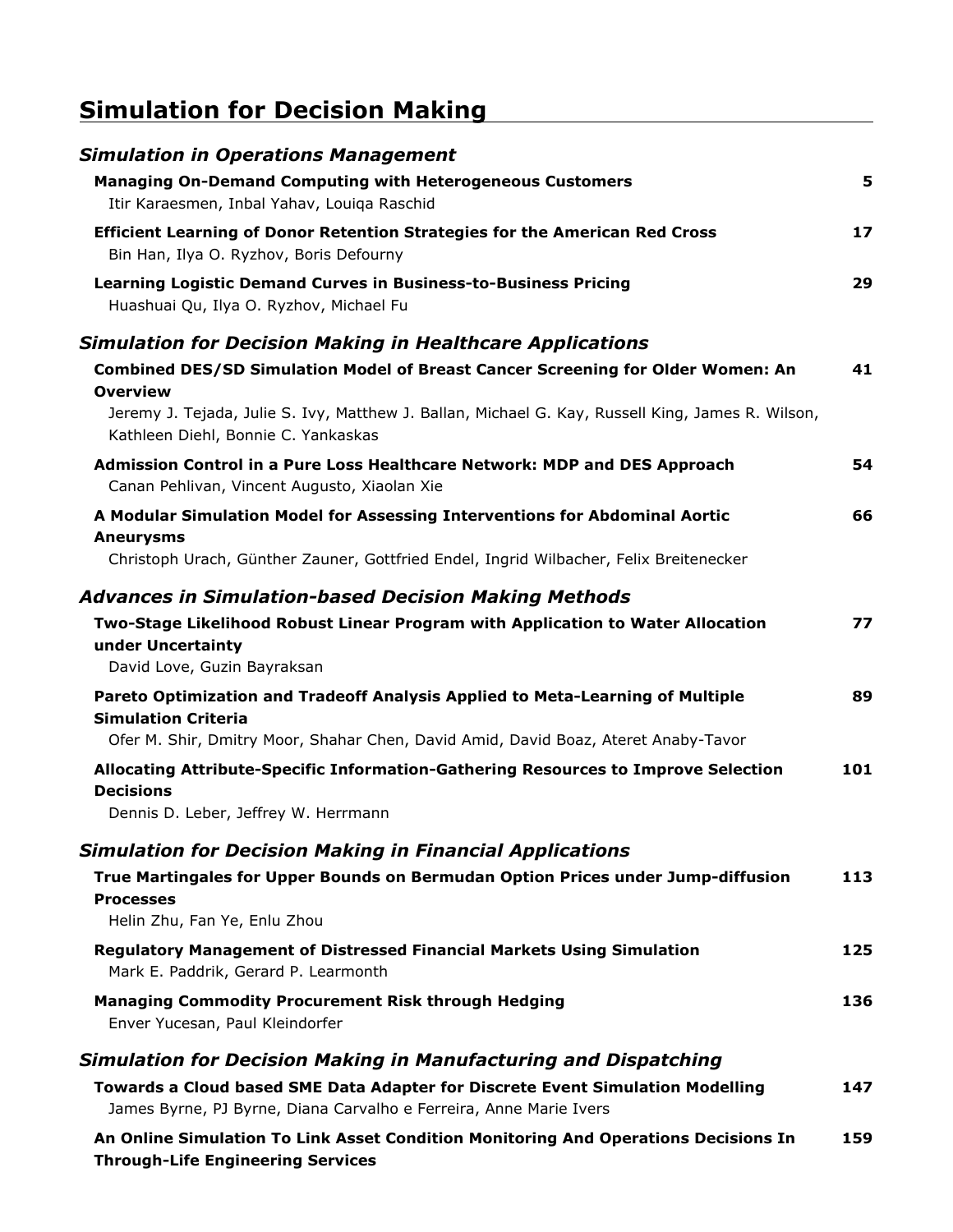| Benny Tjahjono, Evandro Leonardo Silva Teixeira, Sadek Crisóstomo Absi Alfaro                                                                                                   |     |
|---------------------------------------------------------------------------------------------------------------------------------------------------------------------------------|-----|
| Simulating Market Effects on Boundedly Rational Agents in Control of the Dynamic<br><b>Dispatching of Actors in Network-based Operations</b><br>James D. Brooks, David Mendonca | 169 |
| <b>Novel and Robust Estimation Methods</b>                                                                                                                                      |     |
| A Method for Estimation of Redial and Reconnect Probabilities in Call Centers<br>Sihan Ding, Ger Koole, Rob van der Mei                                                         | 181 |
| <b>Iterative Methods for Robust Estimation under Bivariate Distributional Uncertainty</b><br>Soumyadip Ghosh, Henry Lam                                                         | 193 |
| Discrete Optimization Via Simulation of Catchment Basin Management within the<br><b>Devsimpy Framework</b><br>Laurent Capocchi, Jean Francois Santucci                          | 205 |
| <b>Simulation for Decision Making in Safety Applications</b>                                                                                                                    |     |
| Discrete Event Formalism to Calculate Acceptable Safety Distance<br>Romain Franceschini, François-Joseph Chatelon, Jean-Louis Rossi, Paul Antoine Bisgambiglia                  | 217 |
| <b>Supporting Time-Critical Decision Making with Real Time Simulations</b><br>Russell Cheng                                                                                     | 229 |
| Analytics Driven Master Planning for Mecca: Increasing the Capacity While<br><b>Maintaining the Spiritual Context of Hajj Pilgrimage</b><br>Cenk Tunasar                        | 241 |
| <b>Panel: A Retrospective Oral History of Computer Simulation</b>                                                                                                               |     |
| A Retrospective Oral History of Computer Simulation: Progress Report<br>Richard E. Nance, Robert G. Sargent, James R. Wilson                                                    | 252 |
| <b>Application of Hybrid/Combined Simulation Techniques</b>                                                                                                                     |     |
| Hybrid Simulation For Health And Social Care: The Way Forward, Or More Trouble<br>Than It's Worth?                                                                              | 258 |
| Sally C. Brailsford, Joe Viana, Stuart Rossiter, Amos R. Channon, Andrew J. Lotery                                                                                              |     |
| Prospective Healthcare Decision-Making by Combined System Dynamics,<br><b>Discrete-Event and Agent-Based Simulation</b><br>Anatoli Djanatliev, Reinhard German                  | 270 |
| A Review of Literature in Modeling Approaches for Sustainable Development<br>Masoud Fakhimi, Navonil Mustafee, Lampros Stergioulas, Tillal Eldabi                               | 282 |

## **Introductory Tutorials**

### *Introduction to Simulation*

#### **Introduction to Simulation** Ricki Ingalls

**291**

#### *A Tutorial on How to Select Simulation Input Distributions*

**A Tutorial on How to Select Simulation Input Distributions** Averill M. Law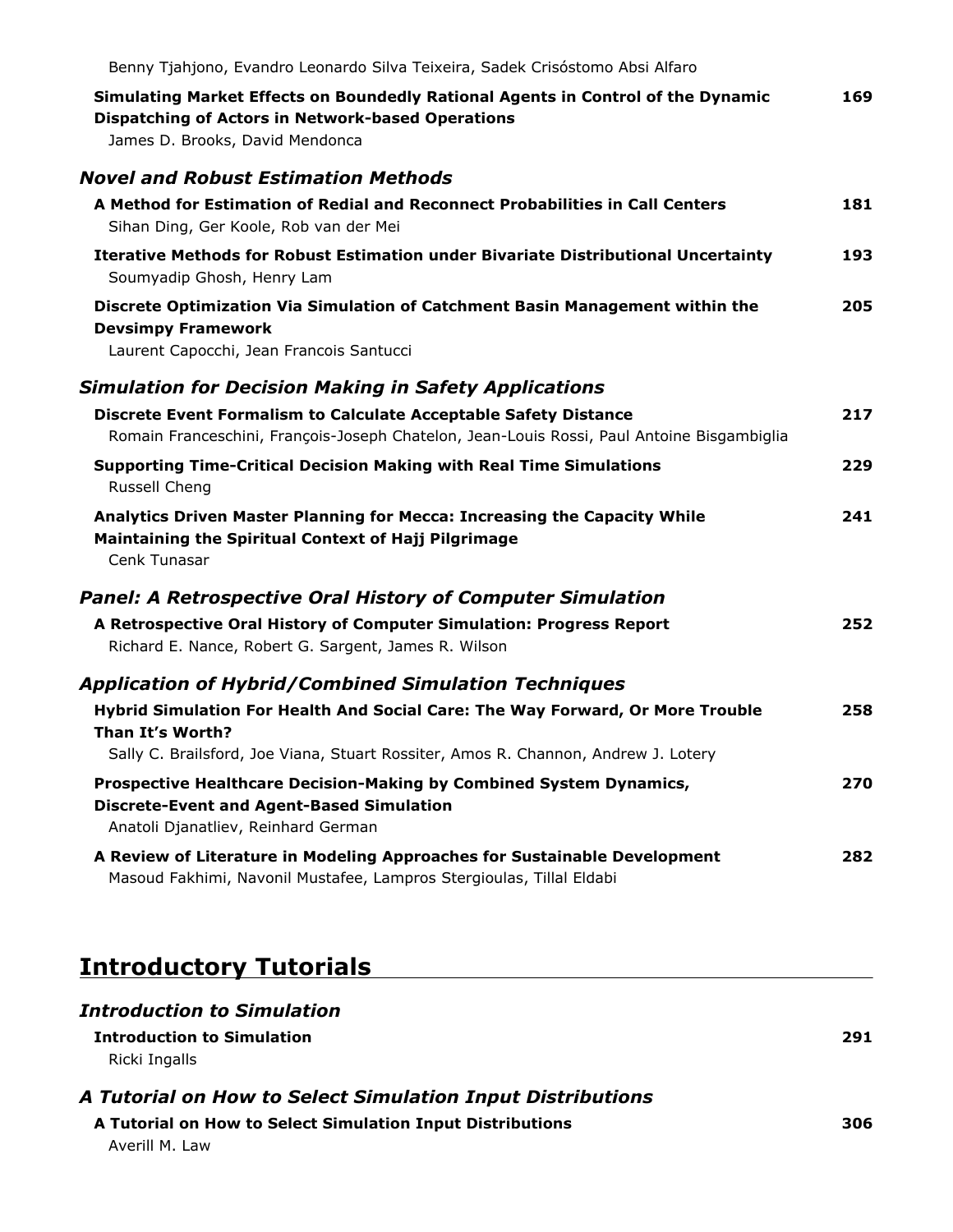| An Introduction to Verification and Validation of Simulation Models<br>An Introduction to Verification and Validation of Simulation Models<br>Robert G. Sargent                  | 321 |
|----------------------------------------------------------------------------------------------------------------------------------------------------------------------------------|-----|
| A Practical Introduction to Analysis of Simulation Output Data<br>A Practical Introduction to Analysis of Simulation Output Data<br>Christine S.M. Currie, Russell Cheng         | 328 |
| <b>Tutorial: Designing Simulation Experiments</b><br><b>Tutorial: Designing Simulation Experiments</b><br>Russell R. Barton                                                      | 342 |
| <b>Tips for Successful Practice of Simulation</b><br><b>Tips for Successful Practice of Simulation</b><br>David Sturrock                                                         | 354 |
| <b>Introductory Tutorial on Agent-Based Modeling and Simulation</b><br><b>Introductory Tutorial on Agent-Based Modeling and Simulation</b><br>Charles M. Macal, Michael J. North | 362 |
| <b>Conceptual Modeling for Simulation</b><br><b>Conceptual Modeling for Simulation</b><br>Stewart Robinson                                                                       | 377 |

## **Advanced Tutorials**

| <b>Simulation as a Cloud Service</b><br><b>Modeling and Simulation as a Cloud Service: A Survey</b><br>Erdal Cayirci                                                                                                                                                                             | 389 |
|--------------------------------------------------------------------------------------------------------------------------------------------------------------------------------------------------------------------------------------------------------------------------------------------------|-----|
| <b>Modeling Human Behaviors</b><br>An Extended BDI Model for Human Behaviors: Decision-Making, Learning,<br><b>Interactions, and Applications</b><br>Young-Jun Son, Sojung Kim, Hui Xi, Santosh Mungle                                                                                           | 401 |
| <b>Simulation of Complex Adaptive Systems</b><br>An Agent-based Simulation Study of a Complex Adaptive Collaboration Network<br>Ozgur Ozmen, Jeffrey S. Smith, Levent Yilmaz                                                                                                                     | 412 |
| <b>Inside Discrete Event Simulation Software</b><br><b>Inside Discrete Event Simulation Software: How It Works and Why It Matters</b><br>Thomas J. Schriber, Daniel T. Brunner, Jeffrey S. Smith                                                                                                 | 424 |
| <b>Simulation of Complex Production and Logistics Networks</b><br><b>Introduction to OTD-NET and LAS: Order-To-Delivery Network Simulation and</b><br><b>Decision Support Systems in Complex Production and Logistics Networks</b><br>Klaus Liebler, Marco Motta, Ulrike Beissert, Axel Wagenitz | 439 |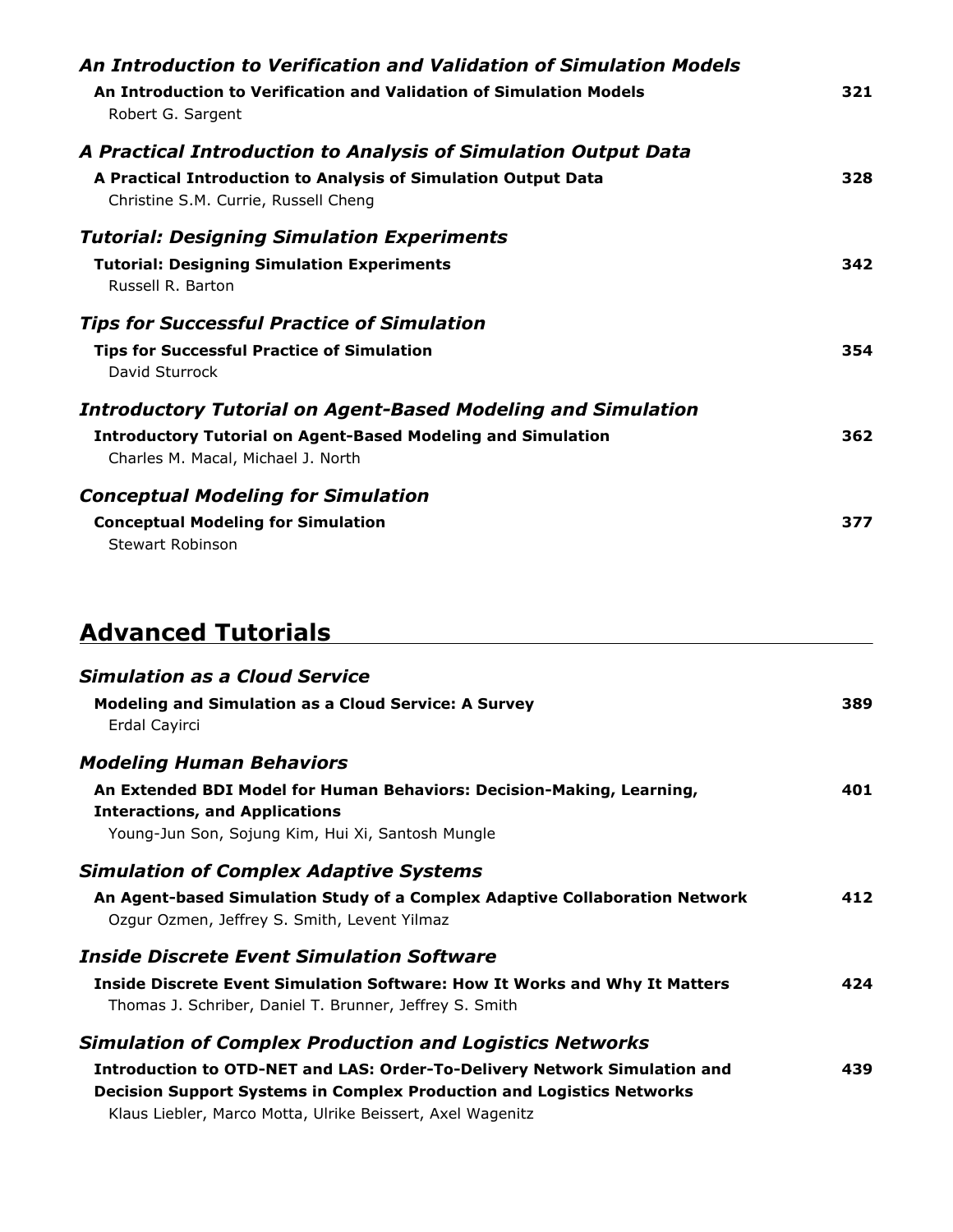## **Analysis Methodology**

| <b>Selection Under Uncertainty</b>                                                                                                                                                                   |     |
|------------------------------------------------------------------------------------------------------------------------------------------------------------------------------------------------------|-----|
| A Procedure to Select the Best Subset among Simulated Systems using Economic<br><b>Opportunity Cost</b>                                                                                              | 452 |
| Franco Chingcuanco, Carolina Osorio                                                                                                                                                                  |     |
| A Subset Selection Procedure under Input Parameter Uncertainty<br>Canan Gunes Corlu, Bahar Biller                                                                                                    | 463 |
| A Quicker Assessment of Input Uncertainty<br>Eunhye Song, Barry L. Nelson                                                                                                                            | 474 |
| <b>Experiments with Metamodels</b>                                                                                                                                                                   |     |
| A Case Study Examining The Impact Of Factor Screening For Neural Network<br><b>Metamodels</b>                                                                                                        | 486 |
| Scott L. Rosen, Samar K. Guharay                                                                                                                                                                     |     |
| Simulation Screening Experiments using LASSO-optimal Supersaturated Design and<br><b>Analysis: A Maritime Operations Application</b><br>Dadi Xing, Hong Wan, Yu Zhu, Susan M. Sanchez, Turgut Kaymal | 497 |
| <b>Multilevel Monte Carlo Metamodeling</b><br>Imry M. Rosenbaum, Jeremy Staum                                                                                                                        | 509 |
| <b>Advances in Metamodels</b>                                                                                                                                                                        |     |
| <b>Building Metamodels for Quantile-Based Measures Using Sectioning</b><br>Xi Chen, Kyoung-Kuk Kim                                                                                                   | 521 |
| <b>Aggregation of Forecasts from Multiple Simulation Models</b><br>Jason R. W. Merrick                                                                                                               | 533 |
| <b>Generalized Integrated Brownian Fields for Simulation Metamodeling</b><br>Peter Salemi, Jeremy Staum, Barry L. Nelson                                                                             | 543 |
| <b>Rare Event Simulation</b>                                                                                                                                                                         |     |
| Rare Event Simulation for Stochastic Fixed Point Equations Related to the Smoothing<br><b>Transformation</b>                                                                                         | 555 |
| Jeffrey Collamore, Anand N. Vidyashankar, Jie Xu                                                                                                                                                     |     |
| <b>Optimal Rare Event Monte Carlo for Markov Modulated Regularly Varying Random</b><br>Walks                                                                                                         | 564 |
| Karthyek Rajhaa Annaswamy Murthy, Sandeep Juneja, Jose Blanchet                                                                                                                                      |     |
| Applying a Splitting Technique to Estimate Electrical Grid Reliability<br>Wander Wadman, Daan Crommelin, Jason Frank                                                                                 | 577 |
| <b>Output Analysis and Model Calibration</b>                                                                                                                                                         |     |
| An Entropy Based Sequential Calibration Approach for Stochastic Computer Models<br>Szu Hui Ng, Jun Yuan                                                                                              | 589 |
| <b>Confidence Intervals for Quantiles with Standardized Time Series</b><br>James M. Calvin, Marvin K. Nakayama                                                                                       | 601 |
| A Sequential Procedure for Estimating the Steady-State Mean Using Standardized                                                                                                                       | 613 |

<u> 1989 - Johann Barbara, martxa amerikan per</u>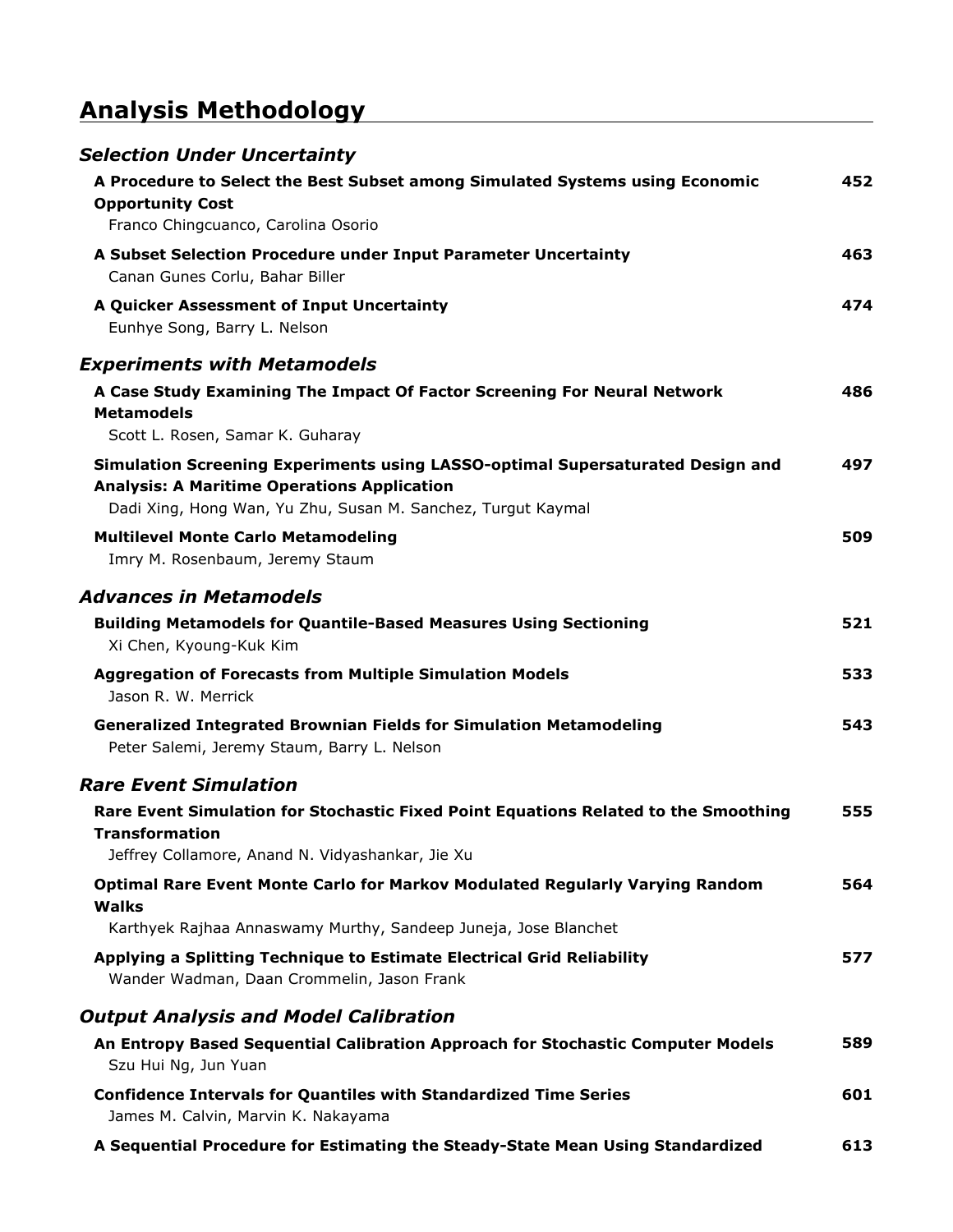| <b>Time-Series</b><br>Christos Alexopoulos, David Goldsman, James R. Wilson, Peng Tang                                                                 |     |
|--------------------------------------------------------------------------------------------------------------------------------------------------------|-----|
| <b>Simulation with Learning</b>                                                                                                                        |     |
| Relative Value Iteration for Average Reward Semi-Markov Control via Simulation<br>Abhijit Gosavi                                                       | 623 |
| <b>Optimal Learning With Non-Gaussian Rewards</b><br>Zi Ding, Ilya O. Ryzhov                                                                           | 631 |
| <b>Regenerative Simulation for Multiclass Open Queueing Networks</b><br>Sarat Babu Moka, Sandeep Juneja                                                | 643 |
| <b>Advances in Simulation Modeling and Analysis Methods</b>                                                                                            |     |
| Ghost Simulation Model for Discrete Event Systems, an Application to a Local Bus<br><b>Service</b><br>Felisa Vazquez-Abad                              | 655 |
| Sensitivity Analysis of Linear Programming Formulations for G/G/M Queue<br>Wai Kin (Victor) Chan, Nowell Closser                                       | 667 |
| Simulation Modeling, Experimenting, Analysis, and Implementation<br>Lee Schruben                                                                       | 678 |
| <b>Simulation Applications in Finance and Call Centers</b>                                                                                             |     |
| A Nonparametric Method for Pricing and Hedging American Options<br>Guiyun Feng, Guangwu Liu, Lihua Sun                                                 | 691 |
| <b>Comparing Optimal Convergence Rate of Stochastic Mesh and Least Squares Method</b><br>for Bermudan Option Pricing<br>Ankush Agarwal, Sandeep Juneja | 701 |
| A Bayesian Approach for Modeling and Analysis of Call Center Arrivals<br>Xiaowei Zhang                                                                 | 713 |
| <b>Advanced Splitting Methods of Rare Event Simulation</b>                                                                                             |     |
| <b>Splitting Based Rare-Event Simulation Algorithms for Heavy-tailed Sums</b><br>Jose Blanchet, Yixi Shi                                               | 724 |
| <b>Adaptive Nested Rare Event Simulation Algorithms</b><br>Anand N. Vidyashankar, Jie Xu                                                               | 736 |
| Sensitivity Analysis of Rare-Event Splitting Applied to Cascading Blackout Models<br>John Shortle, Chun-Hung Chen                                      | 745 |

# **Analysis Methodology II**

| <b>Estimation Methods in Simulation Analysis</b>                                                                                  |     |
|-----------------------------------------------------------------------------------------------------------------------------------|-----|
| <b>Density Estimation of Simulation Output Using Exponential Epi-Splines</b><br>Dashi Singham, Johannes O. Royset, Roger J-B Wets | 755 |
| Linking Statistical Estimation and Decision Making Through Simulation<br>Jin Fang, L.Jeff Hong                                    | 766 |
| "Online" Quantile and Density Estimators                                                                                          | 778 |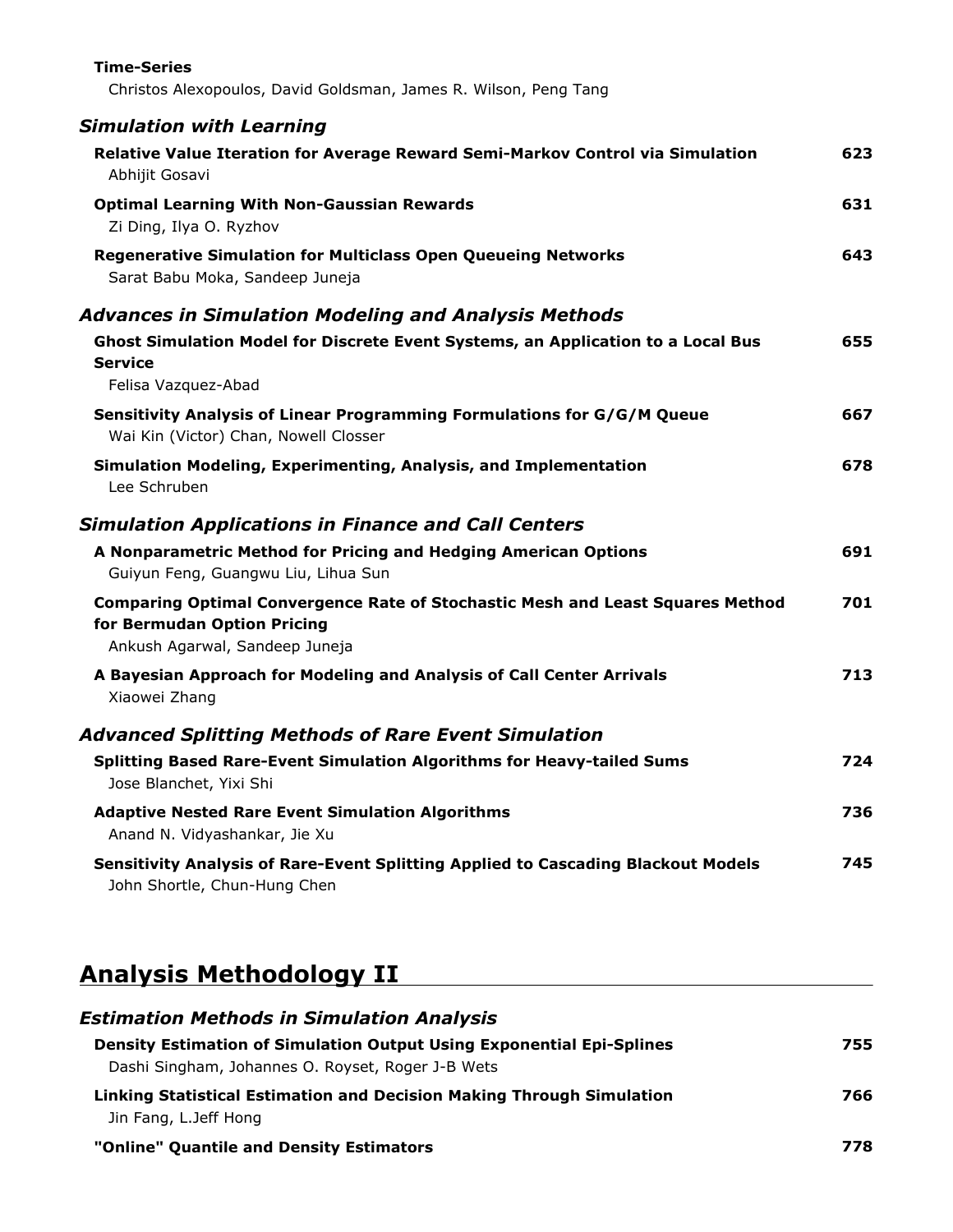Soumyadip Ghosh, Raghu Pasupathy

| <b>Advanced Methods for Simulation Experimentation</b>                                                                  |     |
|-------------------------------------------------------------------------------------------------------------------------|-----|
| <b>Stochastic Kriging with Qualitative Factors</b><br>Xi Chen, Kai Wang, Feng Yang                                      | 790 |
| ARD: An Automated Replication-Deletion Method for Simulation Analysis<br>Emily K. Lada, Anup Mokashi, James R. Wilson   | 802 |
| Have We Really Been Analyzing Terminating Simulations Incorrectly All These Years?<br>Paul J. Sanchez, K. Preston White | 814 |

## **Simulation Optimization**

| <b>New Topics in Simulation Optimization</b>                                                                                  |     |
|-------------------------------------------------------------------------------------------------------------------------------|-----|
| On the Solution of Stochastic Optimization Problems in Imperfect Information<br><b>Regimes</b>                                | 821 |
| Hao Jiang, Uday V. Shanbhag                                                                                                   |     |
| Ranking and Selection in a High Performance Computing Environment<br>Eric Cao Ni, Susan R. Hunter, Shane G. Henderson         | 833 |
| R-Spline for Local Integer-Ordered Simulation Optimization Problems with Stochastic<br><b>Constraints</b>                     | 846 |
| Kalyani Nagaraj, Raghu Pasupathy                                                                                              |     |
| <b>Advances in Ranking and Selection I</b>                                                                                    |     |
| The Knowledge Gradient Algorithm Using Locally Parametric Approximations<br>Bolong Cheng, Arta A. Jamshidi, Warren B. Powell  | 856 |
| <b>Robust Selection of the Best</b><br>Weiwei Fan, L. Jeff Hong, Xiaowei Zhang                                                | 868 |
| <b>Upper Bounds for Bayesian Ranking &amp; Selection</b><br>Jing Xie, Peter Frazier                                           | 877 |
| <b>Advances in Ranking and Selection II</b>                                                                                   |     |
| <b>Adaptive Simulation Budget Allocation for Determining the Best Design</b><br>Qi Fan, Jiaqiao Hu                            | 888 |
| Minimizing Opportunity Cost in Selecting the Best Feasible Design<br>Nugroho Artadi Pujowidianto, Loo Hay Lee, Chun-Hung Chen | 898 |
| <b>Policy Perspective of Statistics Selection Procedure</b><br>Yijie Peng, Chun-Hung Chen, Michael Fu, Jianqiang Hu           | 908 |
| <b>Stochastic Approximation Methods in Simulation Optimization</b>                                                            |     |
| <b>Stochastic Root Finding for Optimized Certainty Equivalents</b><br>Anna-Maria Hamm, Thomas Salfeld, Stefan Weber           | 922 |
| A Regularized Smoothing Stochastic Approximation (RSSA) Algorithm for Stochastic<br><b>Variational Inequality Problems</b>    | 933 |
| Farzad Yousefian, Angelia Nedich, Uday V. Shanbhag                                                                            |     |
| An Empirical Sensitivity Analysis of the Kiefer-Wolfowitz Algorithm and Its Variants                                          | 945 |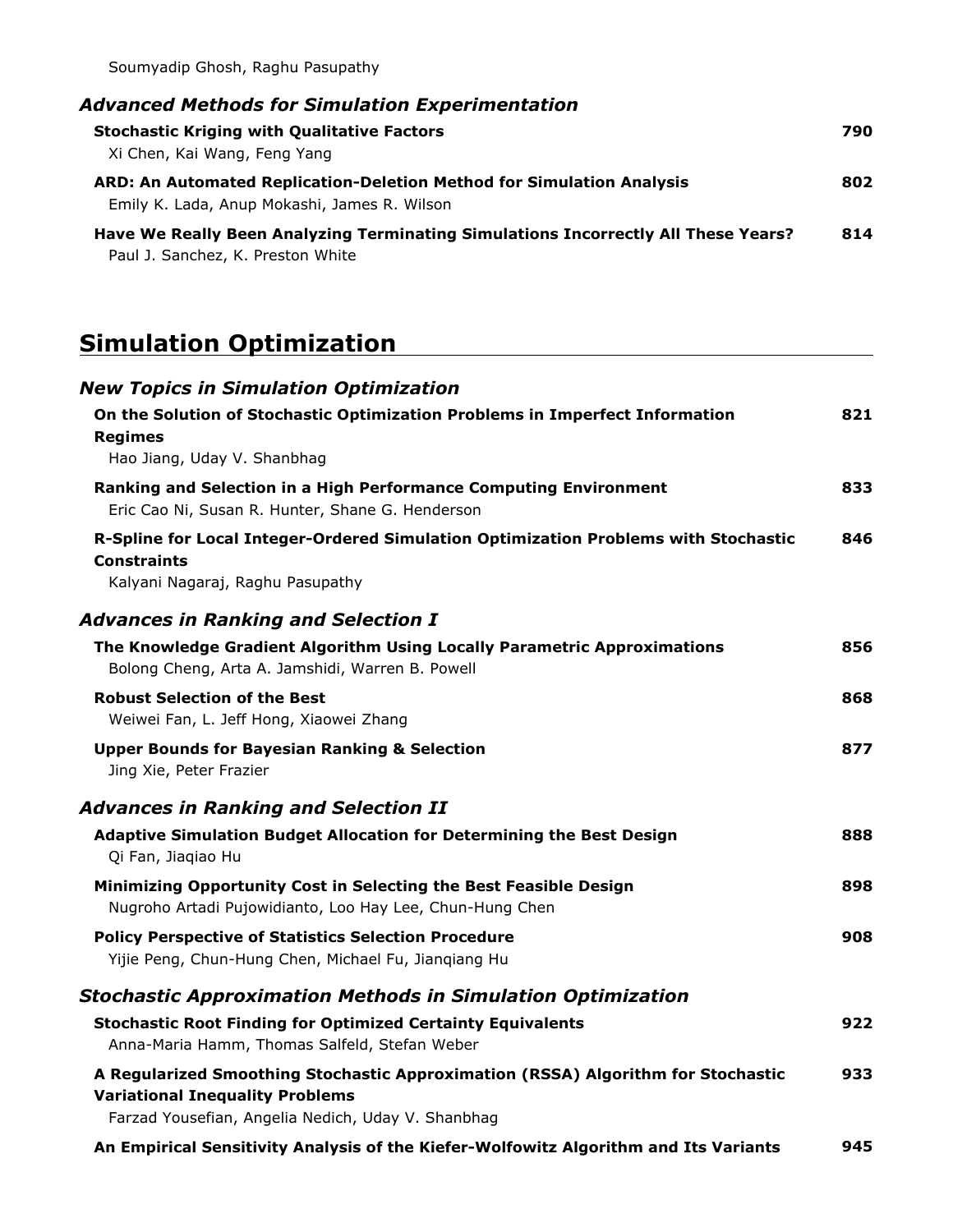| <b>Global Simulation Optimization</b>                                                                                                                                               |      |
|-------------------------------------------------------------------------------------------------------------------------------------------------------------------------------------|------|
| An Adaptive Radial Basis Function Method Using Weighted Improvement<br>Yibo Ji, Sujin Kim                                                                                           | 957  |
| <b>Conditional Simulation for Efficient Global Optimization</b><br>Jack Kleijnen, Ehsan Mehdad                                                                                      | 969  |
| Adaptive Probabilistic Branch and Bound with Confidence Intervals for Level Set<br>Approximation<br>Hao Huang, Zelda Zabinsky                                                       | 980  |
| <b>Stochastic Search Methods in Simulation Optimization</b>                                                                                                                         |      |
| <b>Cumulative Weighting Optimization: The Discrete Case</b><br>Kun Lin, Steven I. Marcus                                                                                            | 992  |
| <b>Population Model-based Optimization with Sequential Monte Carlo</b><br>Xi Chen, Enlu Zhou                                                                                        | 1004 |
| Determining the Optimal Sampling Set Size for Random Search<br>Chenbo Zhu, Jie Xu, Chun-Hung Chen, Loo Hay Lee, Jianqiang Hu                                                        | 1016 |
| <b>Simulation-based Estimation Methods</b>                                                                                                                                          |      |
| <b>Importance Sampling for the Simulation of Reinsurance Losses</b><br>Georg Wilhelm Hofmann                                                                                        | 1025 |
| A Combined Importance Splitting and Sampling Algorithm for Rare Event Estimation<br>Damien Jacquemart-Tomi, François Le Gland, Jérôme Morio                                         | 1035 |
| Critical Sample Size for the Lp-Norm Estimator in Linear Regression Models<br>Alejandro Llorente, Alberto Suárez                                                                    | 1047 |
| <b>Simulation Optimization Applications I</b>                                                                                                                                       |      |
| Mixed Integer Simulation Optimization for Petroleum Field Development Under<br><b>Geological Uncertainty</b><br>Honggang Wang                                                       | 1057 |
| Hybridized Optimization Approaches To The Scheduling Of Multi-Period Mixed-Btu<br><b>Natural Gas Products</b><br>Michael A. Bond, Hank Grant                                        | 1068 |
| Sufficiency Model-Action Clarification for Simulation Optimization Applied to an<br><b>Election System</b><br>Anthony Afful-Dadzie, Theodore Allen, Alah Raqab, Jingsheng Li        | 1079 |
| <b>Simulation Optimization Applications II</b>                                                                                                                                      |      |
| Simulation-Based Optimization for Split Delivery Vehicle Routing Problem: A Report<br>of Ongoing Study<br>Yanchun Pan, Liang Yan, Zhimin Chen, Ming Zhou                            | 1089 |
| Simulation-Based Optimization Using Simulated-Annealing for Optimal Equipment<br><b>Selection within Print Production Environments</b><br>Sudhendu Rai, Ranjit Kumar Ettam          | 1097 |
| Simulation Based Optimization of Joint Maintenance and Inventory for Multi-<br><b>Components Manufacturing Systems</b><br>Abdullah Almababi, Achutoch Tiwari, Abdullah Alabdulkarim | 1109 |

Abdullah Alrabghi, Ashutosh Tiwari, Abdullah Alabdulkarim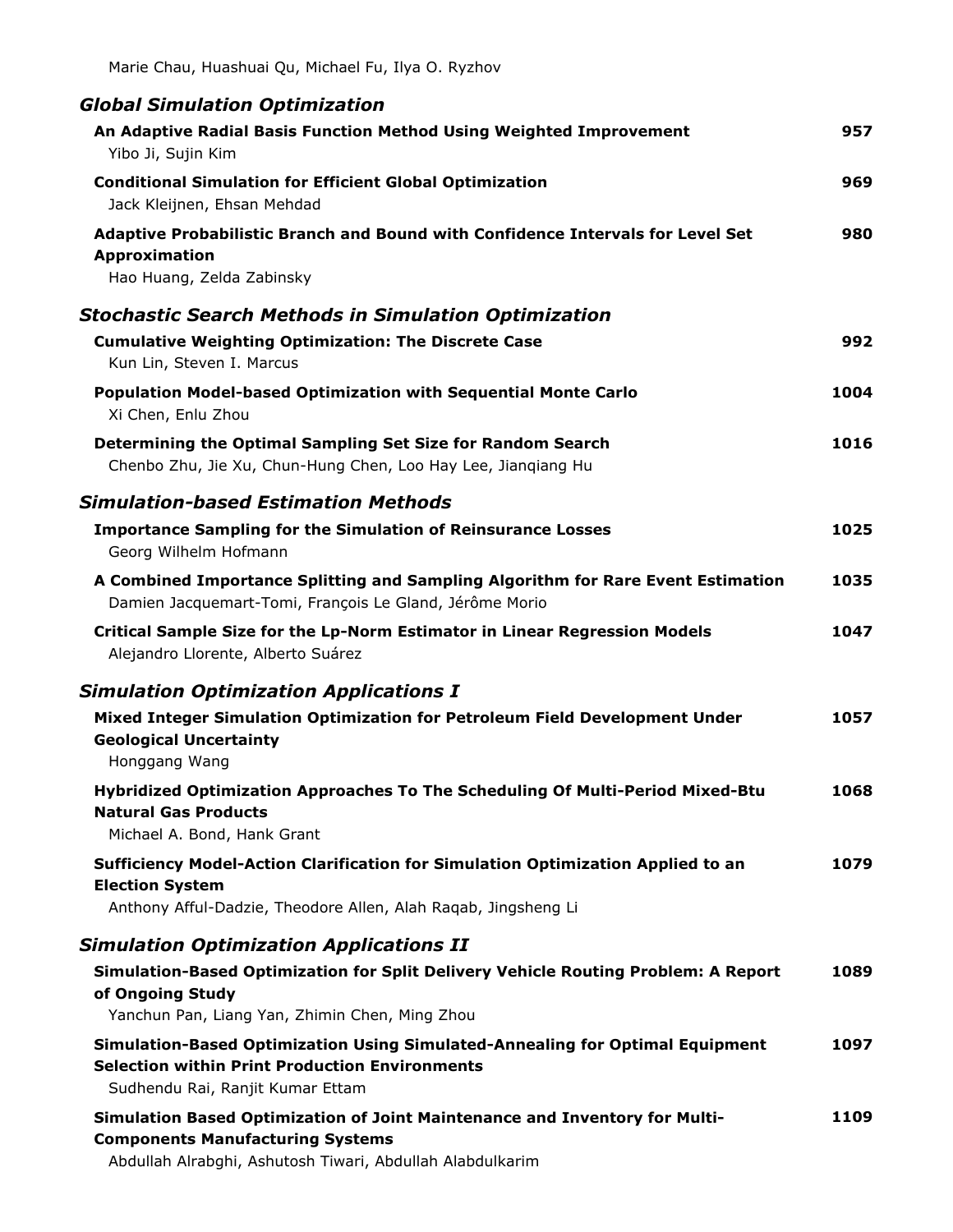## **Modeling Methodology**

| <b>Improved Application of M&amp;S</b>                                                                                                                                                        |      |
|-----------------------------------------------------------------------------------------------------------------------------------------------------------------------------------------------|------|
| <b>Interacting Real-Time Simulation Models and Reactive Computational-Physical</b><br><b>Systems</b>                                                                                          | 1120 |
| Hessam Sarjoughian, Soroosh Gholami, Thomas Jackson                                                                                                                                           |      |
| Using Simulation to Evaluate Call Forecasting Algorithms for Inbound Call Center<br>Guilherme Steinmann, Paulo José Freitas Filho                                                             | 1132 |
| Model-driven Systems Engineering for Netcentric System of Systems with DEVS<br><b>Unified Process</b><br>Saurabh Mittal, Jose L. Risco-Martin                                                 | 1140 |
| <b>Philosophy of Simulation</b>                                                                                                                                                               |      |
| <b>Epistemology of Modeling and Simulation</b><br>Andreas Tolk, Brian L. Heath, Martin Ihrig, Jose J. Padilla, Ernest H. Page, E. Dante Suarez, Claudia<br>Szabo, Paul Weirich, Levent Yilmaz | 1152 |
| <b>Multi-Paradigm and Hybrid Simulation</b>                                                                                                                                                   |      |
| Simulation of Mixed Discrete and Continuous Systems: An Iron Ore Terminal<br><b>Example</b><br>Vincent Béchard, Normand Côté                                                                  | 1167 |
| A DSM-based Multi-Paradigm Simulation Modeling Approach for Complex Systems<br>Xiaobo Li, Yonglin Lei, Weiping Wang, Wenguang Wang, Yifan Zhu                                                 | 1179 |
| Supporting a Modeling Continuum in ScalaTion: From Predictive Analytics to<br><b>Simulation Modeling</b><br>John A. Miller, Michael E. Cotterell, Stephen J. Buckley                          | 1191 |
| <b>Stochastic Processes: New Approaches</b>                                                                                                                                                   |      |
| JARTA - A Java Library to Model and Fit Autoregressive-To-Anything Processes<br>Tobias Uhlig, Sebastian Rank, Oliver Rose                                                                     | 1203 |
| Estimation of Unknown Parameters in System Dynamics Models Using the Method of<br><b>Simulated Moments</b>                                                                                    | 1212 |
| Hazhir Rahmandad, Mohammad S. Jalali, Hamed Ghoddusi                                                                                                                                          |      |
| Using Simulation to Study Statistical Tests for Arrival Process and Service Time<br><b>Models for Service Systems</b><br>Song-Hee Kim, Ward Whitt                                             | 1223 |
| <b>Verification and Validation</b>                                                                                                                                                            |      |
| Selecting Verification and Validation Techniques for Simulation Projects: A Planning<br>and Tailoring Strategy<br>Zhongshi Wang                                                               | 1233 |
| <b>Towards a Unified Theory of Validation</b><br>Lisa Jean Bair, Andreas Tolk                                                                                                                 | 1245 |
| The Need for Usable Formal Methods in Verification and Validation<br>Ross J. Gore, Saikou Diallo                                                                                              | 1257 |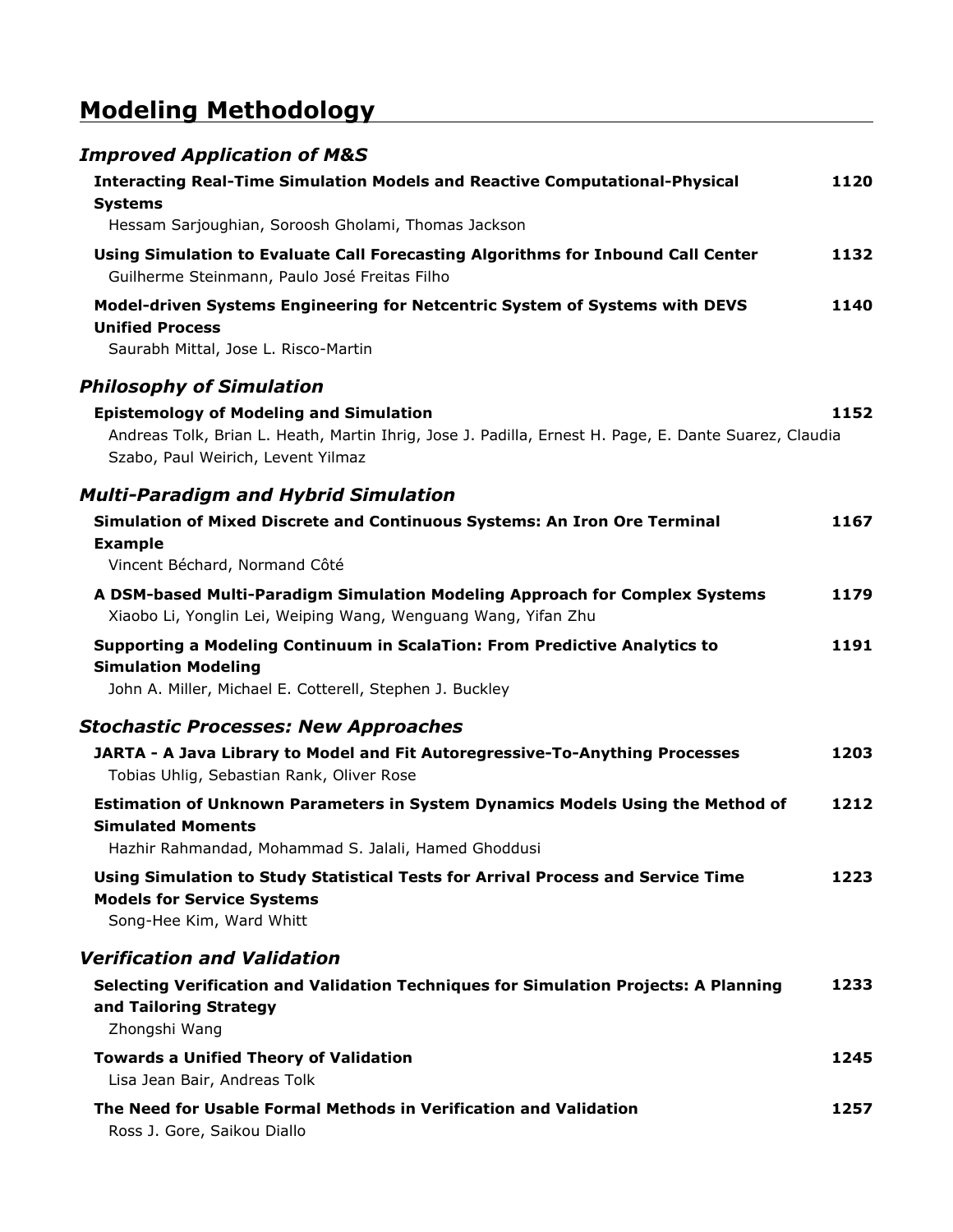| <b>Grand Challenges of Simulation</b>                                                                                   |      |
|-------------------------------------------------------------------------------------------------------------------------|------|
| <b>Grand Challenges in Modeling and Simulation: An OR/MS Perspective</b>                                                | 1269 |
| Simon J.E. Taylor, Sally Brailsford, Steve Chick, Pierre L'Ecuyer, Charles M. Macal, Barry L. Nelson                    |      |
| <b>New Theoretical and Conceptual Approaches I</b>                                                                      |      |
| Theoretic Interplay Between Abstraction, Resolution, and Fidelity in Model<br><b>Information</b>                        | 1283 |
| Il-Chul Moon, Jeong Hee Hong                                                                                            |      |
| A Conceptual Design Tool to Facilitate Simulation Model Development: Object Flow<br><b>Diagram</b>                      | 1292 |
| Allen G. Greenwood, Pawel Pawlewski, Grzegorz Bocewicz                                                                  |      |
| Representing the characteristics of modeled processes<br><b>Charles Daniel Turnitsa</b>                                 | 1304 |
| <b>New Theoretical and Conceptual Approaches II</b>                                                                     |      |
| Distortion of "Mental Maps" as an Exemplar of Imperfect Situation Awareness<br>Victor E. Middleton                      | 1316 |
| <b>Exploratory and Participatory Simulation</b><br>Gerd Wagner                                                          | 1327 |
| Dispositions and Causal Laws as the Ontological Foundation of Transition Rules in<br><b>Simulation Models</b>           | 1335 |
| Giancarlo Guizzardi, Gerd Wagner                                                                                        |      |
| <b>M&amp;S</b> as a Service and Standard Transformations                                                                |      |
| A Joint Trust and Risk Model for MSaaS Mashups<br>Erdal Cayirci                                                         | 1347 |
| From Standardized Modeling Formats to Modeling Languages and back - An<br><b>Exploration based on SBML and ML-Rules</b> | 1359 |
| Sebastian Nähring, Carsten Maus, Roland Ewald, Adelinde M. Uhrmacher                                                    |      |
| A SaaS-based Automated Framework to Build and Execute Distributed Simulations<br>from SysML Models                      | 1371 |
| Paolo Bocciarelli, Andrea D'Ambrogio, Andrea Giglio, Daniele Gianni                                                     |      |

## **Agent Based Simulation**

| <b>Markets and Economics</b>                                                                                                                          |      |
|-------------------------------------------------------------------------------------------------------------------------------------------------------|------|
| <b>Multifractal Analysis of Agent-Based Financial Markets</b><br>James R. Thompson, James R. Wilson                                                   | 1383 |
| <b>Switching Behavior in Online Auctions: Empirical Observations and Predictive</b><br><b>Implications</b><br>Wei Guo, Wolfgang Jank, William M. Rand | 1395 |
| A Magic Number versus Trickle Down Agent-Based Model of Tax Policy<br>Shih-Hsien Tseng, Theodore Allen                                                | 1407 |

#### *Healthcare*

| A Hybrid Agent-Based and Differential Equations Model for Simulating Antibiotic | 1419 |
|---------------------------------------------------------------------------------|------|
|---------------------------------------------------------------------------------|------|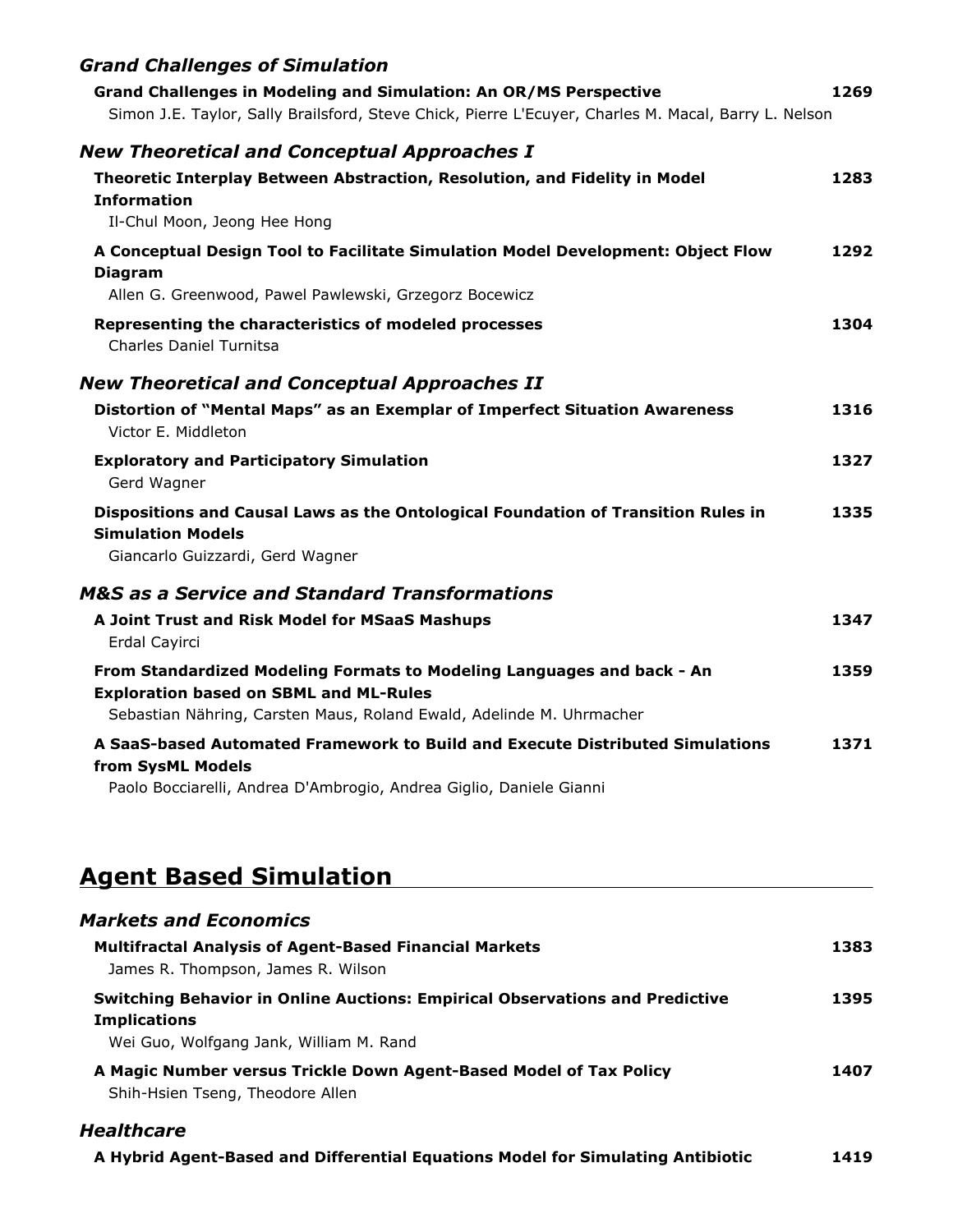| <b>Resistance in a Hospital Ward</b><br>Barry Lawson, Lester Caudill                                                                                                                                                                                                                                                                                        |      |
|-------------------------------------------------------------------------------------------------------------------------------------------------------------------------------------------------------------------------------------------------------------------------------------------------------------------------------------------------------------|------|
| <b>REDSim: A Spatial Agent-Based Simulation For Studying Emergency Departments</b><br>Ana Paula Centeno, Richard Martin, Robert Sweeney                                                                                                                                                                                                                     | 1431 |
| Sub-Lognormal Size Distribution of Hospitals - An Agent-based Approach and<br><b>Empirical Study</b><br>Baojun Gao, Wai Kin (Victor) Chan                                                                                                                                                                                                                   | 1443 |
| <b>UAVs and Flocking Models</b>                                                                                                                                                                                                                                                                                                                             |      |
| Agent-Based Hardware-in-the-Loop Simulation For UAV/UGV Surveillance and<br><b>Crowd Control System</b><br>Amirreza M. Khaleghi, Dong Xu, Alfonso Lobos, Sara Minaeian, Young-Jun Son, Jian Liu                                                                                                                                                             | 1455 |
| <b>Investigations of DDDAS for Command and Control of UAV Swarms with</b><br><b>Agent-Based Modeling</b><br>Robert R. McCune, Gregory R. Madey                                                                                                                                                                                                              | 1467 |
| Emergence by Strategy: Flocking Boids and their Fitness in Relation to Model<br><b>Complexity</b><br>Michael Wagner, Wentong Cai, Michael Harold Lees                                                                                                                                                                                                       | 1479 |
| <b>Defense and Combat Modeling</b>                                                                                                                                                                                                                                                                                                                          |      |
| Two Approaches to Developing a Multi-Agent System for Battle Command<br><b>Simulation</b><br>Rikke Amilde Amilde Løvlid                                                                                                                                                                                                                                     | 1491 |
| <b>Communication Modeling for a Combat Simulation in a Network Centric Warfare</b><br><b>Environment</b><br>Kyuhyeon Shin, Hochang Nam, Taesik Lee                                                                                                                                                                                                          | 1503 |
| <b>ABS Applications</b>                                                                                                                                                                                                                                                                                                                                     |      |
| Planning and Response in the Aftermath of a Large Crisis: An Agent-based<br><b>Informatics Framework</b>                                                                                                                                                                                                                                                    | 1515 |
| Christopher Barrett, Keith Bisset, Shridhar Chandan, Jiangzhuo Chen, Youngyun Chungbaek, Stephen<br>Eubank, Yaman Evrenosoglu, Bryan Lewis, Kristian Lum, Achla Marathe, Madhav Marathe, Henning<br>Mortveit, Nidhi Parikh, Arun Phadke, Jeffrey Reed, Caitlin Rivers, Sudip Saha, Paula Stretz, Samarth<br>Swarup, James Thorp, Anil Vullikanti, Dawen Xie |      |
| An Agent-Based Simulation Approach to Experience Management in Theme Parks<br>Shih-Fen Cheng, Larry Lin, Jiali Du, Hoong Chuin Lau, Pradeep Varakantham                                                                                                                                                                                                     | 1527 |
| Can You Simulate Traffic Psychology? An Analysis<br>Marco Lützenberger, Sahin Albayrak                                                                                                                                                                                                                                                                      | 1539 |
| <b>Model Development and Methods</b>                                                                                                                                                                                                                                                                                                                        |      |
| <b>Test-Driven Agent-Based Simulation Development</b><br>Nick Collier, Jonathan Ozik                                                                                                                                                                                                                                                                        | 1551 |
| The ReLogo Agent-based Modeling Language<br>Jonathan Ozik, Nicholson T. Collier, John T. Murphy, Michael J. North                                                                                                                                                                                                                                           | 1560 |
| A Framework for Simulation Validation Coverage<br>Megan Olsen, Mohammad Raunak                                                                                                                                                                                                                                                                              | 1569 |

#### *Concurrent and Parallel Modeling*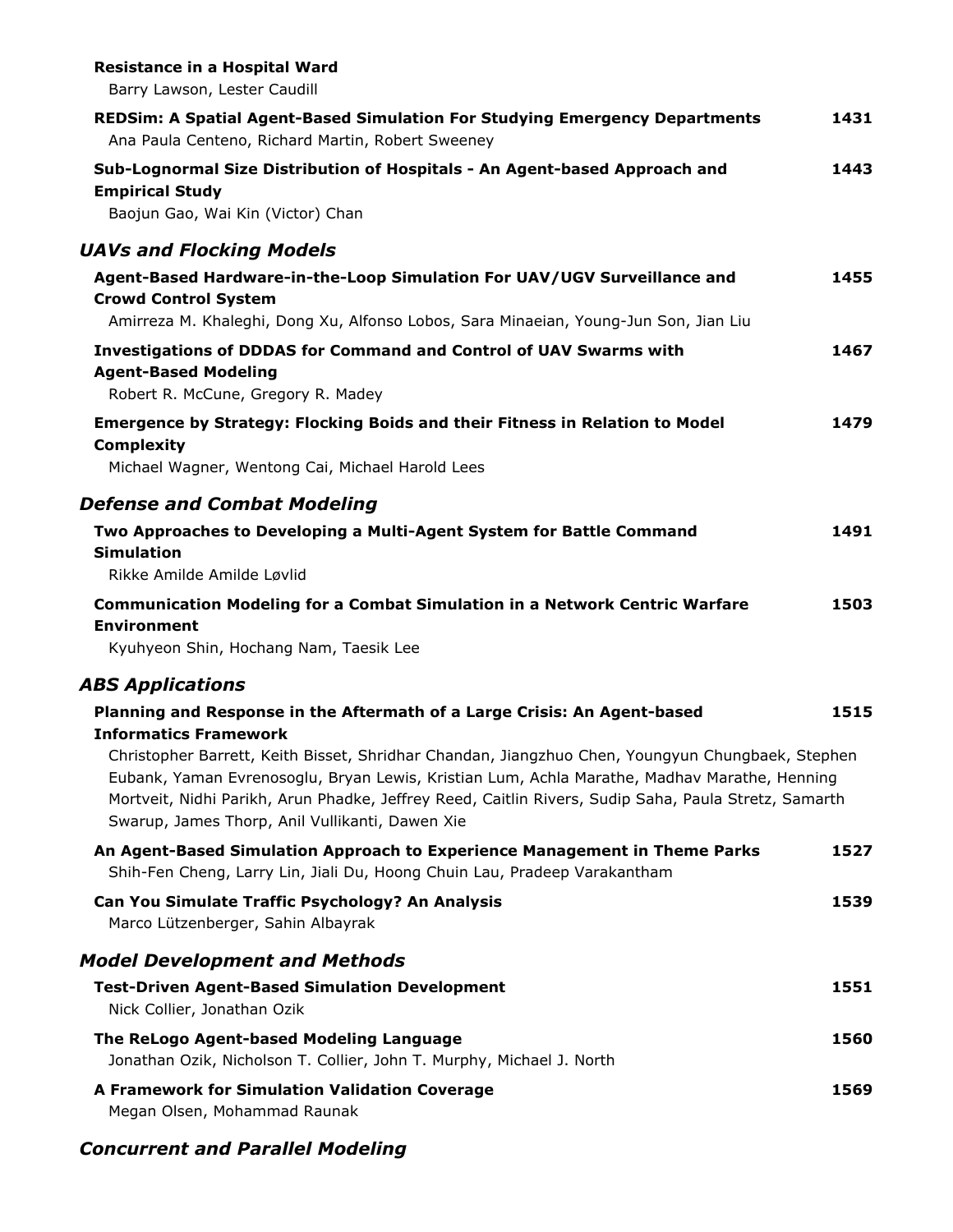| <b>Multithreaded Agent-Based Simulation</b><br>Michael Edwards Goldsby, Carmen M. Pancerella                                                                  | 1581 |
|---------------------------------------------------------------------------------------------------------------------------------------------------------------|------|
| Simulation Studies of Viral Advertisement Diffusion On Multi-GPU<br>Jiangming Jin, Stephen John Turner, Bu-Sung Lee, Jianlong Zhong, Bingsheng He             | 1592 |
| A Holisitic Architecture for Super Real-Time Multiagent Simulation Platforms<br>Toyotaro Suzumura, Hiroki Kanezashi                                           | 1604 |
| Hybrid Modeling<br>A Hybrid Simulation Framework for the Newsvendor Problem with Advertising and<br><b>Viral Marketing</b><br>Ashkan Negahban                 | 1613 |
| <b>Distributed Hybrid Agent-Based Discrete Event Emergency Medical Services</b><br><b>Simulation</b><br>Anastasia Anagnostou, Athar Nouman, Simon J.E. Taylor | 1625 |
| <b>Exploring Feedback and Endogeneity in Agent-based Models</b><br>Ignacio J. Martinez-Moyano, Charles M. Macal                                               | 1637 |

## **Applications in Social Science and Organizations**

| <b>Methodological Advances in Social Simulation</b>                                                                                               |      |
|---------------------------------------------------------------------------------------------------------------------------------------------------|------|
| Verification Through Calibration: An Approach and A Case Study of a Model of<br><b>Conflict in Syria</b>                                          | 1649 |
| Maciej M. Latek, Seyed M. Mussavi Rizi, Armando Geller                                                                                            |      |
| Exploration of Purpose for Multi-Method Simulation in the Context of Social<br><b>Phenomena Representation</b><br>Mariusz Balaban, Patrick Hester | 1661 |
|                                                                                                                                                   |      |
| <b>Advanced Policy Design Using Multiagent Simulation</b>                                                                                         |      |
| Simulation of Housing Market Dynamics: Amenity Distribution and Housing Vacancy<br>Haoying Wang, Chia-Jung Chang                                  | 1673 |
| A Simulation-based Approach to Analyze the Information Diffusion in Microblogging<br><b>Online Social Network</b>                                 | 1685 |
| Maira Gatti, Ana Paula Appel, Cicero Nogueira dos Santos, Claudio Santos Pinhanez, Paulo Rodrigo<br>Cavalin, Samuel Barbosa Neto                  |      |
| Disease Modeling Within Refugee Camps: A Multi-agent Systems Approach<br>Andrew Crooks                                                            | 1697 |
| <b>Applications in Economics</b>                                                                                                                  |      |
| An Agent-based Model for Sequential Dutch Auctions<br>Eric Guerci, Sonia Moulet, Alan Kirman                                                      | 1707 |
| An Empirically-Grounded Simulation of Bank Depositors<br>Wayne Zandbergen                                                                         | 1719 |
| If You Are So Rich, Why Aren't You Smart?<br>Nobuyuki Hanaki, Juliette Rouchier                                                                   | 1731 |

#### *Using Experiments to Increase Realism in Social Simulation*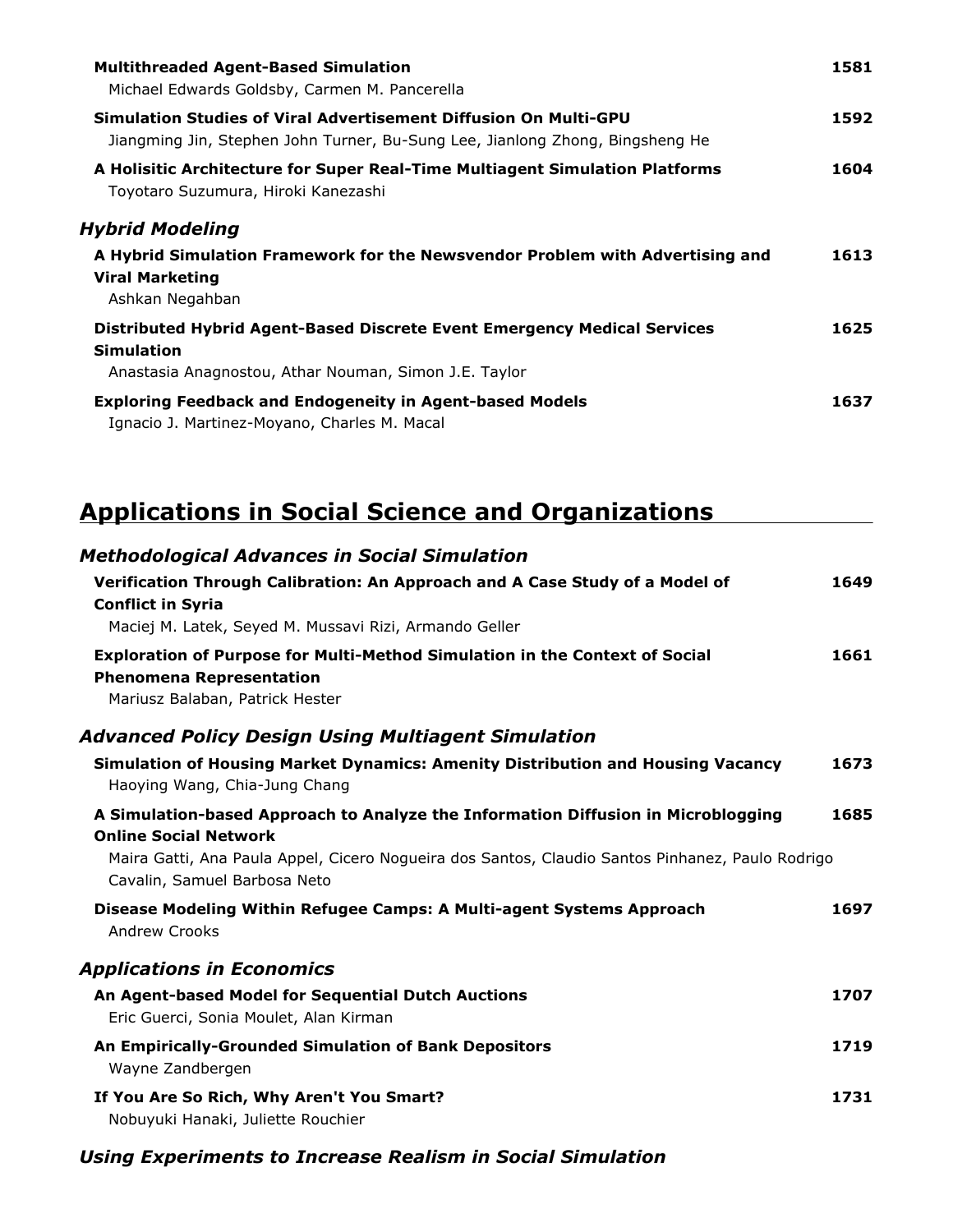| <b>Comparing Agent-based Models on Experimental Data of Irrigation Games</b><br>Jacopo Baggio, Marco Janssen                                                         | 1742 |
|----------------------------------------------------------------------------------------------------------------------------------------------------------------------|------|
| <b>Replicating Human Interaction in Braess Paradox</b><br>Arianna Dal Forno, Ugo Merlone                                                                             | 1754 |
| Using Gaming Simulation Experiments to Test Railway Innovations: Implications for<br><b>Validity</b><br>Julia Chantal Lo, Jop Van den Hoogen, Sebastiaan Arno Meijer | 1766 |

### **Business Process Modeling**

| <b>Simulation in Insurance I</b>                                                                                                         |      |
|------------------------------------------------------------------------------------------------------------------------------------------|------|
| Simulating a Modified Hybrid Approach to Resource Assignment in a Shared Billing<br>and Claims Call Center                               | 1778 |
| Quinn D. Conley, Mark Grabau                                                                                                             |      |
| <b>Business Process Simulation for Claims Transformation</b><br>Mark Grabau, Quinn D. Conley, Melissa Marshall                           | 1784 |
| Stochastic Simulation of Optimal Insurance Policies to Manage Supply Chain Risk<br>Elliot Wolf                                           | 1793 |
| Simulation in Insurance II                                                                                                               |      |
| Simulating Abandonment Using Kaplan-Meier Survival Analysis in a Shared Billing<br>and Claims Call Center<br>Quinn D. Conley             | 1805 |
| Monte Carlo Simulation for Insurance Agency Contingent Commission<br>Mark Grabau, Michael Yurik                                          | 1818 |
| <b>Simulation Modeling of Manufacturing Processes</b>                                                                                    |      |
| A System Dynamics Approach for Poultry Operation to Achieve Additional Benefits<br>Mohammad Shamsuddoha, Mohammed Quaddus, Desmond Klass | 1824 |
| Upsizing Manufacturing Line in Vietnamese Industrial Plants: A Simulation<br>Approach<br>Minh Nguyen Dang, Toan Nguyen Dang              | 1835 |
| <b>Modeling Complex Business Processes</b>                                                                                               |      |
| <b>Forecasting Economic Performance of Implemented Innovation Openness</b><br>Kristina Risom Jespersen                                   | 1847 |
| A Two-Phase Approach for Stochastic Optimization of Complex Processes<br>Soumyadip Ghosh, Aliza Heching, Mark S. Squillante              | 1856 |
|                                                                                                                                          |      |

## **Environmental and Sustainability Applications**

#### *Energy Generation and Demand*

**An Inverse PDE-ODE Model for Studying Building Energy Demand** Lianjun An, Young Tae Chae, Raya Horesh, Young Lee, Rui Zhang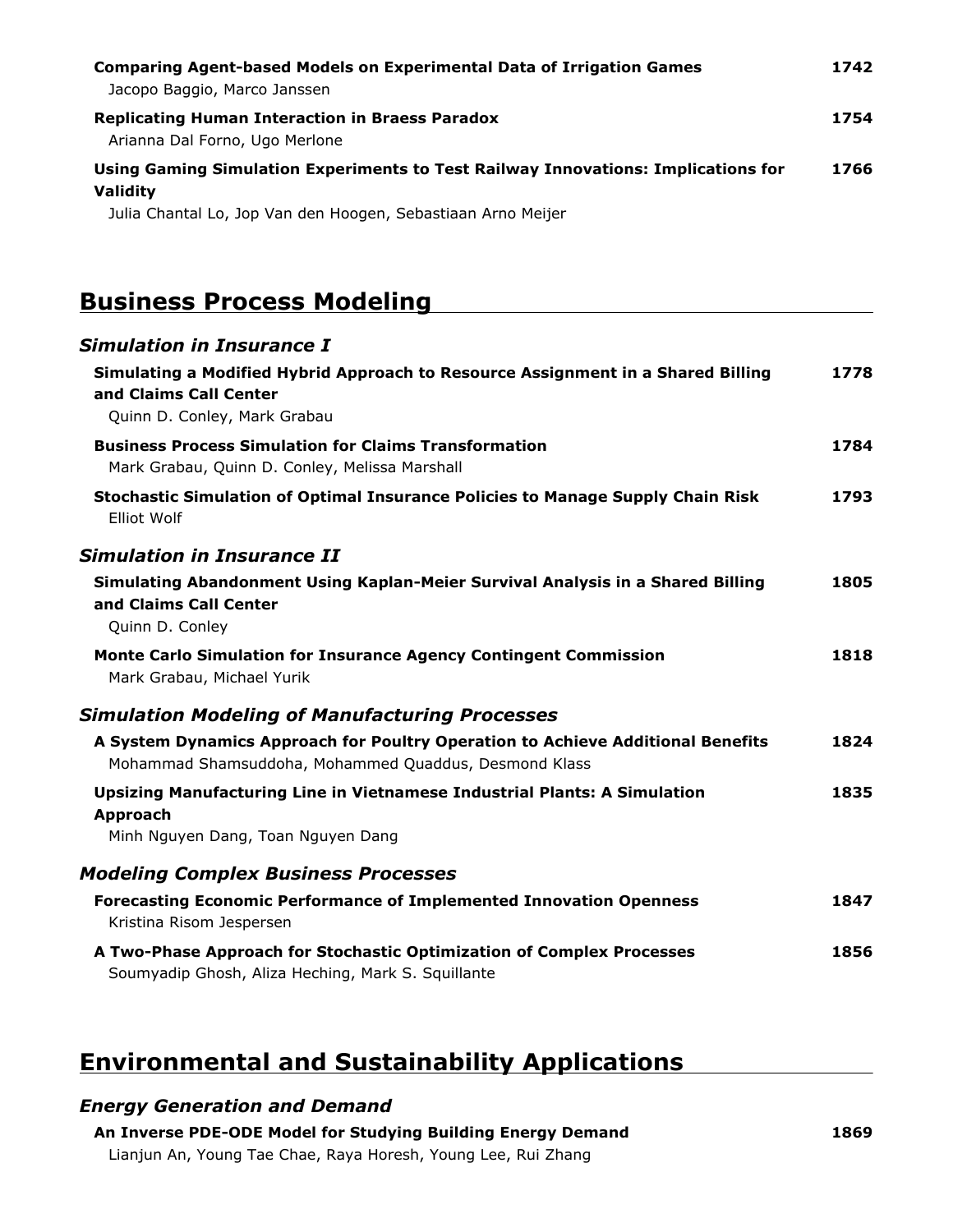| A Hybrid Simulation Model For Large-Scaled Electricity Generation Systems<br>Marco Pruckner, Reinhard German                                                                                                                                           | 1881 |
|--------------------------------------------------------------------------------------------------------------------------------------------------------------------------------------------------------------------------------------------------------|------|
| A DDDAMS Framework for Real-Time Load Dispatching in Power Networks<br>Aristotelis E. Thanos, Xiaoran Shi, Juan P. Saenz, Nurcin Celik                                                                                                                 | 1893 |
| <b>Modeling Methodology for Sustainability</b>                                                                                                                                                                                                         |      |
| Simulation Model in a Free and Open-Source Software for Carbon Monoxide<br><b>Emissions Analysis</b>                                                                                                                                                   | 1905 |
| Joao Jose de Assis Rangel, Gabriel Lima de Oliveira, Tulio Almeida Peixoto, Italo de Oliveira Matias,<br>Eduardo Shimoda, Leonardo das Dores Cardoso                                                                                                   |      |
| Promoting Green Internet Computing throughout Simulation-Optimization<br><b>Scheduling Algorithms</b><br>Guillem Cabrera, Angel Alejandro Juan, Hebert Pérez-Rosés, Joan Manuel Marquès, Javier Faulin                                                 | 1917 |
| <b>Startup Methodology for Production Flow Simulation Projects Assessing</b><br><b>Environmental Sustainability</b>                                                                                                                                    | 1926 |
| Tobias Dettmann, Clas Andersson, Jon Andersson, Anders Skoogh, Björn Johansson, Per-Olof Forsbom                                                                                                                                                       |      |
| <b>Simulation for Environmental Safety</b><br>An Effective Proposal Distribution for Sequential Monte Carlo Methods-Based<br><b>Wildfire Data Assimilation</b><br>Haidong Xue, Xiaolin Hu                                                              | 1938 |
| Simulation and Optimization for an Experimental Environment to Wildfire Resource<br>Management and Planning: Firefight Project Modelling and Architecture<br>Jaume Figueras i Jove, Toni Guasch i Petit, Pau Fonseca i Casas, Josep Casanovas i García | 1950 |
| Formalizing Geographical Models Using Specification and Description Language: The<br><b>Wildfire Example</b><br>Pau Fonseca i Casas, Josep Casanovas, Jaume Figueras, Antoni Guasch                                                                    | 1961 |
| <b>Sustainable Manufacturing Applications</b>                                                                                                                                                                                                          |      |
| Decision Making on Manufacturing System from the Perspective of Material Flow<br><b>Cost Accounting</b><br>Hikaru Ichimura, Soemon Takakuwa                                                                                                            | 1973 |
| MFCA-Based Simulation Analysis for Production Lot-Size Determination in a Multi-<br><b>Variety and Small-Batch Production System</b><br>Run Zhao, Hikaru Ichimura, Soemon Takakuwa                                                                     | 1984 |
| <b>Multi-Resolution Modeling for Supply Chain Sustainability Analysis</b><br>Sanjay Jain, Sigríður Sigurðardóttir, Erik Lindskog, Jon Andersson, Anders Skoogh, Björn Johansson                                                                        | 1996 |
| <b>Urban and Traffic Simulation</b>                                                                                                                                                                                                                    |      |
| Simulating the Effect of Urban Morphology on Indoor Thermal Behavior: An Italian<br><b>Case Study</b>                                                                                                                                                  | 2008 |
| Anna Laura Pisello, John Eric Taylor, Franco Cotana                                                                                                                                                                                                    |      |
| Simple and Fast Trip Generation for Large Scale Traffic Simulation<br>Takashi Imamichi, Rudy Raymond                                                                                                                                                   | 2020 |

## **General Applications**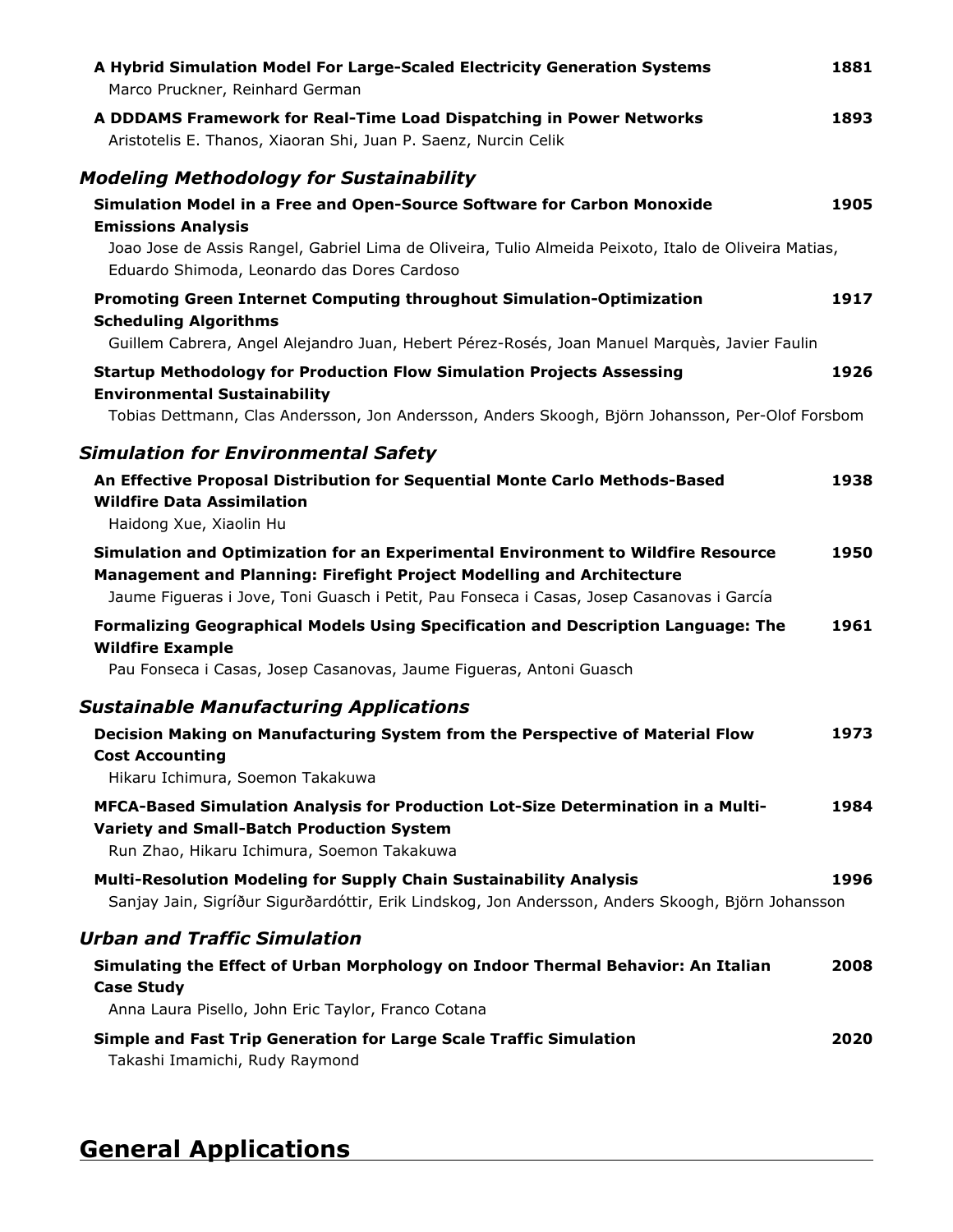### *Simulation Applications I*

| A Simulation-Based Algorithm for the Integrated Location and Routing Problem in<br><b>Urban Logistics</b>                                                                | 2032 |
|--------------------------------------------------------------------------------------------------------------------------------------------------------------------------|------|
| Andres Muñoz-Villamizar, Jairo R. Montoya-Torres, Angel A. Juan, Jose Cáceres-Cruz                                                                                       |      |
| <b>Dynamic Data Driven Event Reconstruction for Traffic Simulation Using Sequential</b><br><b>Monte Carlo Methods</b><br>Xuefeng Yan, Feng Gu, Xiaolin Hu, Carl Engstrom | 2042 |
| Simulation-based Optimization of Information Security Controls: An Adversary-                                                                                            | 2054 |
| <b>Centric Approach</b>                                                                                                                                                  |      |
| Elmar Kiesling, Andreas Ekelhart, Bernhard Grill, Christine Strauß, Christian Stummer                                                                                    |      |
| <b>Simulation Applications II</b>                                                                                                                                        |      |
| <b>Hybrid Simulation Decision Support System for University Management</b><br>Luis F. Robledo, Jose A. Sepulveda, Sandra Archer                                          | 2066 |
| West Nile Virus System Dynamics Investigation in Dallas County, TX<br>Mohammad F. Obeid, John Shull                                                                      | 2076 |
| <b>Could Simulation Optimization Have Prevented 2012 Central Florida Election Lines?</b><br>Jingsheng Li, Theodore Allen, Kimiebi Akah                                   | 2088 |
| <b>Simulation Applications III</b>                                                                                                                                       |      |
| <b>Green Production - Strategies and Dynamics: A Simulation Based Study</b><br>Ming Zhou, Yanchun Pan, Zhimin Chen                                                       | 2097 |
| Reducing Inventory Cost for a Medical Device Manufacturer Using Simulation<br>Jeffrey Tew, Gautam Sardar, Kyle Cooper, Erick Wikum                                       | 2109 |
| Using a Natural Language Generation Approach to Document Simulation Results<br>James C. Curry, Weihang Zhu, Brian Craig, Lonnie Turpin, Majed Bokhari, Pavan Mhasavekar  | 2116 |
| <b>Advanced Simulation Modeling I</b>                                                                                                                                    |      |
| On-time Data Exchange in Fully-Parallelized Co-Simulation with Conservative<br>Synchronization                                                                           | 2127 |
| Asim Munawar, Takeo Yoshizawa, Tatsuya Ishikawa, Shuichi Shimizu                                                                                                         |      |
| Time Management In Hierarchical Federation Using RTI-RTI Interoperation<br>Min-Wook Yoo                                                                                  | 2139 |
| Modeling and Simulating the Effects of OS Jitter<br>Elder Vicente, Rivalino Matias Jr.                                                                                   | 2151 |
| <b>Advanced Simulation Modeling II</b>                                                                                                                                   |      |
| <b>Open-Source Simulation Software "JaamSim"</b><br>Harry King, Harvey S. Harrison                                                                                       | 2163 |
| A Balanced Sequential Design Strategy for Global Surrogate Modeling<br>Prashant Singh, Dirk Deschrijver, Tom Dhaene                                                      | 2172 |
| A SysML-based Simulation Model Aggregation Framework for Seedling Propagation<br><b>System</b><br>Chao Meng, Sojung Kim, Young-Jun Son, Chieri Kubota                    | 2180 |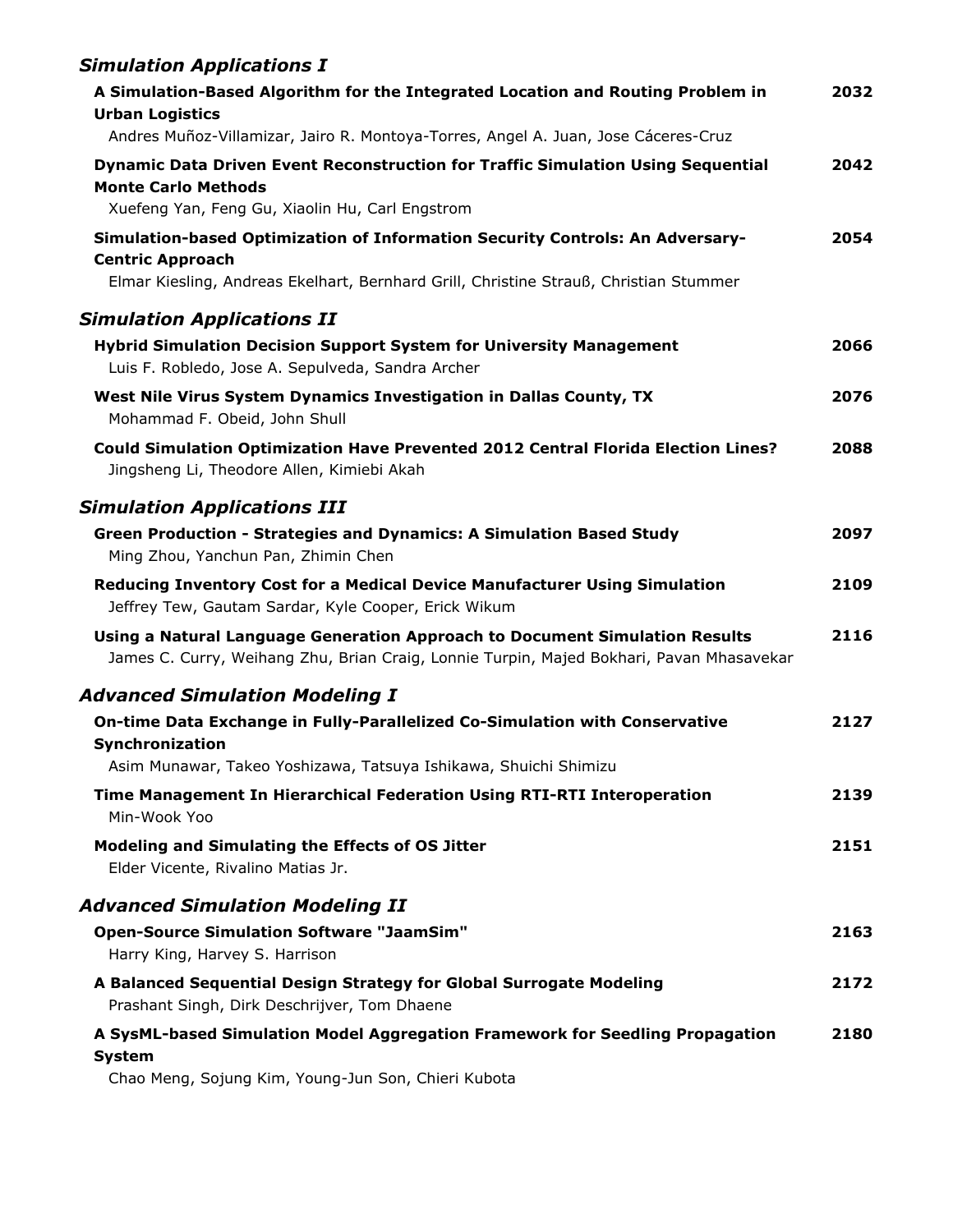## **Healthcare Applications**

| <b>Outpatient Clinic Capacity Analysis</b>                                                                                                                                                                                                         |      |
|----------------------------------------------------------------------------------------------------------------------------------------------------------------------------------------------------------------------------------------------------|------|
| A Simulation Based Analysis on Reducing Patient Waiting Time for Consultation in<br>an Outpatient Eye Clinic<br>Xianfei Jin, Appa Iyer Sivakumar, Sing Yong Lim                                                                                    | 2192 |
| Simulation as a Guide for Systems Redesign in Gastrointestinal Endoscopy:<br><b>Appointment Template Redesign</b><br>Javad Taheri, Ziad F. Gellad, Dariele Burchfield, Kevin J. Cooper                                                             | 2204 |
| Capacity Management and Patient Scheduling in an Outpatient Clinic Using Discrete<br><b>Event Simulation</b><br>Gokce Akin, Julie S. Ivy, Thomas R. Rohleder, Yariv N. Marmor, Todd R. Huschka                                                     | 2215 |
| <b>Epidemic Medical Decisions</b>                                                                                                                                                                                                                  |      |
| An Agent-Based Simulation of a Tuberculosis Epidemic: Understanding the Timing of<br><b>Transmission</b><br>Parastu Kasaie, David W. Dowdy, W. David Kelton                                                                                        | 2227 |
| <b>Identifying Superspreaders for Epidemics using R0-Adjusted Network Centrality</b><br>Taesik Lee, Hyun-Rok Lee, Kyosang Hwang                                                                                                                    | 2239 |
| <b>Remote Care Clinics</b>                                                                                                                                                                                                                         |      |
| <b>Improving Services in Outdoor Patient Departments by Focusing on Process</b><br><b>Parameters: A Simulation Approach</b><br>Sanjay Verma, Ashish Gupta                                                                                          | 2250 |
| <b>Continuous Variable Control Approach for Home Care Crew Scheduling</b><br>Seokgi Lee, Yuncheol Kang, Vittaldas V. Prabhu                                                                                                                        | 2262 |
| A Simulation Analysis of a Patient-Centered Surgical Home to Improve Outpatient<br><b>Surgical Processes of Care and Outcomes</b><br>Douglas Morrice, Dongyang (Ester) Wang, Jonathan Bard, Luci Leykum, Susan Noorily, Poornachand<br>Veerapaneni | 2274 |
| <b>Outpatient Access</b>                                                                                                                                                                                                                           |      |
| Simulation-based Operation Management of Outpatient Departments in University<br><b>Hospitals</b><br>Byoung K. Choi, Donghun Kang, Joohoe Kong, Hyeonsik Kim, Arwa Abdullah Jamjoom, Aisha M.<br>Mogbil, Thoria A. Alghamdi                        | 2287 |
| The GAP-DRG Model: Simulation of Outpatient Care for Comparison of Different<br><b>Reimbursement Schemes</b><br>Patrick Einzinger, Niki Popper, Nina Pfeffer, Reinhard Jung, Gottfried Endel, Felix Breitenecker                                   | 2299 |
| Modeling and Simulation of Patient Admission Services in a Multi-Specialty<br><b>Outpatient Clinic</b><br>Bruno Mocarzel, David Shelton, Berkcan Uyan, Eduardo Perez, Jesus Jimenez, Lenore DePagter                                               | 2309 |
| <b>Medical Decision Analysis</b>                                                                                                                                                                                                                   |      |
| <b>Characteristics of a Simulation Model of the National Kidney Transplantation System</b>                                                                                                                                                         | 2320 |

Ashley Elizabeth Davis, Sanjay Mehrotra, John Friedewald, Daniela Ladner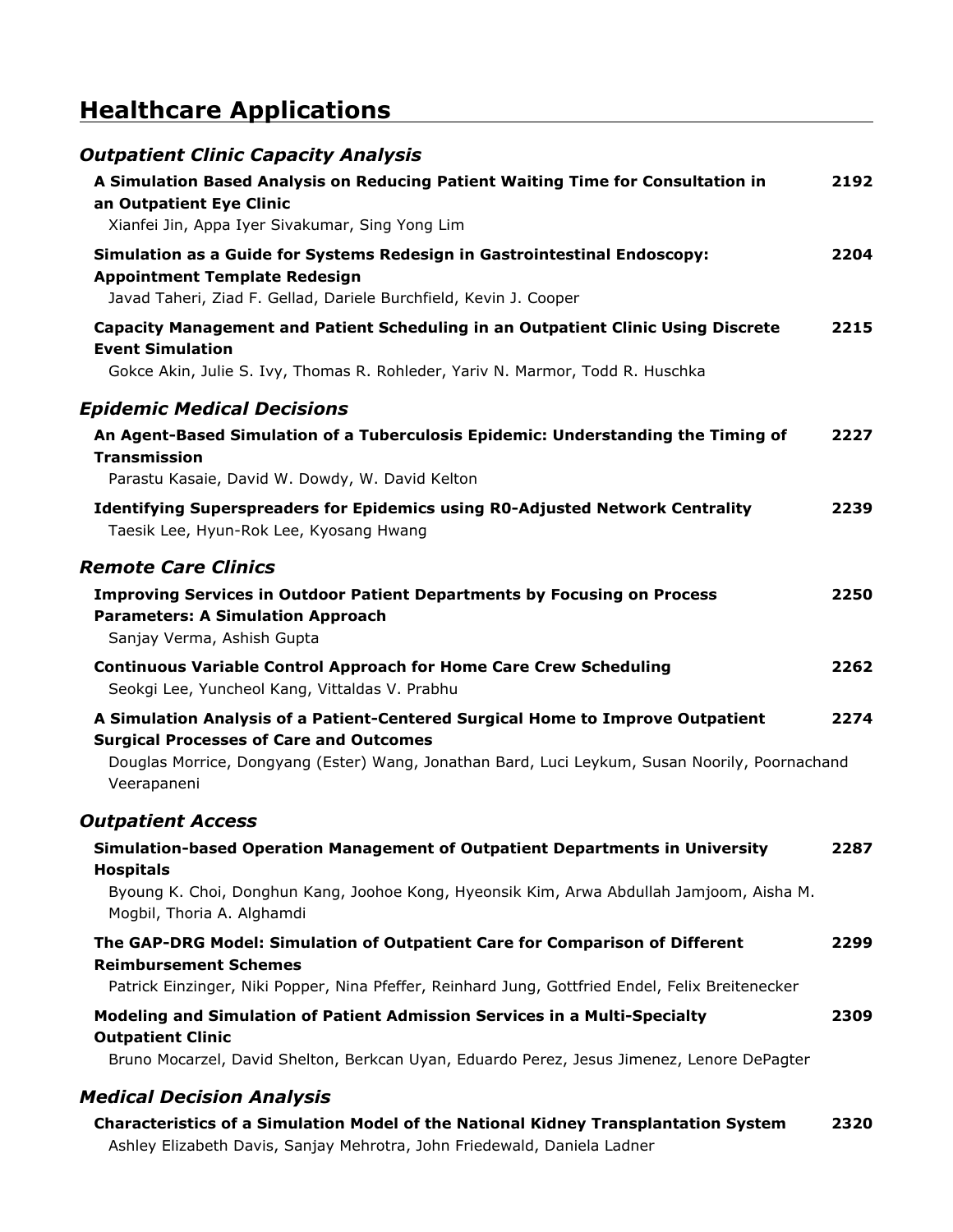| An Agent-Based Simulation Framework to Analyze the Prevalence of Child Obesity<br>Adrian Ramirez-Nafarrate, J. Octavio Gutierrez-Garcia                                              | 2330 |
|--------------------------------------------------------------------------------------------------------------------------------------------------------------------------------------|------|
| <b>Concierge Medicine: Adoption, Design, and Management</b><br>Srinagesh Gavirneni, Vidyadhar Kulkarni, Andrew Manikas, Alexis Karageorge                                            | 2340 |
| <b>Emergency Room Access</b>                                                                                                                                                         |      |
| Physician Shift Behavior and Its Impact on Service Performances in an Emergency<br><b>Department</b>                                                                                 | 2350 |
| Biao Wang, Kenneth N. McKay, Jennifer Jewer, Ashok Sharma                                                                                                                            |      |
| <b>Improving Patient Length-of-Stay in Emergency Department through Dynamic</b><br><b>Queue Management</b><br>Kar Way Tan, Hoong Chuin Lau, Francis Chun Yue Lee                     | 2362 |
| Minimizing Flow-Time and Time-to-First-Treatment in an Emergency Department<br>through Simulation                                                                                    | 2374 |
| Seifu John Chonde, Carlos Parra, Chia-Jung Chang                                                                                                                                     |      |
| <b>Emergency Room Planning and Design</b>                                                                                                                                            |      |
| <b>Estimating Future Demand for Hospital Emergency Services at the Regional Level</b><br>Bozena Mielczarek                                                                           | 2386 |
| SysML for Conceptual Modeling and Simulation for Analysis: A Case Example of a<br><b>Highly Granular Model of an Emergency Department</b><br>Ola Batarseh, Eugene Day, Eric Goldlust | 2398 |
| <b>Emergency Medical Service System Design Evaluator</b><br>Kyohong Shin, Inkyung Sung, Taesik Lee                                                                                   | 2410 |
| <b>Healthcare Optimization</b>                                                                                                                                                       |      |
| Optimizing Throughput of a Multi-Room Proton Therapy Treatment Center via<br><b>Simulation</b>                                                                                       | 2422 |
| Stuart Price, Bruce Golden, Edward Wasil, Hao Zhang                                                                                                                                  |      |
| Pre-Hospital Simulation Model for Medical Disaster Management<br>Christophe Ullrich, Filip Van Utterbeeck, Emilie Dejardin                                                           | 2432 |
| An Alternative Approach To Modeling A Pre-Surgical Screening Clinic<br>Philip Marc Troy, Nadia Lahrichi, Lawrence Rosenberg                                                          | 2444 |
| <b>Hospital Discharge Analysis</b>                                                                                                                                                   |      |
| Simulation of the Patient Discharge Process and Its Improvement<br>Zbigniew J. Pasek                                                                                                 | 2452 |
| <b>Evaluating Policy Interventions for Delayed Discharge: A System Dynamics</b><br><b>Approach</b><br>Wael Rateb Rashwan, Mohamed A.F. Ragab, Waleed Abo-Hamad, Amr Arisha           | 2463 |

## **Homeland Security and Emergency Response**

#### *Emergency Response and Natural Disasters*

**2475 Multi-Objective Optimization for Bridge Retrofit to Address Earthquake Hazards** Nathanael J.K. Brown, Jared L. Gearhart, Dean A. Jones, Linda K. Nozick, Natalia Romero, Ningxiong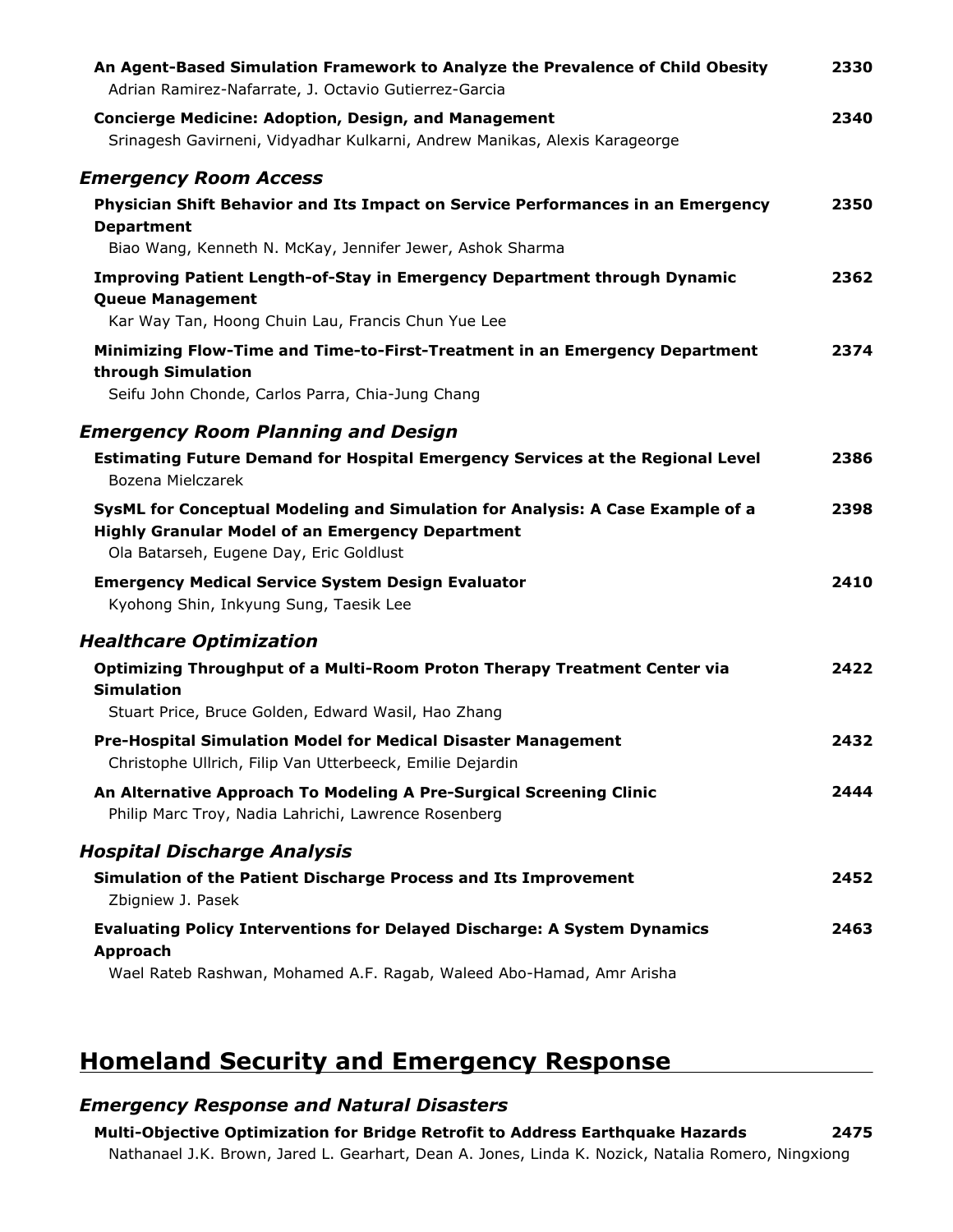| Modeling the Inclusion of Trapped Victims in Logistics Planning for Earthquake<br><b>Response: A Case Study in the City of Bogota</b><br>Raha Akhavan-Tabatabaei, Ridley Santiago Morales, Maria Camila Hoyos                                     | 2487 |
|---------------------------------------------------------------------------------------------------------------------------------------------------------------------------------------------------------------------------------------------------|------|
| <b>Exploring How Hierarchical Modeling and Simulation Can Improve Organizational</b><br><b>Resourcing Decisions</b><br>David K. Peterson, Ericson R. Davis, Jeremy M. Eckhause, Michael R. Pouy, Stephanie M. Sigalas-<br>Markham, Vitali Volovoi | 2496 |
| <b>Homeland Security</b>                                                                                                                                                                                                                          |      |
| Simulating the Potential Impacts of a 10-Kiloton Nuclear Explosion on an Electric                                                                                                                                                                 | 2508 |
| <b>Power System Serving a Major City</b><br>Edgar C. Portante, Gustav R. Wulfkuhle, Leah T. Malone, James A. Kavicky, Stephen M. Folga, Edward<br>A. Tanzman                                                                                      |      |
| An Agent-based Simulation Approach for Dual Toll Pricing of Hazardous Material<br><b>Transportation</b><br>Sojung Kim, Santosh Mungle, Young-Jun Son                                                                                              | 2520 |
|                                                                                                                                                                                                                                                   |      |
| A Comparison of Evalutaion Methods for Police Patrol Distric Designs<br>Yue Zhang, Samuel H. Huddleston, Donald E. Brown, Gerard P. Learmonth                                                                                                     | 2532 |

## **Manufacturing Applications**

| <b>Simulation for Manufacturing Control Support</b>                                                                                                                                                                          |      |
|------------------------------------------------------------------------------------------------------------------------------------------------------------------------------------------------------------------------------|------|
| Discrete Event Simulation for Integrated Design in the Production and<br><b>Commissioning of Manufacturing Systems</b><br>Leonardo das Dores Cardoso, Joao Jose de Assis Rangel, Patrick Junior Teixeira Bastos              | 2544 |
| Simulation-Based Hybrid Control Research On WIP In A Multi-Tightly-Coupled-Cells<br><b>Production System</b><br>Run Zhao, Soemon Takakuwa                                                                                    | 2553 |
| <b>Consistent Use of Emulation Across Different Stages of Plant Development - The</b><br><b>Case of Deadlock Avoidance for Cyclic Cut-to-Size Processes</b><br>Ruth Fleisch, Robert Schöch, Thorsten Prante, Robert Pflegerl | 2565 |
| <b>Models for Specific Manufacturing Applications</b>                                                                                                                                                                        |      |
| A Simulation Tool For Complex Assembly Lines With Multi-Skilled Resources<br>Evangelos Angelidis, Daniel Bohn, Oliver Rose                                                                                                   | 2577 |
| A Simulation-Based Approach to Inventory Management in Batch Process with<br><b>Flexible Recipes</b><br>Long He, Simin Huang, Zuo-Jun Max Shen                                                                               | 2587 |
| Modeling and Simulation of a Mattress Production Line Using ProModel<br>Mohammad Hakim Khalili, Farhad Zahedi                                                                                                                | 2598 |
| <b>Scheduling of Manufacturing Tasks</b>                                                                                                                                                                                     |      |
| Simulation-Based Planning of Maintenance Activities in The Automative Industry<br>Christoph Laroque, Anders Skoogh, Maheshwaran Gopalakrishnan                                                                               | 2610 |
| <b>Intelligent Dispatching in Dynamic Stochastic Job Shops</b>                                                                                                                                                               | 2622 |

Xu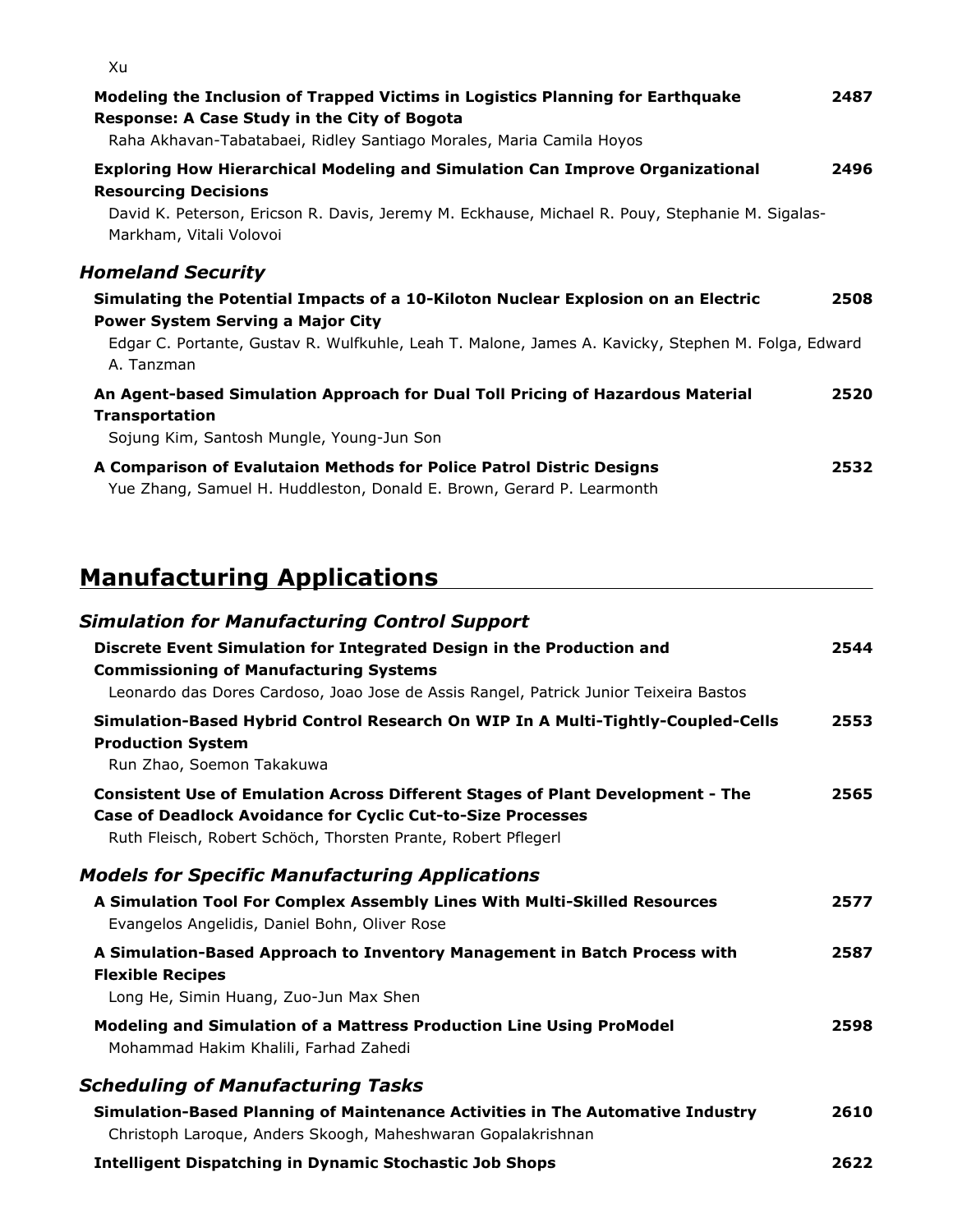| Tao Zhang, Oliver Rose                                                                                                                                                                              |      |
|-----------------------------------------------------------------------------------------------------------------------------------------------------------------------------------------------------|------|
| Simulation-based Overhead-Crane Scheduling for a Manufacturing Plant<br>Tao Zhang, Oliver Rose                                                                                                      | 2633 |
| <b>Simulation and Optimization for MHS</b>                                                                                                                                                          |      |
| <b>Near Optimality Guarantees for Data-Driven Newsvendor with Temporally</b><br>Dependent Demand: A Monte Carlo Approach<br>Alp Akcay, Bahar Biller, Sridhar Tayur                                  | 2643 |
| The Search for Experimental Design with Tens of Variables: Preliminary Results<br>Yaileen Marie Méndez-Vázquez, Kasandra Lilia Ramírez-Rojas, Mauricio Cabrera-Ríos                                 | 2654 |
| Optimization of Production and Inventory Policies for Dishwasher Wire Rack<br><b>Production through Simulation</b><br>Han Wu, Gerald W. Evans, Sunderesh S. Heragu                                  | 2666 |
| <b>Formal Models for Manufacturing Simulation Applications</b>                                                                                                                                      |      |
| A Data Model for Carbon Footprint Simulation in Consumer Goods Supply Chains<br>Markus Rabe, Kai Gutenschwager, Till Fechteler, Mehmet Umut Sari                                                    | 2677 |
| Application of a Generic Simulation Model to Optimize Production and Workforce<br><b>Planning at an Automotive Supplier</b><br>Thomas Felberbauer, Klaus Altendorfer, Alexander Hübl, Daniel Gruber | 2689 |
| Formal Models for Alternative Representations of Manufactoring Systems of<br><b>Systems</b><br>Seungyub Lee, Richard Allen Wysk, Dongmin gg Shin                                                    | 2698 |
| <b>Experiment Design and Evaluation</b>                                                                                                                                                             |      |
| Reducing Computation Time in Simulation-Based Optimization of Manufacturing<br><b>Systems</b><br>Matthias Frank, Christoph Laroque, Tobias Uhlig                                                    | 2710 |
| Mitigating the "Hawthorne Effect" in Simulation Studies<br>Charles Harrell, Bruce Gladwin, Michael Hoag                                                                                             | 2722 |
| A Comparison of Kanban-Like Control Strategies in a Multi-product Manufacturing<br><b>System under Erratic Demand</b><br>Chukwunonyelum Emmanuel Onyeocha, Joseph Khoury, John Geraghty             | 2730 |

## **Military Applications**

| <b>Simulation of Operational Systems</b>                                                                               |      |
|------------------------------------------------------------------------------------------------------------------------|------|
| Simulating Satellite Downlink Data Loss And Recovery Due To Rain Attenuation<br>Douglas C. Shannon, Richard K. Marymee | 2742 |
| Analyzing Noncombatant Evacuation Operations using Discrete Event Simulation<br>Dallas Kuchel                          | 2751 |
| <b>Forecasting Effects of MISO Actions: An ABM Methodology</b><br>Chris Weimer, J.O. Miller, Mark Friend, Janet Miller | 2762 |

#### *Military Support Modeling*

**2772 Using Discrete Event Simulation to Evaluate Time Series Forecasting Methods for**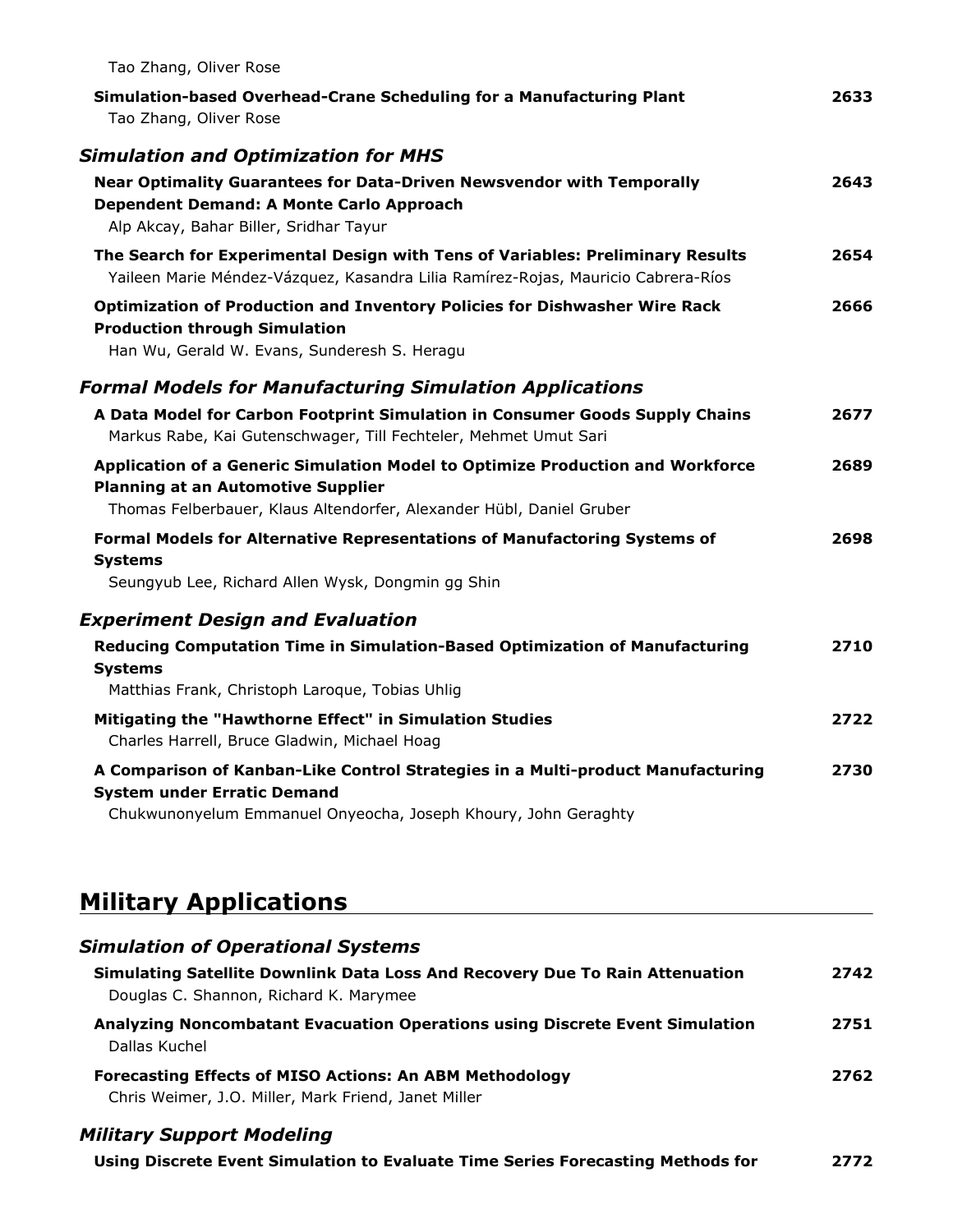| <b>Security Applications</b><br>Samuel H. Huddleston, Donald E. Brown                                                                           |      |
|-------------------------------------------------------------------------------------------------------------------------------------------------|------|
| A Discrete Event Simulation Environment Tailored to the Needs of Military Human<br><b>Resources Management</b><br>Stephen Okazawa               | 2784 |
| <b>Simulation and Analysis of EXPRESS Run Frequency</b><br>David Williams, J.O. Miller, Dan Mattioda                                            | 2796 |
| <b>Command and Control Models</b>                                                                                                               |      |
| Challenges of and Criteria for Validating a Physiology Model within a TCCC Serious<br>Game<br>Axel Lehmann, Hwa Feron, Marko Hofmann            | 2807 |
| Reconfigurable C3 Simulation Framework: Interoperation between C2 and<br><b>Communication Simulators</b><br>Bong Gu Kang, Tag Gon Kim           | 2819 |
| Weapon Tradeoff Analysis Using Dynamic Programming for a Dynamic Weapon<br><b>Target Assignment Problem Within a Simulation</b><br>Darryl Ahner | 2831 |
| <b>Simulation for Military Planning</b>                                                                                                         |      |
| A Stochastic Discrete Event Simulator for Effects-Based Planning<br>Hirad Cyrus Asadi, Johan Schubert                                           | 2842 |
| <b>Construction Planning Simulation at GRU Airport</b><br>Marcelo Moretti Fioroni, Luiz Augusto Gago Franzese, Marcello Costa, Andre Kuhn       | 2854 |
| 2 Canadian Forces Flying Training School (2 CFFTS) Resource Allocation Simulation<br>Tool                                                       | 2866 |
| René Séguin, Charles Hunter                                                                                                                     |      |
| <b>Military Distributed Simulation</b>                                                                                                          |      |
| <b>Runtime Execution Management Of Distributed Simulations</b><br>Chris Gaughan                                                                 | 2878 |
| An Analysis of Parallel Interest Matching Algorithms in Distributed Virtual<br><b>Environments</b><br>Elvis S. Liu, Georgios K. Theodoropoulos  | 2889 |
|                                                                                                                                                 |      |

## **Networks**

| <b>Network Simulation I</b>                                                                                            |      |
|------------------------------------------------------------------------------------------------------------------------|------|
| On Simulating the Resilience of Military Hub and Spoke Networks<br>Robert Bryce, Raman Pall, Ahmed Ghanmi              | 2902 |
| <b>Architecture-Based Network Simulation for Cyber Security</b><br>Drew Hamilton                                       | 2914 |
| Modelling Wireless Networks with the DEVS and Cell-DEVS formalisms<br>Gabriel Wainer, Emilie Broutin, Misagh Tavanpour | 2923 |

### *Network Simulation II*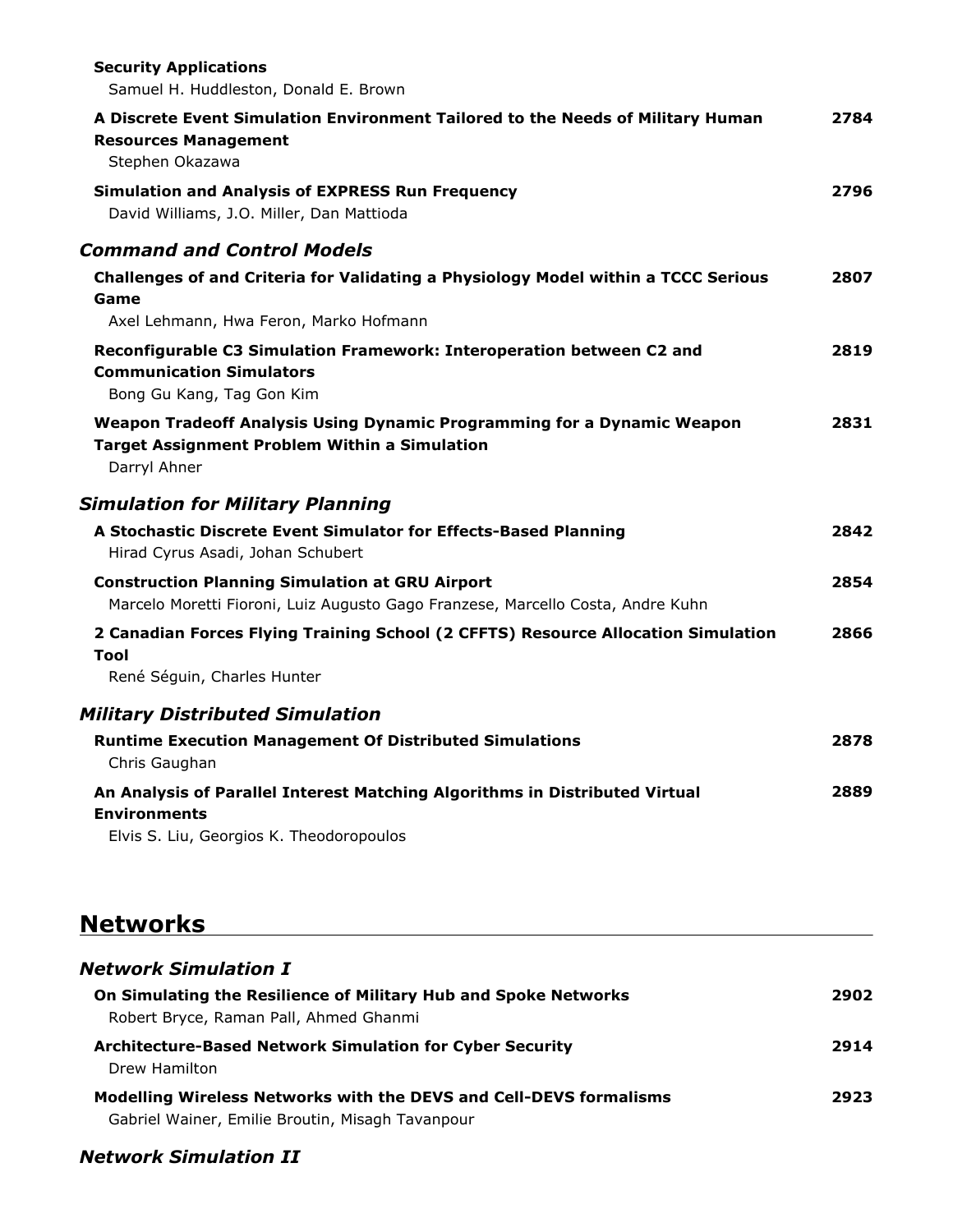| Optimizing Coverage of Three-Dimensional Wireless Sensor Networks by Means of<br><b>Photon Mapping</b><br>Bruce A. Johnson, Hairong Qi, Jason C. Isaacs                    | 2935 |
|----------------------------------------------------------------------------------------------------------------------------------------------------------------------------|------|
| On the Transient Response of Open Queueing Networks Using Ad Hoc Distributed<br><b>Simulations</b><br>Ya-Lin Huang, Christos Alexopoulos, Michael Hunter, Richard Fujimoto | 2947 |
| Real-Time Scheduling of Logical Processes for Parallel Discrete-Event Simulation<br>Jason Liu                                                                              | 2959 |
| <b>Network Simulation III</b>                                                                                                                                              |      |
| <b>Small-Scale: A New Model of Social Networks</b><br>Ericsson Santana Marin, Cedric Luiz de Carvalho                                                                      | 2972 |
| The Design of an Output Data Collection Framework for ns-3<br>L. Felipe Perrone, Thomas R. Henderson, Vinicius Daly Felizardo, Mitchell Watrous                            | 2984 |
| <b>Impacts of Application Lookahead on Distributed Network Emulation</b><br>Yuhao Zheng, Dong Jin, David M. Nicol                                                          | 2996 |

## **Project Management and Construction**

| <b>Data-Driven and Adaptive Construction Simulation and Visualization</b>                                                                                                          |      |
|------------------------------------------------------------------------------------------------------------------------------------------------------------------------------------|------|
| On-Line Simulation of Building Energy Processes: Need and Research Requirements<br>Vineet R. Kamat, Carol C. Menassa, SangHyun Lee                                                 | 3008 |
| Utilizing Simulation Derived Quantitative Formulas for Accurate Excavator Hauler<br><b>Fleet Selection</b><br>David Morley, Ming Lu, Simaan AbouRizk                               | 3018 |
| Automated Knowledge Discovery and Data-Driven Simulation Model Generation of<br><b>Construction Operations</b><br>Reza Akhavian, Amir Behzadan                                     | 3030 |
| Agent Based Modeling in Sustainable Infrastructure Design, Construction and<br><b>Operation</b>                                                                                    |      |
| <b>Energy Saving Information Cascades in Online Social Networks: An Agent-based</b><br><b>Simulation Study</b><br>John Taylor, Qi Wang                                             | 3042 |
| <b>Modeling Occupant Energy Use Interventations in Evolving Social Networks</b><br>Kyle Anderson, SangHyun Lee                                                                     | 3051 |
| Exploration of the Effect of Workers' Influence Network on Their Absence Behavior<br><b>Using Agent-Based Modeling and Simulation</b><br>Seungjun Ahn, Kyle Anderson, SangHyun Lee | 3059 |
| <b>Visual Simulation in Constrution Engineering and Mangement</b>                                                                                                                  |      |
| As-Built Modeling and Visual Simulation of Tunnels Using Real-Time TBM Positioning<br>Data                                                                                         | 3066 |
| Xiaodong Wu, Ming Lu, Xuesong Shen, Sheng Mao                                                                                                                                      |      |
| <b>Technology-Enhanced Learning in Construction Education Using Mobile</b>                                                                                                         | 3074 |

**Context-Aware Augmented Reality Visual Simulation**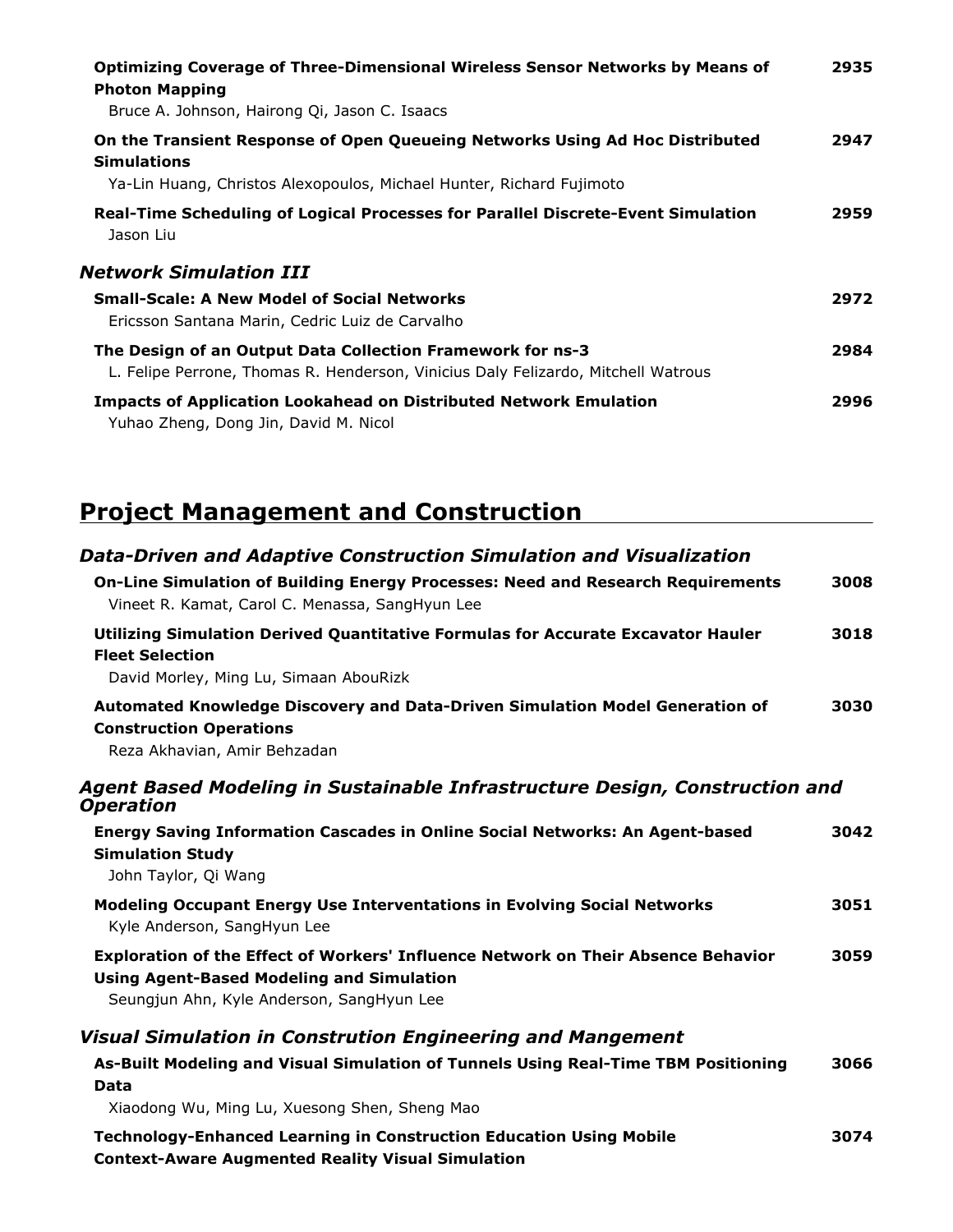| Arezoo Shirazi, Amir Behzadan                                                                                                                                                                                         |      |
|-----------------------------------------------------------------------------------------------------------------------------------------------------------------------------------------------------------------------|------|
| Location-Aware Real-Time Simulation Framework for Earthmoving Projects Using<br><b>Automated Machine Guidance</b>                                                                                                     | 3086 |
| Faridaddin Vahdatikhaki, Amin Hammad, Shayan Setayeshgar                                                                                                                                                              |      |
| Simulation and Visualization for Sustainable Development and Construction                                                                                                                                             |      |
| Simulation-Based Evaluation of Fuel Consumption in Heavy Construction Projects By<br><b>Monitoring Equipment Idle Times</b><br>Reza Akhavian, Amir Behzadan                                                           | 3098 |
| Integrated Evaluation of Cost, Schedule and Emission Performance on Rock-Filled<br><b>Concrete Dam Construction Operation Using Discrete Event Simulation</b><br>Chunna Liu, Xuehui An, Changbum R. Ahn, SangHyun Lee | 3109 |
| <b>Uncertainty Modeling and Simulation of Tool Wear in Mechanized Tunneling</b><br>Tobias Rahm, Ruben Duhme, Kambiz Sadri, Markus Thewes, Markus König                                                                | 3121 |
| <b>Simulation in Construction and Project Management Education</b>                                                                                                                                                    |      |
| An Integrated Model of Team Motivation and Worker Skills for a Computer-Based<br><b>Project Management Simulation</b><br>Wee-Leong Lee                                                                                | 3133 |
| Development of a Distributed Construction Project Management Game with COTS in<br>the Loop<br>Yasser Mohamed, Mostafa Ali                                                                                             | 3145 |
| Novel Use of Singularity Functions to Model Periodic Phenomena in Cash Flow<br><b>Analysis</b><br>Yi Su, Gunnar Lucko                                                                                                 | 3157 |
| <b>Algorithm Performance Evaluation by Simulation</b>                                                                                                                                                                 |      |
| Simulation for Characterizing a Progressive Registration Algorithm Aligning As-Built<br><b>3D Point Clouds against As-Designed Models</b><br>Pingbo Tang, Syed Hammad Rasheed                                         | 3169 |
| Simulation and Optimization of Temporary Road Network in Mass Earthmoving<br><b>Projects</b><br>Chang Liu, Ming Lu, Sam Johnson                                                                                       | 3181 |
| Integration of Simulation and Pareto-based Optimization for Space Planning in<br><b>Finishing Phase</b><br>Trang Dang, Hans-Joachim Bargstädt                                                                         | 3191 |
| <b>Construction Process Simulation</b>                                                                                                                                                                                |      |
| Model-Based Construction Work Analysis Considering Process-Related Hazards<br>Juergen Melzner, Sebastian Hollermann, Silvia Kirchner, Hans-Joachim Bargstädt                                                          | 3203 |
| A Discrete Event Simulation Model of Asphalt Paving Operations<br>Ramzi Labban, Simaan AbouRizk, Zuhair Haddad, Amr Elsersy                                                                                           | 3215 |
| Assessment of Construction Operations Productivity Rate as Computed by<br><b>Simulation Models</b><br>Hani Alzraiee, Tarek Zayed, Osama Moselhi                                                                       | 3225 |
| <b>Innovation and Integration in Scheduling and Simulation</b>                                                                                                                                                        |      |
|                                                                                                                                                                                                                       |      |

**3237 Construction Schedule Simulation for Improved Project Planning: Activity Criticality**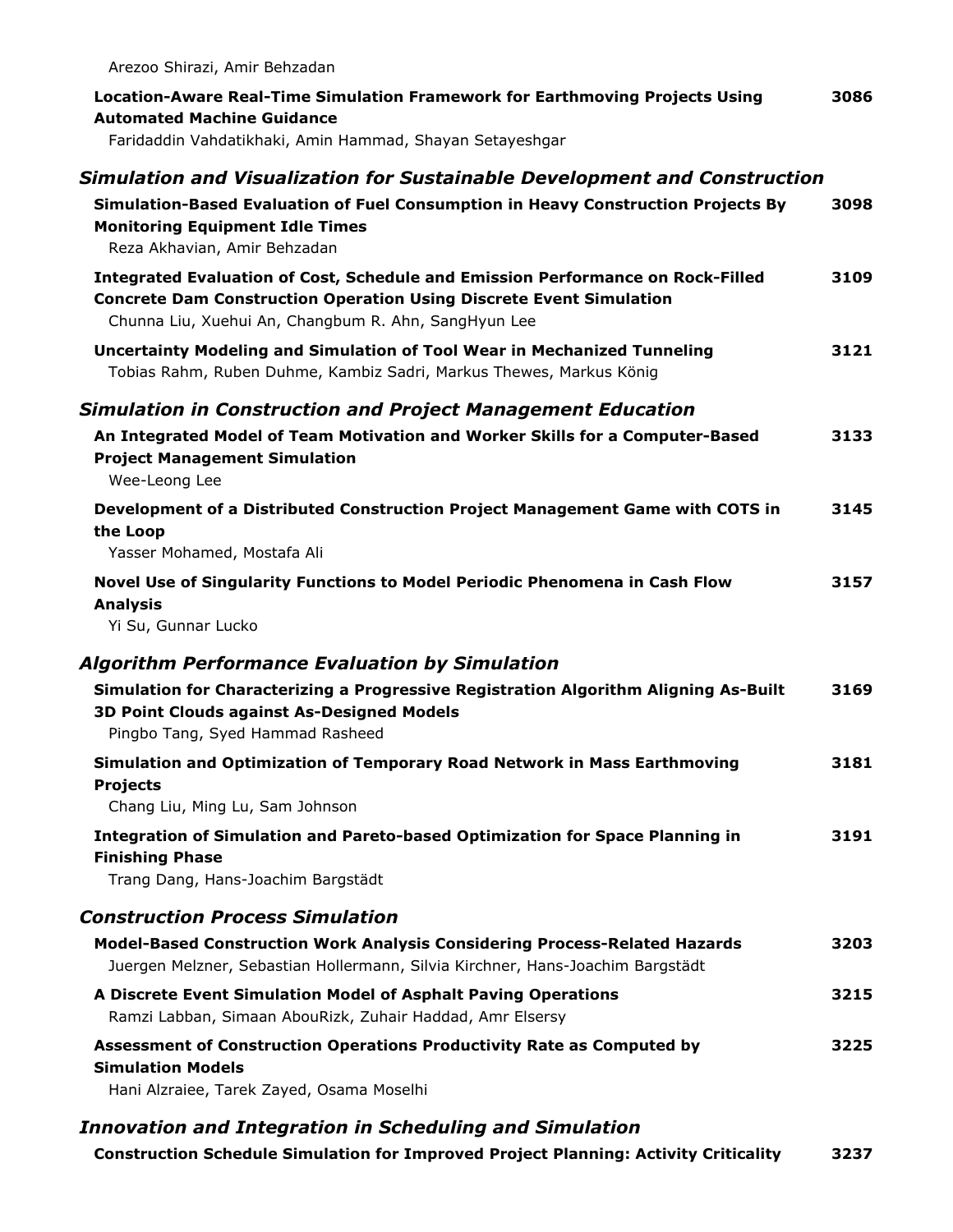| <b>Index Assessment</b><br>Amlan Mukherjee                                                                                                   |      |
|----------------------------------------------------------------------------------------------------------------------------------------------|------|
| Time-Stepped, Simulation-Based Scheduling System for Large-Scale Industrial<br><b>Construction Projects</b><br>Di Hu, Yasser Mohamed         | 3249 |
| <b>Temporal Perspectives in Construction Simulation Modeling</b><br>Gunnar Lucko, Amlan Mukherjee                                            | 3257 |
| <b>Construction Operation Analysis Using Simulation</b>                                                                                      |      |
| <b>Modeling Pipeline Projects Using Computer Simulation</b><br>Khaled Nassar                                                                 | 3269 |
| <b>Effective Simulation of Earth Moving Projects</b><br>Jamal Siadat, Janaka Ruwanpura                                                       | 3282 |
| <b>Modeling and Simulating Spatial Requirements of Construction Activities</b><br>Arnim Marx, Markus König                                   | 3294 |
| <b>Simulation in Manufacturing Planning of Buildings</b><br>Fritz Berner, Vitali Kochkine, Sven Spieckermann, Ilka Habenicht, Cornelius Väth | 3306 |
|                                                                                                                                              |      |

## **Supply Chain Management and Transportation**

| <b>Supply Chain Optimization I</b>                                                                                                                                       |      |
|--------------------------------------------------------------------------------------------------------------------------------------------------------------------------|------|
| Investigating The Effect Of Demand Aggregation On The Performance Of An (R, Q)<br><b>Inventory Control Policy</b>                                                        | 3318 |
| Manuel Rossetti, Mohammad Shbool, Vijith Varghese, Edward Pohl                                                                                                           |      |
| Revenue and Production Management in a Multi-Echelon Supply Chain<br>Alireza Kabirian, Ahmad Sarfaraz, Mark Rajai                                                        | 3330 |
| Agile Logistics Simulation and Optimization for Managing Disaster Responses<br>Francisco Barahona, Markus Ettl, Marek Petrik, Peter M. Rimshnick                         | 3340 |
| <b>Supply Chain Optimization II</b>                                                                                                                                      |      |
| <b>Coupling Ant Colony Optimization and Discrete-Event Simulation to Solve a</b>                                                                                         | 3352 |
| <b>Stochastic Location-Routing Problem</b>                                                                                                                               |      |
| Nilson Herazo-Padilla, Santiago Nieto Isaza, Jairo R. Montoya-Torres, Luis Ramirez Polo, Andres Muñoz-<br>Villamizar                                                     |      |
| <b>Solving Location Problems Using Simulation Modeling</b>                                                                                                               | 3363 |
| Fredrik Persson, Daniel Erlandsson, Alexander Larsson, Maria Johansson                                                                                                   |      |
| <b>Simulation Analysis of Supply Chain Systems with Reverse Logistics</b>                                                                                                | 3375 |
| Shigeki Umeda                                                                                                                                                            |      |
| <b>Freight Operations Optimization</b>                                                                                                                                   |      |
| <b>Simulation Model for Container Fleet Sizing on Dedicated Route</b>                                                                                                    | 3385 |
| Joao Ferreira Netto, Rui Carlos Botter                                                                                                                                   |      |
| Simulation-based Truck Fleet Analysis To Study The Impact of Federal Motor Carrier<br>Safety Administration's 2013 Hours of Service Regulation Changes.<br>Jeff R. Young | 3395 |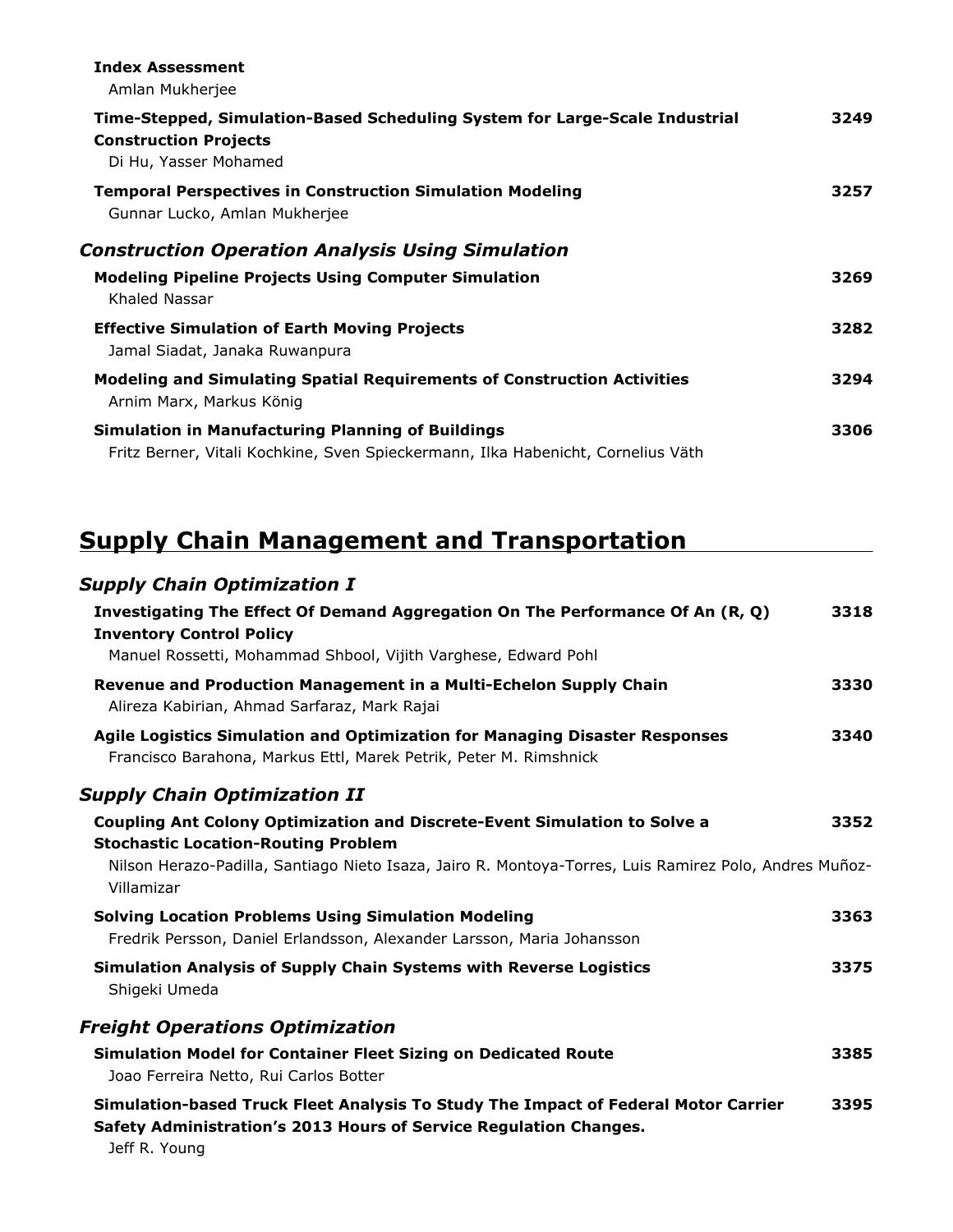| Hybrid Algorithm for the Optimization of Multimodal Freight Transport Services:<br><b>Marine Application</b>                                                                                           | 3406 |
|--------------------------------------------------------------------------------------------------------------------------------------------------------------------------------------------------------|------|
| Diego Crespo Pereira, Rosa Rios Prado, David del Rio Vilas, Alejandro Garcia del Valle, Nadia Rego<br>Monteil                                                                                          |      |
| <b>Distribution Center Optimization</b>                                                                                                                                                                |      |
| Simulation Aided, Self-Adapting Knowledge Based Control of Material Handling<br><b>Systems</b><br>Alexander Klaas, Christoph Laroque, Hendrik Renken, Wilhelm Dangelmaier                              | 3418 |
| Analysis of Assignment Rules in a Manually Operated Distribution Warehouse<br>Uwe Clausen, Peiman Dabidian, Daniel Diekmann, Ina Goedicke, Moritz Pöting                                               | 3430 |
| Lean Distribution Assessment Using an Integrated Framework of Value Stream<br><b>Mapping and Simulation</b><br>Amr Mahfouz, Amr Arisha                                                                 | 3440 |
| <b>Port Simulation</b>                                                                                                                                                                                 |      |
| Managing Container Reshuffling in Vessel Loading by Simulation<br>Pasquale Legato, Rina Mary Mazza                                                                                                     | 3450 |
| <b>Evaluation of Different Berthing Scenarios in Shahid Rajaee Container Terminal</b><br>using Discrete-Event Simulation<br>Mohammad Amin Rahaee, Mehrdad Memarpour, Erfan Hasannayebi                 | 3462 |
| <b>Physical Objects on Navigation Channal Simulation Models</b><br>Daniel de Oliveira Mota, Newton Narciso Pereira                                                                                     | 3475 |
| <b>Industry Specific Supply Chains</b>                                                                                                                                                                 |      |
| Multi-echelon Network Optimization of Pharmaceutical Cold Chains: A Simulation<br><b>Study</b>                                                                                                         | 3486 |
| Niranjan S. Kulkarni, Suman Niranjan                                                                                                                                                                   |      |
| Reducing Wagon Turnaround Times by Redesigning the Outbound Dispatch<br><b>Operations of a Steel Plant</b><br>Atanu Mukherjee, Arindam Som, Arnab Adak                                                 | 3499 |
| Modeling the Sugar Cane Logistics from Farm to Mill<br>Marcelo Moretti Fioroni, Luiz Augusto Gago Franzese, Douglas José da Silva, Mário José Barbosa<br>Cerqueira Junior, Daniel de Amorim de Almeida | 3510 |
| <b>Natural Resource Supply Chains</b>                                                                                                                                                                  |      |
| Simulation-Based Robust Optimization for Complex Truck-Shovel Systems in<br><b>Surface Coal Mines</b>                                                                                                  | 3522 |
| Sai Srinivas nageshwaraniyer, Young-Jun Son, Sean Dessureault                                                                                                                                          |      |
| <b>Signal-Oriented Railroad Simulation</b><br>Marcelo Moretti Fioroni, Johanna Gomez Quevedo, Isac Reis Santana, Luiz Augusto Gago Franzese,<br>Daniel Cuervo, Paola Sanchez, Francesco Narducci       | 3533 |

## **Simulation Education**

*Panel: Education for Professional Analytics Certification*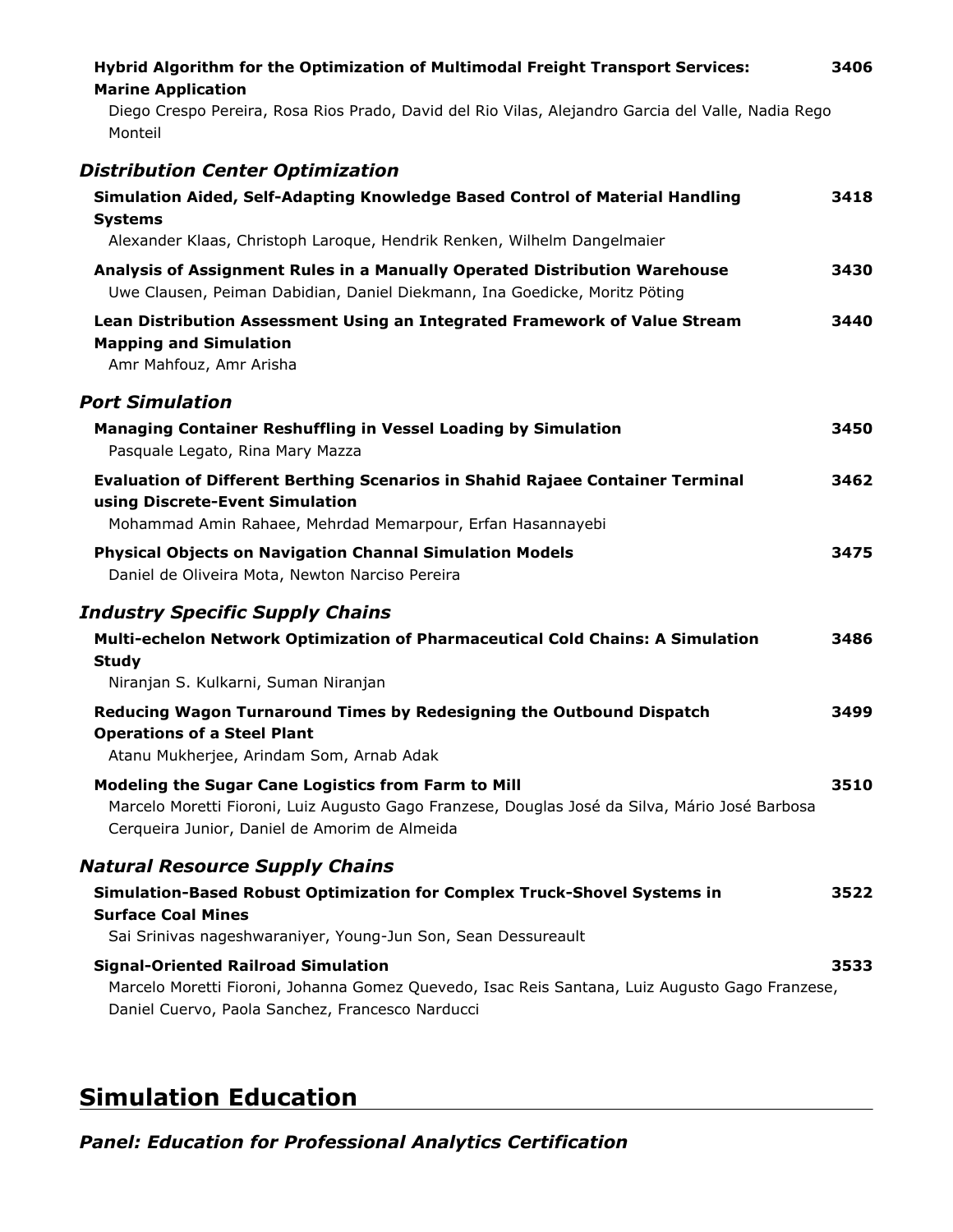| Panel: Are We Effectively Preparing Our Students to be Certified Analytics<br><b>Professionals?</b>                                                                              | 3544 |
|----------------------------------------------------------------------------------------------------------------------------------------------------------------------------------|------|
| Russell Cheng, Peter Haas, Stewart Robinson, Lee Schruben, Theresa M. Roeder                                                                                                     |      |
| <b>Innovations in Simulation Education I</b>                                                                                                                                     |      |
| Interactive Learning of Modeling and Discrete-Events Simulation through Lego®<br>Parts                                                                                           | 3556 |
| José Arnaldo Barra Montevechi, Fabiano Leal, Rafael Carvalho Miranda, Tábata Fernandes Pereira                                                                                   |      |
| <b>Challenges in Teaching Modeling and Simulation Online</b><br>Osman Balci, Kirby Deater-Deckard, Anderson Norton                                                               | 3568 |
| <b>Teaching Simulation to Ten Thousand Students - American-European Cooperation</b><br>and Perspectives<br>Ingolf Stahl, Richard G. Born, Henry Herper                           | 3576 |
| <b>Innovations in Simulation Education II</b>                                                                                                                                    |      |
| <b>Simulated Competitions to Aid Tactical Skill Acquisiton</b><br>Alexandre R. M. Feitosa, Alexandre I. Direne, Wilson da Silva, Fabiano Silva, Luis Bona                        | 3588 |
| An Experiment in Teaching Operations Management to Sixth Graders<br>Theresa M. Roeder, Karen N. Roeder                                                                           | 3600 |
| <b>Simulation Education in a Variety of Settings</b>                                                                                                                             |      |
| <b>Operations Research and Simulation in Master's Degrees: A Case Study Regarding</b><br><b>Different Universities in Spain</b><br>Alex Grasas, Angel A. Juan, Helena Ramalhinho | 3609 |
| Perspectives on Teaching Simulation in a College of Business<br>Robert M. Saltzman, Theresa M. Roeder                                                                            | 3620 |

## **MASM**

| Scheduling                                                                                                                                                           |      |
|----------------------------------------------------------------------------------------------------------------------------------------------------------------------|------|
| Two-Stage Lot Scheduling with Limited Waiting Time Constraints and Distinct Due<br><b>Dates</b>                                                                      | 3630 |
| Tae-Sun Yu, Hyun-Jung Kim, Chanhwi Jung, Tae-Eog Lee                                                                                                                 |      |
| Scheduling Maintenance Tasks with Time-Dependent Synchronization Constraints<br>by a CP Modeling Approach<br>Jan Lange, Gerald Weigert, Andreas Klemmt, Peter Doherr | 3642 |
| Study on Multi-Objective Optimization For Parallel Batch Machine Scheduling Using<br>Variable Neighbourhood Search<br>Robert Kohn, Oliver Rose, Christoph Laroque    | 3654 |
| <i><b>MASM Keynote</b></i><br><b>Impacts of Imminent Changes in the Semiconductor Industry</b><br>Julian Richards                                                    | 3671 |
| <b>Quality &amp; Supply Chain Management</b><br><b>Quality Risk Analysis at Sampling Stations Crossed by One Monitored Product and</b><br>an Unmonitored Flow        | 3672 |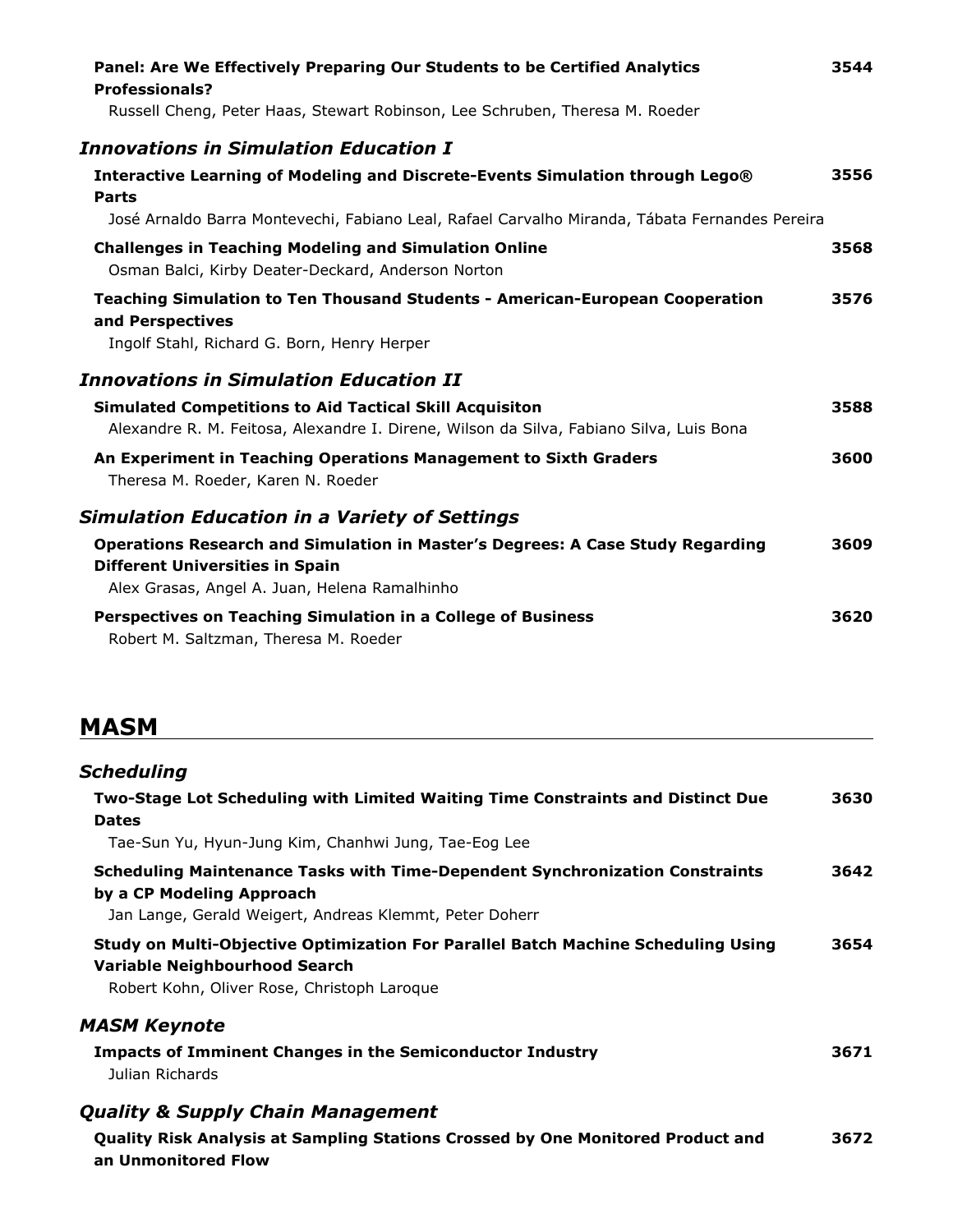| Anna Rotondo, John Geraghty, Paul Young                                                                                                                                                         |      |
|-------------------------------------------------------------------------------------------------------------------------------------------------------------------------------------------------|------|
| Skipping Algorithms for Defect Inspection Using a Dynamic Control Strategy in<br><b>Semiconductor Manufactoring</b>                                                                             | 3684 |
| Gloria Luz Rodriguez Verjan, Stéphane Dauzère-Pérès, Sylvain Housseman, Jacques Pinaton                                                                                                         |      |
| A Heuristic to Support Make-to-Stock, Assemble-to-Order, and Make-to-Order<br><b>Decisions in Semiconductor Supply Chains</b><br>Lisa Forstner, Lars Moench                                     | 3696 |
| <b>Production and Capacity Planning</b>                                                                                                                                                         |      |
| <b>Qualification Management with Batch Size Constraint</b><br>Mehdi Rowshannahad, Stéphane Dauzère-Pérès                                                                                        | 3707 |
| <b>Modeling Complex Processability Constraints in High-Mix Semiconductor</b>                                                                                                                    | 3719 |
| <b>Manufacturing</b><br>Ahmed Ben Amira, Guillaume Lepelletier, Philippe Vialletelle, Stéphane Dauzère-Pérès, Claude Yugma,<br>Philippe Lalevée                                                 |      |
| A Comparison of Production Planning Formulations with Exogenous Cycle Time<br><b>Estimates Using a Large-Scale Wafer Fab Model</b><br>Baris Kacar, Lars Moench, Reha Uzsoy                      | 3731 |
| <b>Dispatching Rules</b>                                                                                                                                                                        |      |
| Practical Assessment of a Combined Dispatching Policy at a High-Mix Low-Volume<br><b>Asic Facility</b><br>Mike Gißrau, Oliver Rose                                                              | 3745 |
| Learning-Based Adaptive Dispatching Method for Batch Processing Machines<br>Li Li, Long Chen, Hui Xu, Lu Chen                                                                                   | 3756 |
| An Integrated Approach to Real Time Dispatching Rules Analysis at Seagate<br><b>Technology</b><br>Daniel Muller, Madhav Kidambi, Brian Gowling, Joel Peterson, Tina O'Donnell                   | 3766 |
| <b>Cycle Time Management</b>                                                                                                                                                                    |      |
| Cycle Time Variance Minimization for WIP Balance Approaches in Wafer Fabs<br>Zhugen Zhou, Oliver Rose                                                                                           | 3777 |
| Estimating Wafer Processing Cycle Time Using An Improved G/G/m Queue<br>Roland E.A. Schelasin                                                                                                   | 3789 |
| The Effectiveness of Variability Reduction in Decreasing Wafer Fabrication Cycle<br>Time<br><b>Israel Tirkel</b>                                                                                | 3796 |
| <b>Automated Material Handling Systems</b>                                                                                                                                                      |      |
| Methodology to Evaluate the Impact of AMHS Design Characteristics on Operational<br><b>Fab Performance</b>                                                                                      | 3806 |
| Gabriel Gaxiola, Eric Christensen, Detlef Pabst, David Wizelman                                                                                                                                 |      |
| Analyzing the Impact of Key Parameters of Vehicle Management Policies in a<br><b>Unified AMHS</b><br>Ahmed Ben Chaabane, Stéphane Dauzère-Pérès, Claude Yugma, Lionel Rullière, Gilles Lamiable | 3818 |
| Optimization of AMHS Design for a Semiconductor Foundry Fab by using Simulation<br><b>Modeling</b><br>Jacky Tung, Tina Sheen, Merlin Kao, C.H. Chen                                             | 3829 |
|                                                                                                                                                                                                 |      |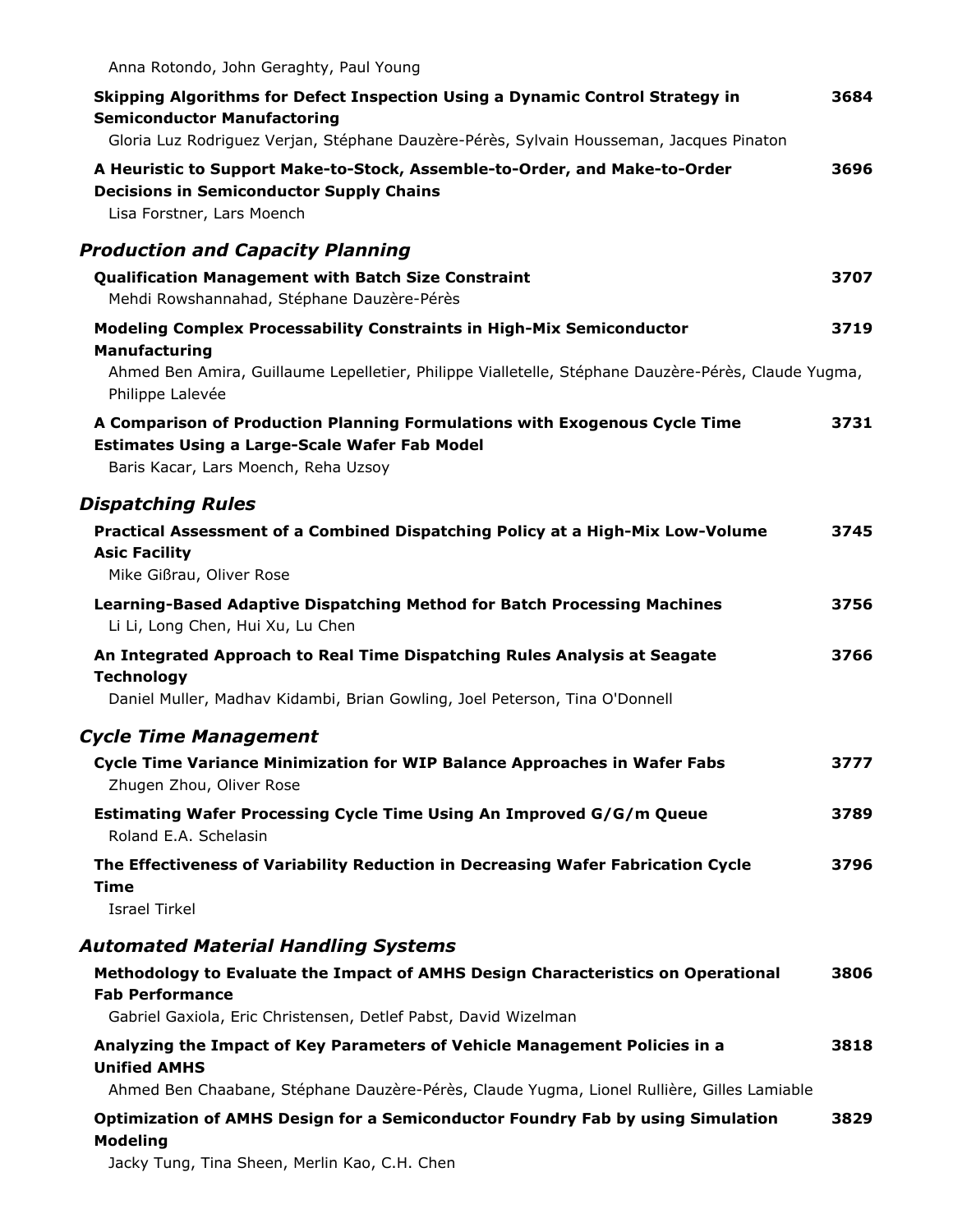| <b>Simulation Modeling and Analysis</b>                                                                                                                                      |      |
|------------------------------------------------------------------------------------------------------------------------------------------------------------------------------|------|
| <b>FAB Simulation with Recipe Arrangement of Tools</b><br>Sangchul Park                                                                                                      | 3840 |
| A Simulation Study on Line Management Policies with Special Focus on Bottleneck<br><b>Machines</b><br>Lixin Wang, Vinoth Chandrasekaran                                      | 3850 |
| <b>Automatic Model Verification for Semiconductor Manufacturing Simulation</b><br>Boon Ping Gan, Peter Lendermann, Wolfgang Scholl, Marcin Mosinski, Patrick Preuss          | 3858 |
| <b>Modeling Techniques for Various Wafer Fab Problems</b>                                                                                                                    |      |
| A Novel Simulation Methodology for Modeling Cluster Tools<br>Emrah Cimren, Robert Havey, DongJin Kim                                                                         | 3866 |
| Advanced Secondary Resource Control in Semiconductor Lithography Areas: From<br><b>Theory to Practice</b><br>Dirk Doleschal, Andreas Klemmt, Gerald Weigert, Frank Lehmann   | 3879 |
| Automated Planning, Execution and Evaluation of Simulation Experiments of<br><b>Semiconductor AMHS</b><br>Thomas Wagner, Clemens Schwenke, Germar Schneider, Klaus Kabitzsch | 3891 |
| <b>Prediction of Product Layer Cycle Time Using Data Mining</b><br>MIchael Hassoun                                                                                           | 3905 |
|                                                                                                                                                                              |      |

### **Industrial Case Study1\$**

#### *Supply Chain I*

**A Stochastic Simulation Model of a Continuous Value Chain Operation with Feedback Streams and Optimization**

Gerrit Streicher

#### **Using Simulation for Potash Mining Operations Improvement**

Andrey Malykhanov, Vitaliy Chernenko

#### **Stochastic Simulation Techniques Applied Stamping Industry and Metal Artifacts of the Industrial Pole of Manaus PIM**

Stones Machado Júnior, Mota Edjair

#### *Supply Chain II*

**Simulation of Copper Concentrate Transportation in Chile** Pablo Senosiain, Pedro Gazmuri, Pedro Halcartegaray

#### **Independent Verification & Validation of Integrated Supply-Chain Network Simulation and Optimization Models**

Soroosh Gholami, Hessam Sarjoughian, Gary Godding, Victor Chang, Daniel Peters

#### *Public Health I*

**Simulation Based Clinical Trial Designs** Fei Chen

**Modeling the Impact of Antiretroviral Drugs for HIV Treatment and Prevention in Resource-Limited Settings**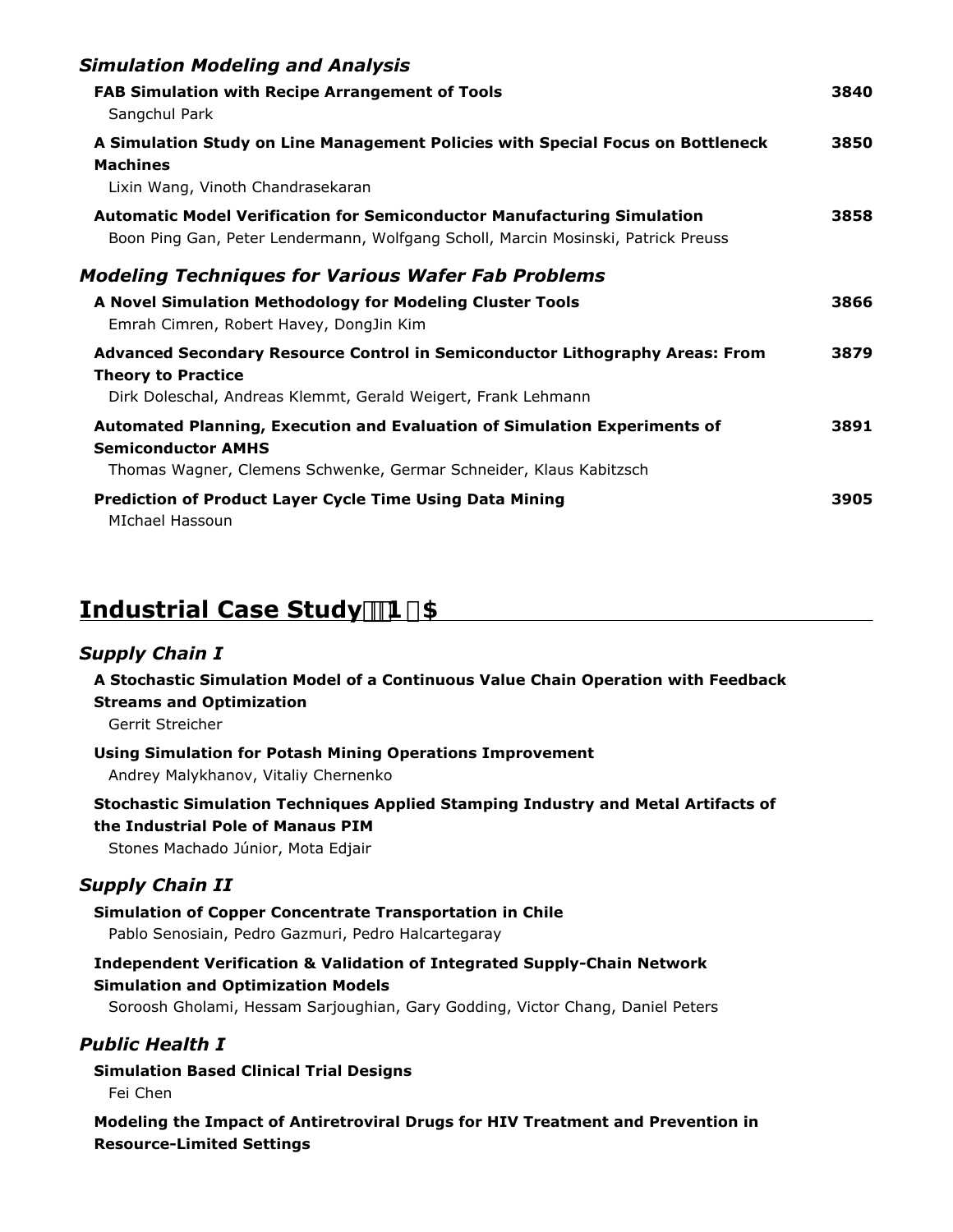Robert Glaubius, Greg Hood, Ume L. Abbas

**Projecting Prison Populations with SAS® Simulation Studio** Jeffrey D. Day, Bahadir Aral, Emily Lada, Ginny M. Hevener, Tamara R. Flinchum

#### *Public Health II*

#### **Ensuring the Overall Performance of a New Hospital Facility through Discrete Event Simulation**

Franck Fontanili, Matthieu Lauras, Elyes Lamine

**Healthcare Policy Re-shaping using Web-based System Dynamics** Konstantinos Domdouzis, Peter Lacey, Darren Lodge, Simon J.E. Taylor

#### **Modeling Inventory Requirements to Optimize Supply Chain Management in Public Healthcare Facilities**

Amy K. Pitts, Paul Blessner, Bill A. Olson

#### *Manufacturing & Production*

#### **Honda's Black Box Simulation Tool**

Nicholas Allen

#### **Print Production Designer: Answering Commercial/Industrial Print Production What-Ifs using Simulation-as-a-Service**

Sunil Kothari, Jun Zeng, Gary Dispoto

### **PhD Colloquium**

| <b>PhD Colloquium Keynote Address</b>                                                                                                                       |               |
|-------------------------------------------------------------------------------------------------------------------------------------------------------------|---------------|
| <b>InfoSymbiotics/DDDAS: From Big Data to New Capabilities</b><br>Frederica Darema                                                                          |               |
| <b>Doctoral Colloquium Presentations I</b>                                                                                                                  |               |
| Exploration of Purpose for Multi-Method Simulation in the Context of<br><b>Social Phenomena Representation</b><br>Mariusz Balaban                           | See page 1661 |
| Promoting Green Internet Computing throughout Simulation-Optimization<br><b>Scheduling Algorithms</b><br>Guillem Cabrera                                    | See page 1917 |
| <b>Parallel Simulation of Large Population Dynamics</b><br>Cristina Montañola-Sales                                                                         |               |
| An Agent-Based Simulation of a Tuberculosis Epidemic: Understanding the<br>Timing of Transmission and Impact of Household Contact Tracing<br>Parastu Kasaie | See page 2227 |
| A System Dynamics Approach for Poultry Operation to Achieve Additional<br><b>Benefits</b><br>Mohammad Shamsuddoha                                           | See page 1824 |
| <b>Uncertainty Modeling and Simulation of Settlement Impacts in Mechanized</b><br><b>Tunneling</b><br>Tobias Rahm                                           | See page 3121 |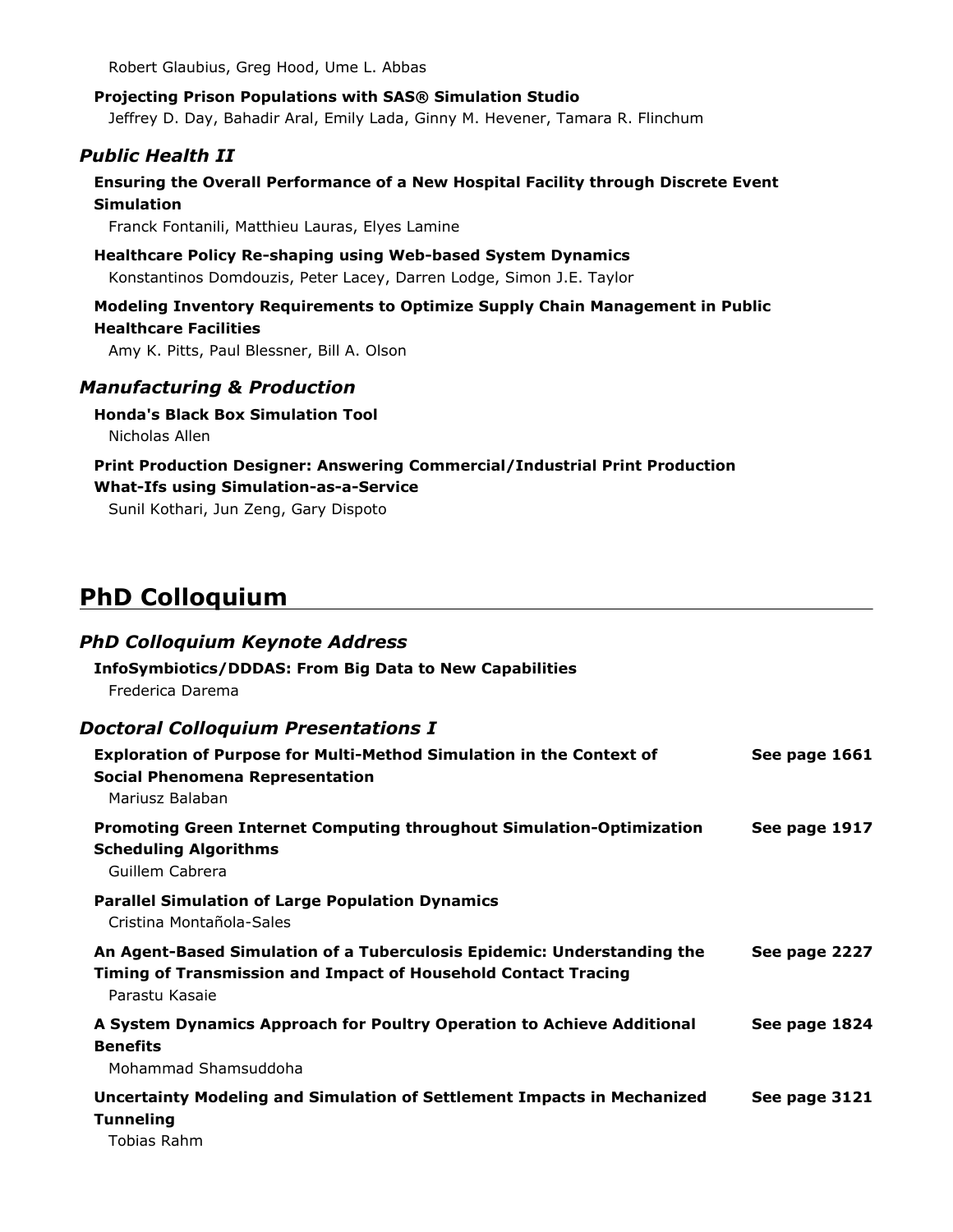| Capacity Management and Patient Scheduling in an Outpatient Clinic Using Discrete<br><b>Event Simulation</b><br>Gokce Akin                      |               |
|-------------------------------------------------------------------------------------------------------------------------------------------------|---------------|
| <b>Improving Patient Length-Of-Stay in Emergency Department Through</b><br><b>Dynamic Queue Management</b><br>Kar Way Tan                       | See page 2362 |
| A DSM-Based Multi-Paradigm Simulation Modeling Approach for Complex<br><b>Systems</b><br>Xiaobo Li                                              | See page 1179 |
| An Integrated Simulation, Markov Decision Processes and Game Theoretic<br><b>Framework for Analysis of Supply Chain Competitions</b><br>Dong Xu |               |
| <b>Doctoral Colloquium Presentations II</b>                                                                                                     |               |
| A Balanced Sequential Design Strategy for Global Surrogate Modeling<br>Prashant Singh                                                           | See page 2172 |
| Bootstrapping and Conditional Simulation in Kriging: Better Confidence Interval and<br><b>Optimization?</b><br>Ehsan Mehdad                     |               |
| An Adaptive Radial Basis Function Method using Weighted Improvement<br>Yibo Ji                                                                  | See page 957  |
| <b>Population Model-based Optimization with Sequential Monte Carlo</b><br>Xi Chen                                                               | See page 1004 |
| Stochastic Pi-Calculus Based Modeling and Simulation Language for Antibacterial<br><b>Surfaces</b><br>Vishakha Sharma                           |               |
| <b>Optimal Learning with Non-Gaussian Rewards</b><br>Zi Ding                                                                                    | See page 631  |
| Agent Heterogeneity in Social Network Formation: An Agent-based Approach<br>Xiaotian Wang                                                       |               |
| <b>Comparing Optimal Convergence Rate of Stochastic Mesh and Least</b><br><b>Squares Method for Bermudan Option Pricing</b><br>Ankush Agarwal   | See page 701  |
| A Discrete Event Simulation Model of Asphalt Paving Operations<br>Ramzi Labban                                                                  | See page 3215 |
| <b>Doctoral Colloquium Presentations III</b>                                                                                                    |               |
| The GAP-DRG Model: Simulation of Outpatient Care for Comparison of<br><b>Different Reimbursement Schemes</b><br>Patrick Einzinger               | See page 2299 |
| The Application of Macroergonomics and Simulation to Improve Control of<br><b>Healthcare Acquired Infections</b><br>Jose M. Jimenez             |               |
| <b>Simulation-Based Robust Optimization for Complex Truck-Shovel Systems</b><br>in Surface Coal Mines<br>Saisrinivas Nageshwaraniyer            | See page 3522 |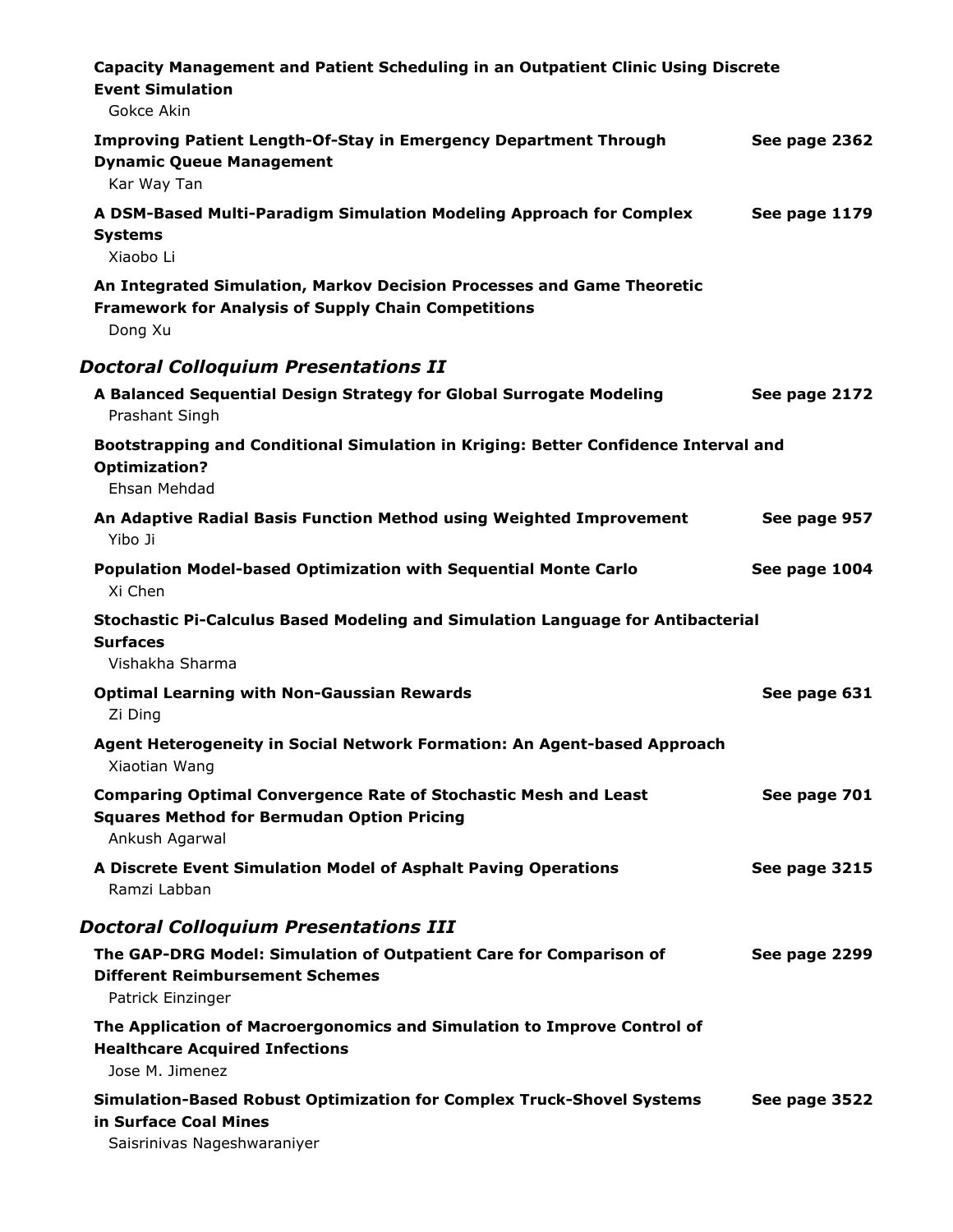| Exploration of the Effect of Workers' Influence Network on Their Absence<br><b>Behavior Using Agent-Based Modeling and Simulation</b><br>Seungjun Ahn | See page 3059 |
|-------------------------------------------------------------------------------------------------------------------------------------------------------|---------------|
| <b>Combining Simulation and Integer Programming IP Techniques to Achieve Realistic</b><br><b>Optimality</b><br>Ahmed Elfituri                         |               |
| Validation of an Agent-Based Model of Aircraft Carrier Flight Deck Operations<br>Jason C. Ryan                                                        |               |
| A Modular Simulation Model for Assessing Interventions for Abdominal<br><b>Aortic Aneurysms</b><br>Christoph Urach                                    | See page 66   |
| <b>Improving Performance of SME's Using SCOR and AHP Methodology</b><br>Madani Alomar                                                                 |               |
| A Systems Dynamics Approach to Support Prospective Planning of Interventions to<br><b>Improve Chronic Kidney Disease Care</b><br>Hyojung Kang         |               |
| <b>Doctoral Colloquium Presentations IV</b>                                                                                                           |               |
| An effective proposal distribution for sequential Monte Carlo<br>methods-based wildfire data assimilation<br>Haidong Xue                              | See page 1938 |
| Hybridized Optimization Approaches to the Scheduling of Multi-Period<br><b>Mixed-Btu Natural Gas Products</b><br>Michael A. Bond                      | See page 1068 |
| <b>Efficient Learning of Donor Retention Strategies for the American Red Cross</b><br>Bin Han                                                         |               |
| <b>REDSim: A Spatial Agent-Based Simulation For Studying Emergency</b><br><b>Departments</b><br>Ana Paula Centeno                                     | See page 1431 |
| <b>Generalized Integrated Brownian Fields for Simulation Metamodeling</b><br>Peter Salemi                                                             | See page 543  |
| <b>Cumulative Weighting Optimization: The Discrete Case</b><br>Kun Lin                                                                                | See page 992  |
| Skipping Algorithms for Defect Inspection Using a Dynamic Control<br><b>Strategy in Semiconductor Manufacturing</b><br>Gloria Luz Rodriguez Verjan    | See page 3684 |
| Applying a Splitting Technique to Estimate Electrical Grid Reliability<br>Wander Wadman                                                               | See page 577  |

## **Poster Madness1\$**

#### *General Simulation Applications*

**Analyzing the Main and First Order Effects of Operational Policies on the Warehouse Productivity**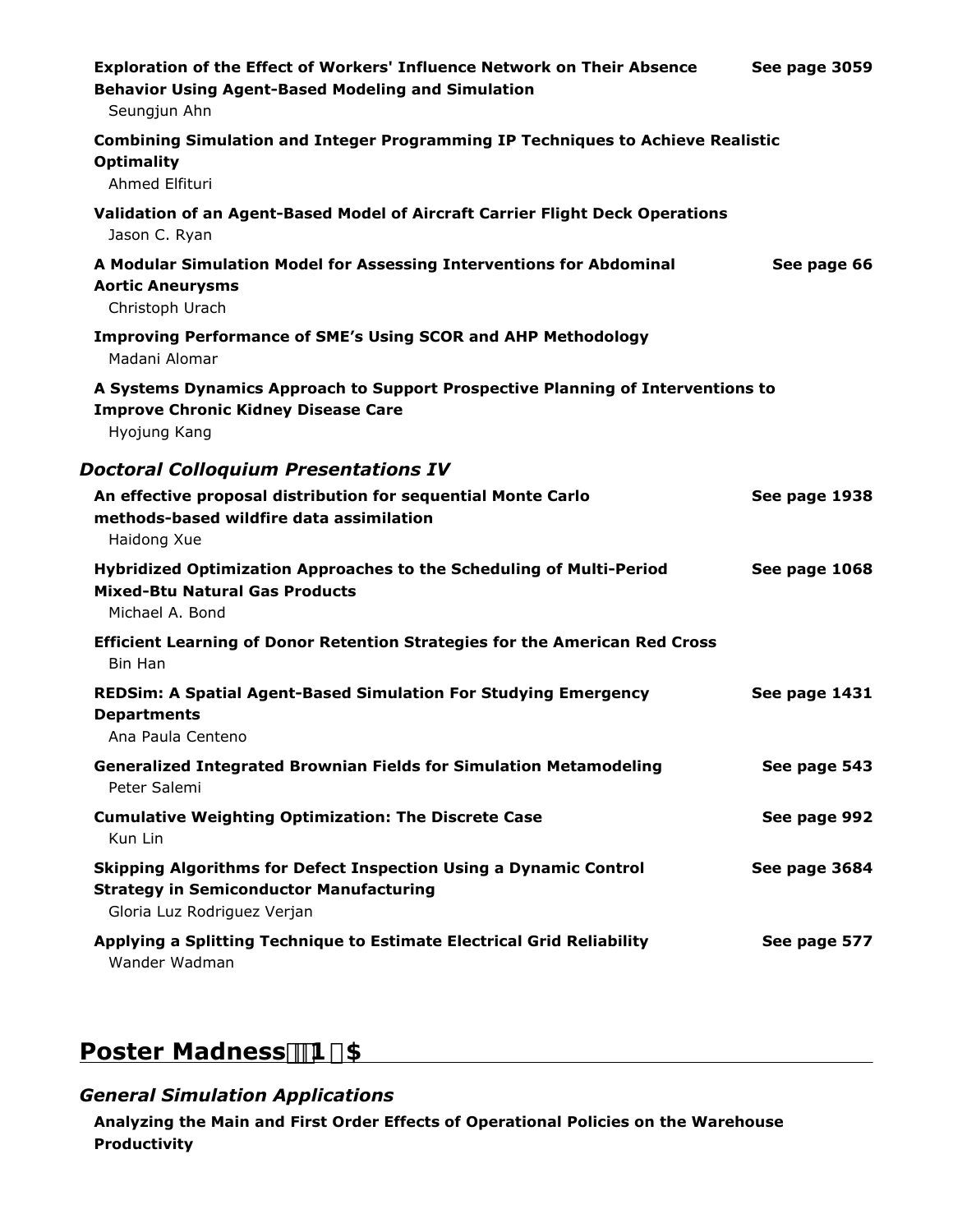Aida Huerta, Stefano Brizi

#### **Manual Work Analysis and Simulation System Framework for Performance Improvement in Manned Assembly Line**

Won Hwam

#### **Learning Primary Feature in Compressive Sampling Space: A Sparse Representation Study**

Yanan Zhang, JianDong Ding, Feng Jin, Wenjun Yin, Zhibo Zhu

#### **The Compliance Costs of IRS Post-Filing Processes** Ronald H. Hodge II

**Concurrent Simulations Of Thermal Radiation In Plasmas** Spiros Thanasoulas, Demetrios Pliakis

**Improving Traffic Flow in a Virtual City where All Control Devices have been Replaced by Self-Regulatory Systems**

Sofia Robles, Henry Gasparin

#### **Virtual Reality Operator Training System for Continuous Casting Process in Steel Industry**

Jinhwi Lee, Jayoung Choi, Yongsu Kim

- **Duopoly Price Competition with Switching Cost and Bounded Rational Customers** Mateusz Zawisza, Bogumil Kaminski
- **Applying a Splitting Technique to Estimate Electrical Grid Reliability** Wander Wadman
- **Projecting Network Loading of Correlated Traffic Streams under High Growth** Timothy Wetzel, Timothy Lortz, Ashleigh Thompson
- **Simulation Versus Constraint-Based Graphical Modeling of Construction Processes** Ian Flood
- **Constraint Simulation Identification of Important Construction Constraints** Sebastian Hollermann, Hans-Joachim Bargstädt

#### *Service Operations Simulation and Agent-based Models*

#### **Performance Evaluation in a Laboratory Medicine Unit** Adriano Torri, Marcella Rovani

**Behavioral Influence Assessment for Organizational Cooperation in Cyber Security** Asmeret Bier

#### **Estimating the Effects of Heterogeneous Competition in an Agent-based Ecological Model Using GIS Raster Color**

Michael S. Crawford, Stephen C. Davies, Alan Griffith

#### **Intelligent Selection of a Server Among Parallel Identical Servers** Godwin Tennyson

#### **Simulation of Canadian Nanotechnology Innovation Network** Nuha Zamzami

**FUSE: A Multi-Agent Simulation Environment** Kensuke Kuramoto

**Bed Blockage in Irish Hospitals: System Dynamics Methodology** Wael Rashwan, Mohamed Ragab, Waleed Abo-Hamad, Amr Arisha

**Simulate Skill Mix to Validate a Resource Planning System**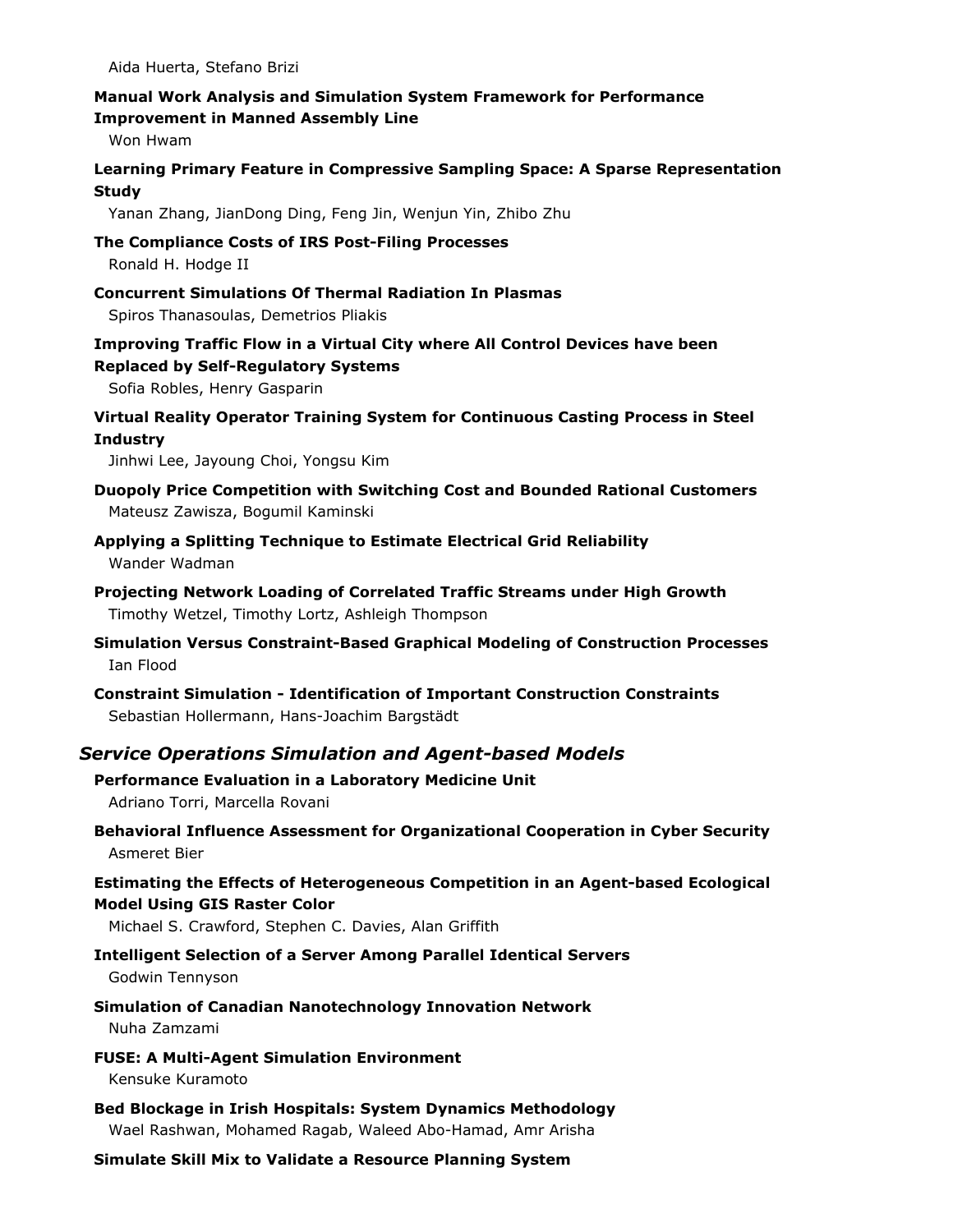Pu Huang

#### **Agent Heterogeneity in Social Network Formation: An Agent-based Approach**

Xiaotian Wang

#### **The Role of Block Allocation and Surgery Duration Predictability on Operating Room Utilization**

Kevin Taaffe, Rebecca Weiss

**Understanding the Trade-Offs in a Call Center** David A. Munoz, Marie C. Brutus

- **Modeling Social Factors of Oral Health Equity for Older Adults** Sara Metcalf, Hua Wang, Susan Kum, Zhu Jin, Peng Wang, Michael Widener, Carol Kunzel, Stephen Marshall, Mary Northridge
- **Managing Patient Flow at a New York City Federally Qualified Health Center** Pravin Santhanam, Hema Santhanam

#### *Simulation Modeling Tools and Analysis Methodologies*

**Elapsed-Time-Sensitive DEVS for Model Checking** Hae Young Lee

**Size Measurement of DEVS Models for SBA Effectiveness Evaluation** Hae Young Lee, Hyung-Jong Kim

- **DEVSMO: An Ontology of DEVS Model Representation for Model Reuse** Yunping Hu, Jun Xiao, Hao Zhao, Gang Rong
- **Integrated Policy Simulation in Complex System-of-Systems** Ali Mostafavi

#### **A Hybrid Search Algorithm with Optimal Computing Budget Allocation for Resource Allocation Problem**

James T. Lin, Chun-Chih Chiu

**Towards a General Foundation for Formalism-Specific Instrumentation Languages** Johannes Schützel, Roland Ewald, Adelinde M. Uhrmacher

#### **Towards Composing ML-Rules Models**

Danhua Peng, Alexander Steiniger, Tobias Helms, Adelinde M. Uhrmacher

**DYANA: HLA-based Distributed Real-time Embedded Systems Simulation Tool** Daniil Zorin, Vitaly Antonenko, Evgeny Chemeritskiy, Alevtina Glonina, Vasily Pashkov, Vladislav Podymov, Konstantin Savenkov, Ruslan Smeliansky, Dmitry Volkanov, Vladimir Zakharov, Igor Konnov

**Integration of 3D Laser Scanning Into Traditional DES Project Methodology** Jonatan Berglund, Erik Lindskog, Björn Johansson, Johan Vallhagen

**Using a Frequency Domain Approach on Model Comparison** Falk Stefan Pappert, Tobias Uhlig

**An Adaptive Radial Basis Function Method using Weighted Improvement** Yibo Ji

- **A Trust Region-Based Algorithm for Continuous Optimization via Simulation** Satyajith Amaran, Nikolaos Sahinidis, Bikram Sharda, Scott Bury
- **Co-Simulation Using Specification and Description Language** Pau Fonseca i Casas, Jaume Figueras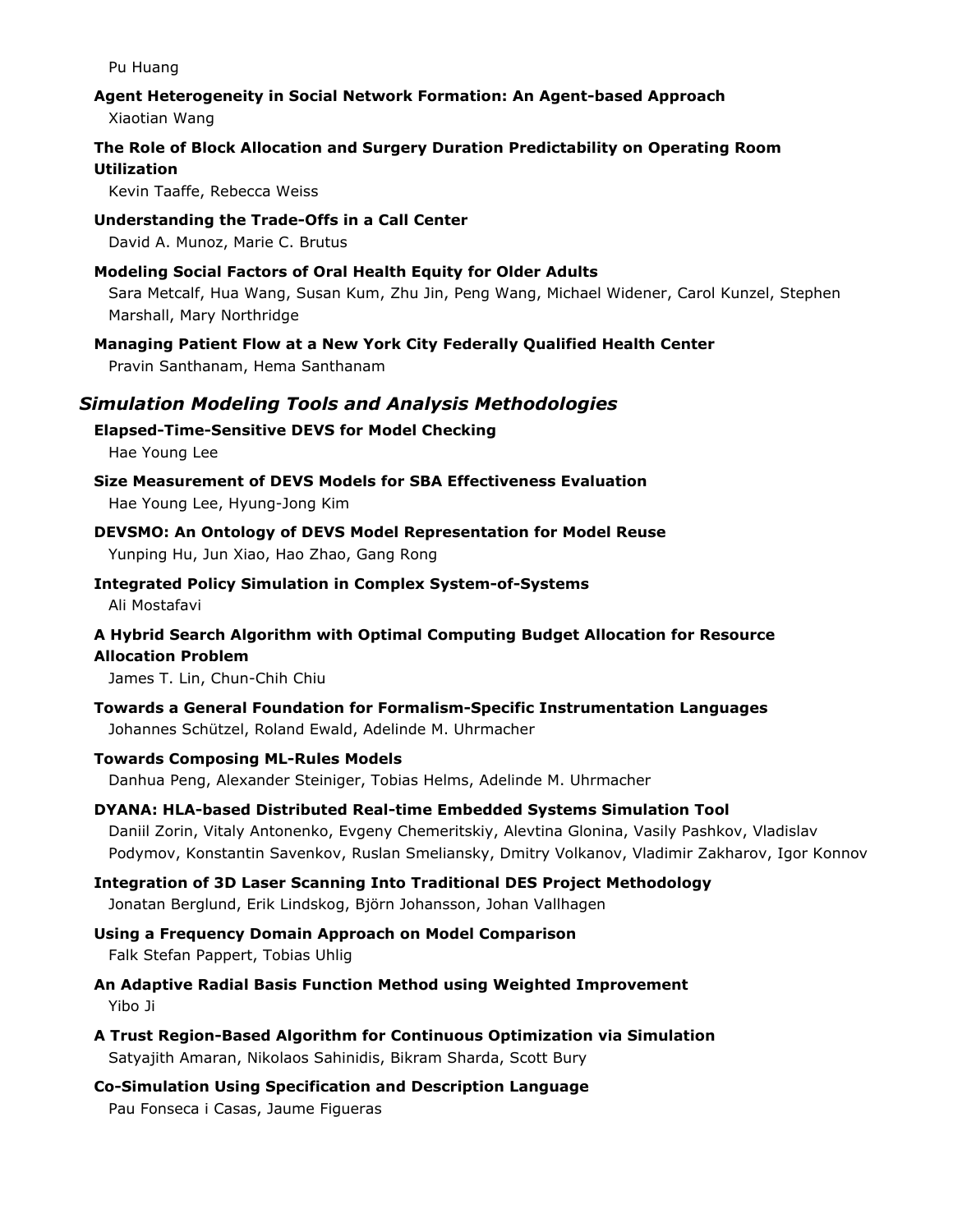### **Vendor Track I**<sup>11</sup>B#5

#### *Vendor Presentations*

#### **FlexSim: Focusing on Problem Solving**

Bill Nordgren

#### **Recent Advances in Emulate3D – Faster Execution, Easier Build**

Bernard Brooks, Adam Davidson, Ian McGregor

#### *Vendor Presentations*

#### **Introduction to SAS Simulation Studio** Edward P. Hughes, Emily K. Lada, Phillip Meanor, Hong Chen

#### **AutoMod® – Modeling Complex Manufacturing, Distribution, and Logistics Systems for Over 30 Years**

Daniel Muller

#### *Vendor Presentations*

#### **Introduction to Simio**

Renee M. Thiesing, C. Dennis Pegden

#### **Energy Efficiency Optimization in Plant Production Systems** Michael Rouman

#### *Vendor Presentations*

#### **Running Distributed Simulations Over Many Cores in Julia** Michael Bean

#### **Arena 14.5 - Review of New Features**

Nancy Zupick

#### *Vendor Presentations*

#### **ExtendSim 9** David Krahl

#### *Vendor Presentations*

#### **Recent Innovations in Simio**

Renee M. Thiesing, C. Dennis Pegden

## **ProModel Takes Predictive Analytics to the Cloud**

Bruce Gladwin

## **Vendor Track II**<sup>11</sup>B#5

#### *Vendor Presentations*

#### **Forward Vision - Operations Intelligence** Joseph Hugan

**Applications of Arena in Industry** Nancy Zupick